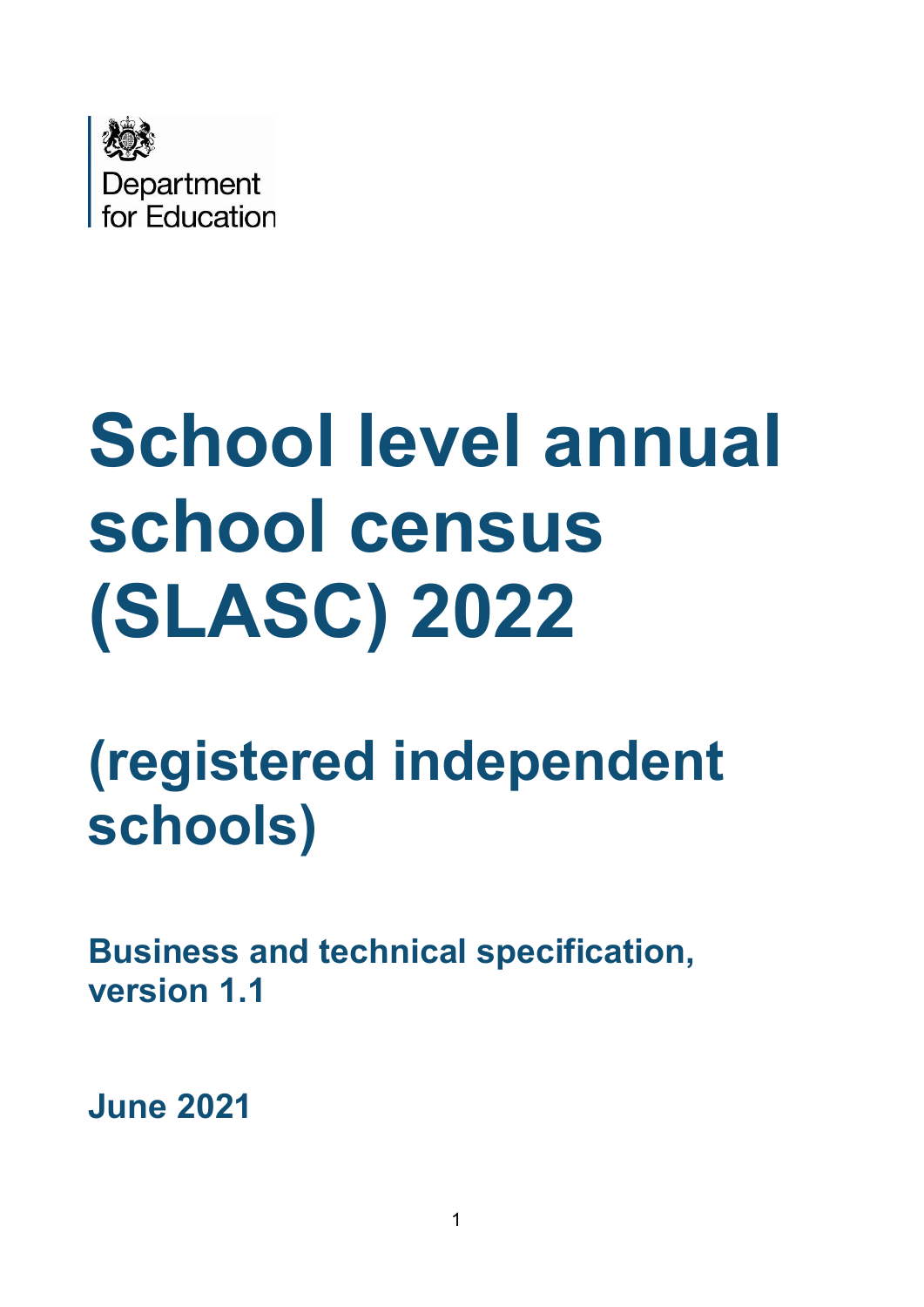## **Contents**

| 1 Introduction                                                | 4              |
|---------------------------------------------------------------|----------------|
| 1.1 Audience and purpose                                      | 4              |
| 1.2 Statutory requirement                                     | 4              |
| 1.3 Technical specification                                   | 5              |
| 1.3 Business rationale                                        | 5              |
| 1.4 Assumptions                                               | 5              |
| 1.5 Coverage and timings                                      | 6              |
| 1.6 Changes from the 2021 SLASC specifications                | 6              |
| 2 Structure and guidance                                      | $\overline{7}$ |
| 2.1 Outline data content                                      | $\overline{7}$ |
| 2.2 Message header                                            | 7              |
| 3 Guidance section                                            | 8              |
| 3.1 Overall description and scope                             | 8              |
| 3.2 Outline data content                                      | 8              |
| 3.3 Section 1 – general school information                    | 8              |
| 3.4 Section 2 - school accommodation                          | 9              |
| 3.5 Section 3 - annual fees                                   | 9              |
| 3.6 Section 4 - pupils on register                            | 9              |
| 3.7 Section 5 - pupils with special educational needs (SEN)   | 12             |
| 3.8 Section 6: boarding information                           | 13             |
| 3.9 Section 7 – teaching staff (excludes non-teaching staff)  | 13             |
| 3.10 Section 8 - courses of study for pupils aged 15 and over | 15             |
| 3.11 Section 9 - final year of key stage 4 (KS4) study        | 16             |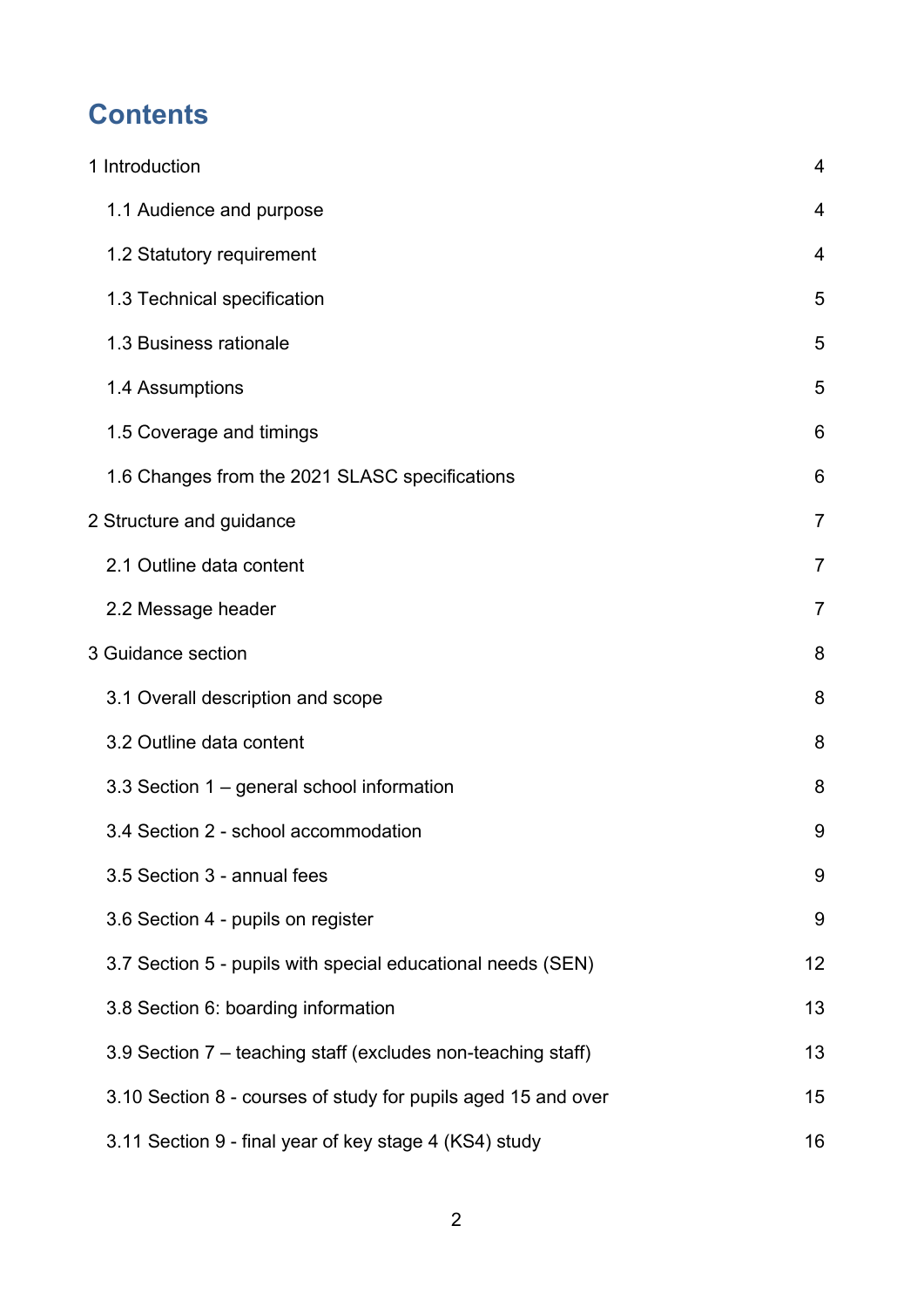| 3.12 Nil returns                                                                                        | 16 |
|---------------------------------------------------------------------------------------------------------|----|
| 3.13 Annex A: teachers - new appointments and leavers                                                   | 16 |
| 3.14 Annex B: education non-teaching staff - new appointments and leavers                               | 16 |
| 3.15 Annex C: part a - individual proprietors                                                           | 18 |
| 3.16 Annex C: part bi – proprietors which are a corporate or unincorporated body                        | 20 |
| 3.17 Annex C: part bil - chair of proprietorial body                                                    | 20 |
| 3.18 Annex C: part bill - newly appointed members of the proprietor body on or after 22<br>January 2021 | 20 |
| 4 Data return formats                                                                                   | 21 |
| 4.1 Special notes for XML returns                                                                       | 21 |
| 5 Data validation rules                                                                                 | 22 |
| 6 Resubmission guidance                                                                                 | 23 |
| 7 Valid values                                                                                          | 24 |
| 7.1 Local authority codes                                                                               | 24 |
| 7.2 Establishment number                                                                                | 24 |
| 8 General notes                                                                                         | 25 |
| Annex A - XML message structure                                                                         | 26 |
| A1 overall XML message structure                                                                        | 26 |
| A2 header XML message structure                                                                         | 27 |
| A3 school XML message structure                                                                         | 28 |
| <b>Version history</b>                                                                                  | 44 |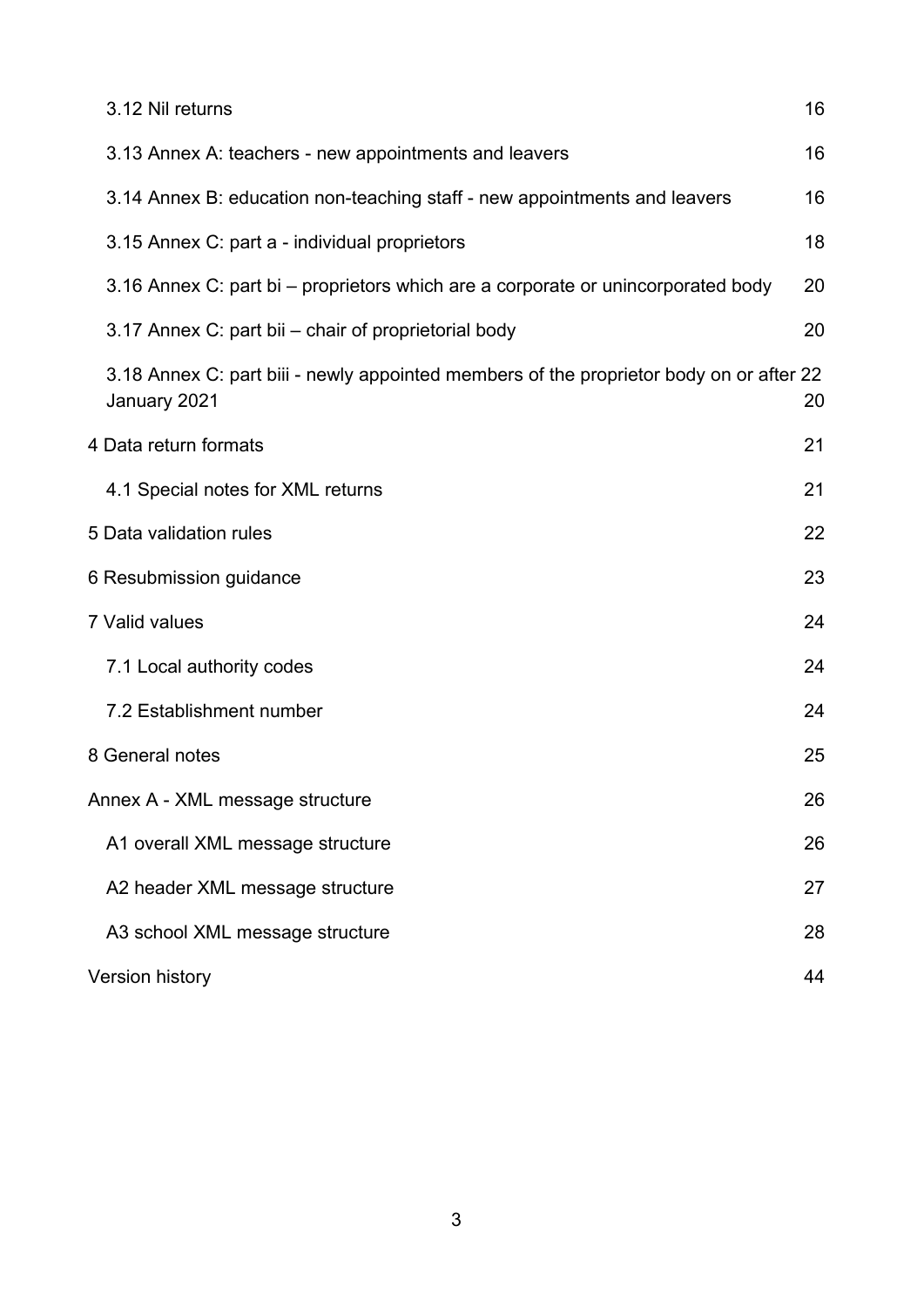## <span id="page-3-0"></span>**1 Introduction**

## <span id="page-3-1"></span>**1.1 Audience and purpose**

This document specifies the data to be returned to the department during the 2022 school level annual school census (SLASC) for registered independent schools and applies to registered independent schools only.

New or changed items (from the 2021 SLASC collection) are highlighted in yellow. Where the language used within the document has been updated / amended – but the intent of the paragraph / sentence has not altered (and no new items / elements have been added) - such updates / amendments have not been marked as changes. All dates within the document have been updated and are not highlighted as changes, as these are not new items.

## <span id="page-3-2"></span>**1.2 Statutory requirement**

Completion of the census is a statutory requirement under the [Independent Educational](http://www.legislation.gov.uk/uksi/2018/901/contents/made)  [Provision in England \(Provision of Information\) and Non-Maintained Special Schools](http://www.legislation.gov.uk/uksi/2018/901/contents/made)  [\(England\) and Independent School Standards \(Amendment\) Regulations 2018](http://www.legislation.gov.uk/uksi/2018/901/contents/made)

which are made under the [Education and Skills Act 2008.](http://www.legislation.gov.uk/ukpga/2008/25/contents)

A statutory requirement:

- provides a
	- o lawful basis for processing
	- o purpose for processing

as required by the UK General Data Protection Regulation (UK GDPR)<sup>1</sup>

- means that independent schools do not need to obtain staff consent to the provision of information
- ensures independent schools are protected from any legal challenge that they are breaching a duty of confidence to staff.
- helps to ensure that returns are completed by independent schools

<span id="page-3-3"></span><sup>&</sup>lt;sup>1</sup> The Information Commissioners' Office (ICO) quidance on **UK** GDPR states: 'Your privacy notice should include your lawful basis for processing as well as the purpose of the processing.' For the data items collected for the purposes of this census, the regulations quoted above provide both a lawful basis and a purpose of such processing. Registered independent schools may have other lawful basis' for collection and other reasons for processing.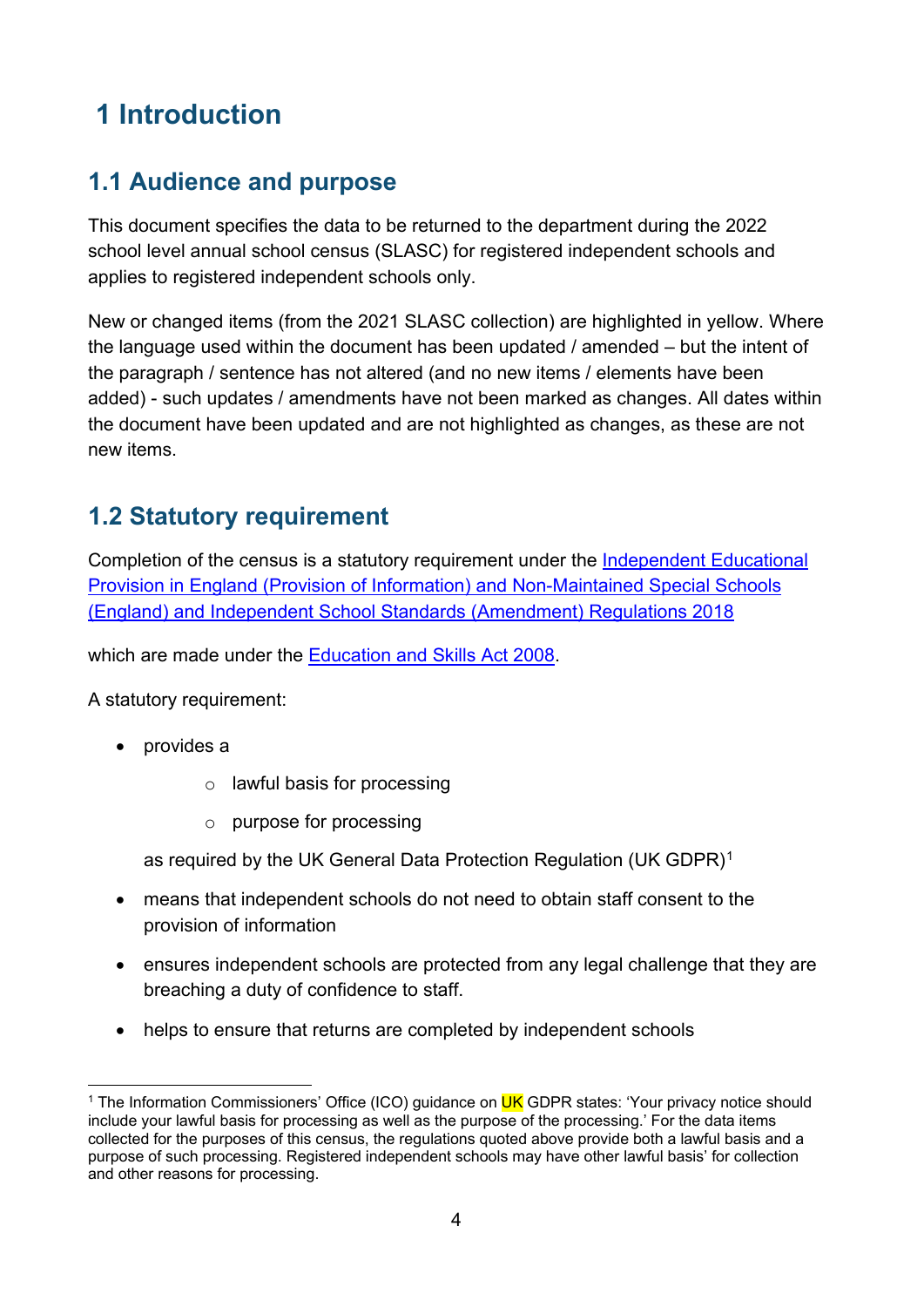• means that all census elements are mandatory unless specifically stated to be voluntary

It should be noted that: where a school proprietor fails to ensure that the school completes the census, such a school can be removed from the register of independent schools. Such de-registration can be the subject of an appeal to the First Tier Tribunal.

## <span id="page-4-0"></span>**1.3 Technical specification**

The technical specification for the 2022 collection is comprised of the following documents:

- this MS Word document, containing a narrative together with sample XML messages
- the common basic data set [\(CBDS\)](https://www.gov.uk/government/publications/common-basic-data-set-cbds-database) MS Excel workbook
- the validation rules in an MS Excel workbook

A guide is also produced to inform registered independent schools, in non-technical terms, of the data collection requirements and to advise on what data is to be provided. This documentation is available on the department's [website.](https://www.gov.uk/guidance/school-level-annual-school-census)

The scope of the census collection (which pupils and data items are included within the census) is defined by this MS Word document and not by the validation rules. The validation rules are provided to assist software suppliers in the development of their systems and to enable a check of the data extracted for the collection.

## <span id="page-4-1"></span>**1.3 Business rationale**

The following factors are the business drivers behind this approach:

- it is consistent with the overall vision behind the data sharing protocol of collecting data once and using it many times
- it is based on the principle that schools are expected to hold / manage data or have data held on their behalf so that they can access and extract it

## <span id="page-4-2"></span>**1.4 Assumptions**

Assumptions made in creating this specification:

• this specification is for a return using the department's COLLECT system as the data collection mechanism; this is the department's preferred data collection method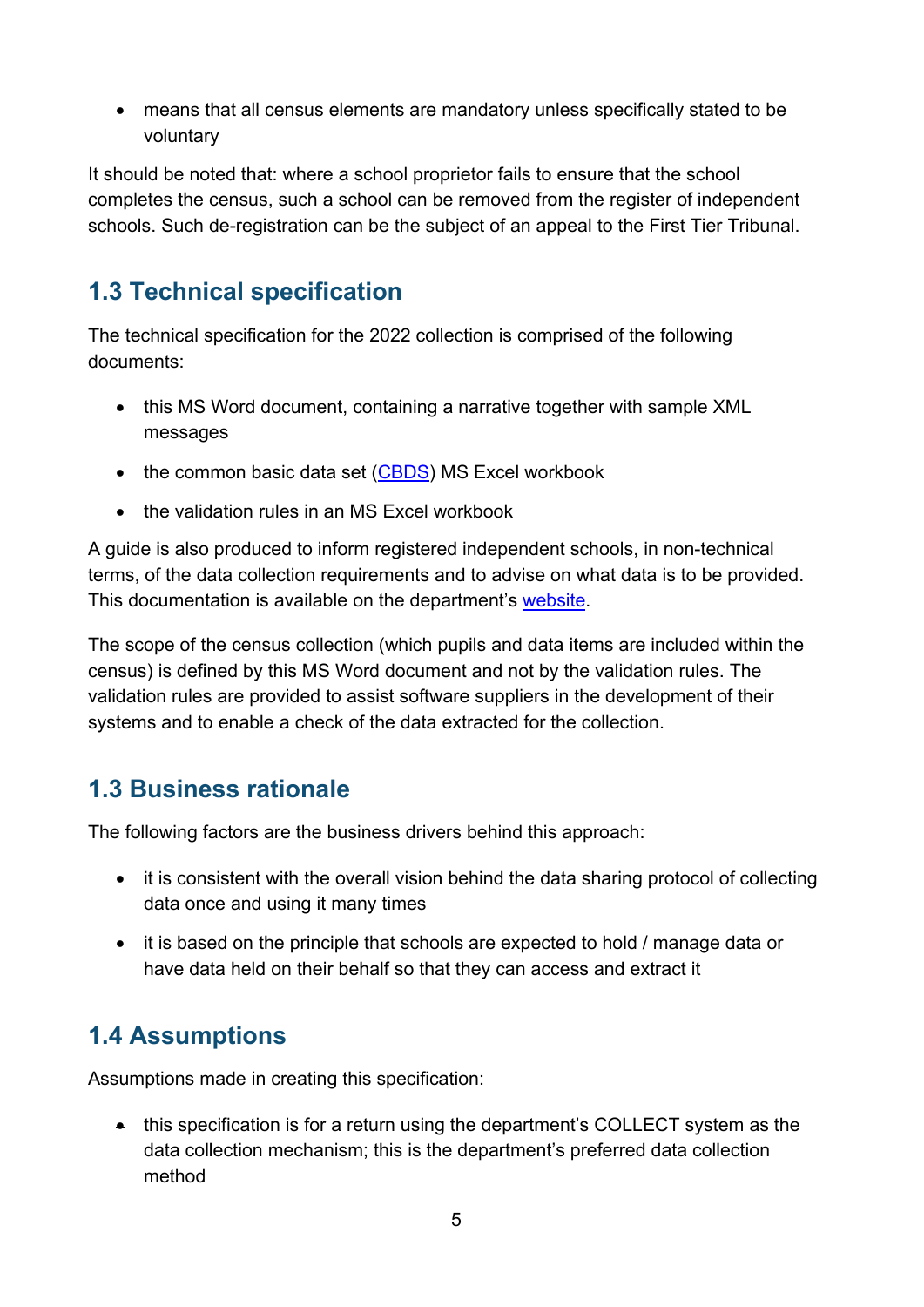- where returns are generated from the school's management information system (MIS), the department will only accept submissions in XML format
- returns via direct manual input to the COLLECT system may also be made

## <span id="page-5-0"></span>**1.5 Coverage and timings**

All registered independent schools are required to return the specified data annually via the department's COLLECT system. The census date is the third Thursday in January (20 January 2022). The statutory return deadline is 20 February 2022.

## <span id="page-5-1"></span>**1.6 Changes from the 2021 SLASC specifications**

There are no changes to data items for the 2022 collection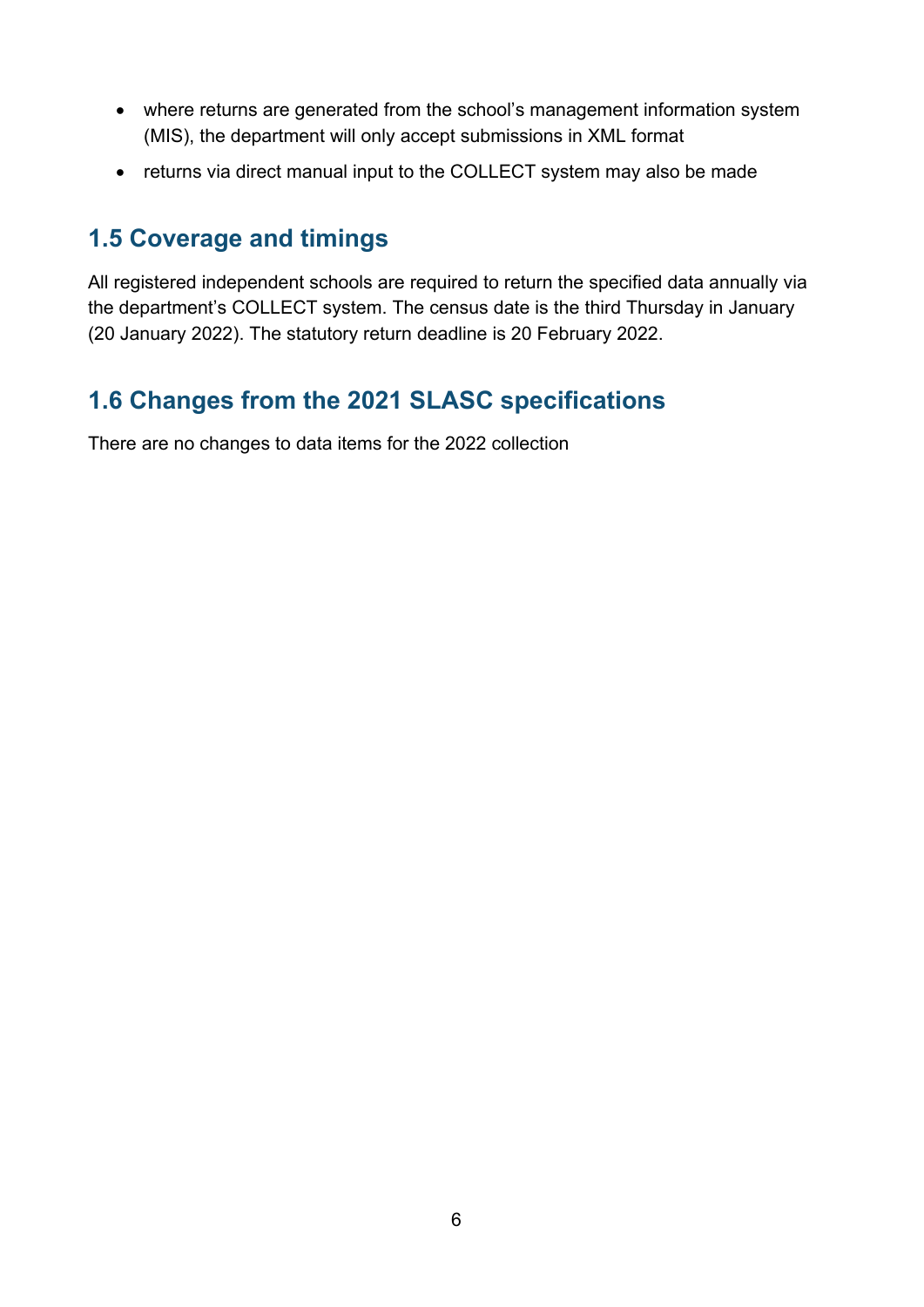## <span id="page-6-0"></span>**2 Structure and guidance**

## <span id="page-6-1"></span>**2.1 Outline data content**

Each return from a school will consist of a header and one or more school modules.

## <span id="page-6-2"></span>**2.2 Message header**

A standard XML message header is required for each census file. Annex A of this specification contains a sample XML message header. The data items required within the header are as follows:

Survey Collection Name <Collection> (N00600) will be SLASC.

*Description: name of the data collection that is: SLASC.* 

Survey Year <Year> (N00602) will be 2022.

*Description: the year of the collection.*

Survey Reference Date <ReferenceDate> (N000603) will be 2022-01-20.

*Description: the reference date is normally the day of the census or collection. It is used as the baseline date from which comparisons with other dates in the return can be made.*

Source Level <SourceLevel> (N00604) will be S.

*Description: must be set to S for a school system (local authority level code L is not applicable for this collection).*

Local authority <LA>, (N00216) is the local authority number.

*Description: standard departmental three-digit local authority number.*

Estab <Estab>, (N00279) will be mandatory and the tags should be included in the XML. *Description: standard departmental four-digit establishment number.*

Software Code <SoftwareCode> (N00605) is the code indicating the software supplier. This is allocated by the supplier.

*Description: software product identification. Suppliers must advise the department of the code used.*

Release <Release> (N00607) is a code / date (or combination) provided by the software supplier to assist in identification.

*Description: software product identification.*

X version <Xversion> (N00608).

*Description: Version number of the XML / XSLT package provided by the department if used or "not used" if the software supplier produces their own XSLT.*

Serial No <SerialNo> (N00606) will start at 001 and then be incremented by 1 each time a new file is prepared for submission.

*Description: an incremented number generated by a provider's software. Enables data collection systems to identify re-submissions.*

Date / Time <DateTime> (N00609) is the date and time when the file was prepared or generated in CCYY-MM-DDThh:mm:ss format.

*Description: date and time of generation of the return.*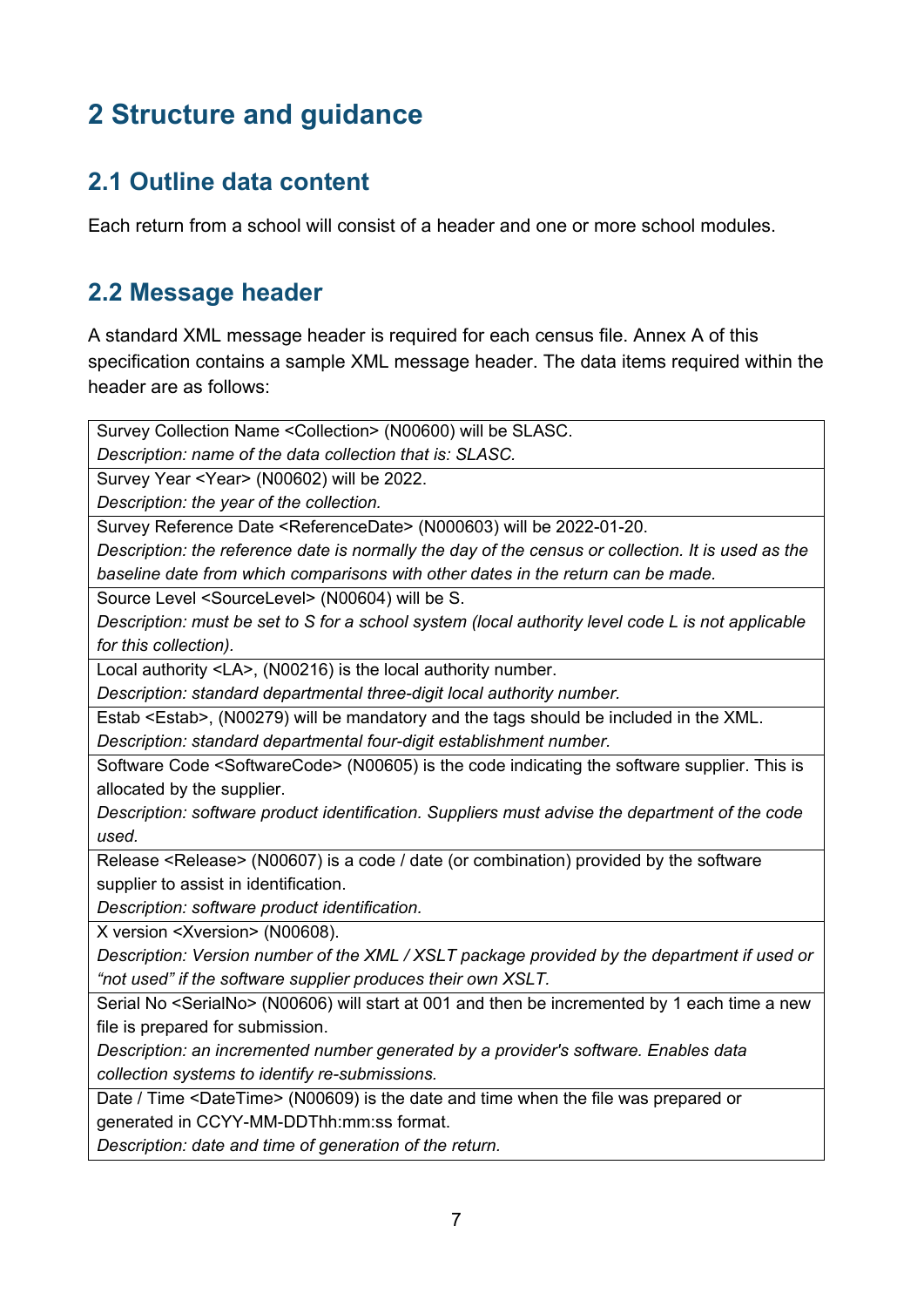## <span id="page-7-0"></span>**3 Guidance section**

## <span id="page-7-1"></span>**3.1 Overall description and scope**

The details below describe the 2022 school level annual school census collection for registered independent schools.

## <span id="page-7-2"></span>**3.2 Outline data content**

The census return contains a number of modules for each school. All data items included in each of the modules are defined within the common basic dataset [\(CBDS\)](https://www.gov.uk/government/publications/common-basic-data-set-cbds-database).

## <span id="page-7-3"></span>**3.3 Section 1 – general school information**

This section contains general information and contact details for the school and which consists of the following elements:

#### **3.3.1 School**

#### **a) Direct input via COLLECT**

- name
- main school address
- postcode
- telephone number
- headteacher's name (title, forename and surname)
- school email address <Email> (N00220)

#### **b) Either direct input via COLLECT or input via XML from MI system**

- census contact email address <ContactEmail> (N00220) Please note: this uses the same standard as <Email> and therefore uses the same data item number. As there are two email address fields within the same container, the XML tag is amended to provide differentiation.
- contact name (for enquiries) <Contact> (N00232)
- contact telephone number <PhoneNo> (N00231)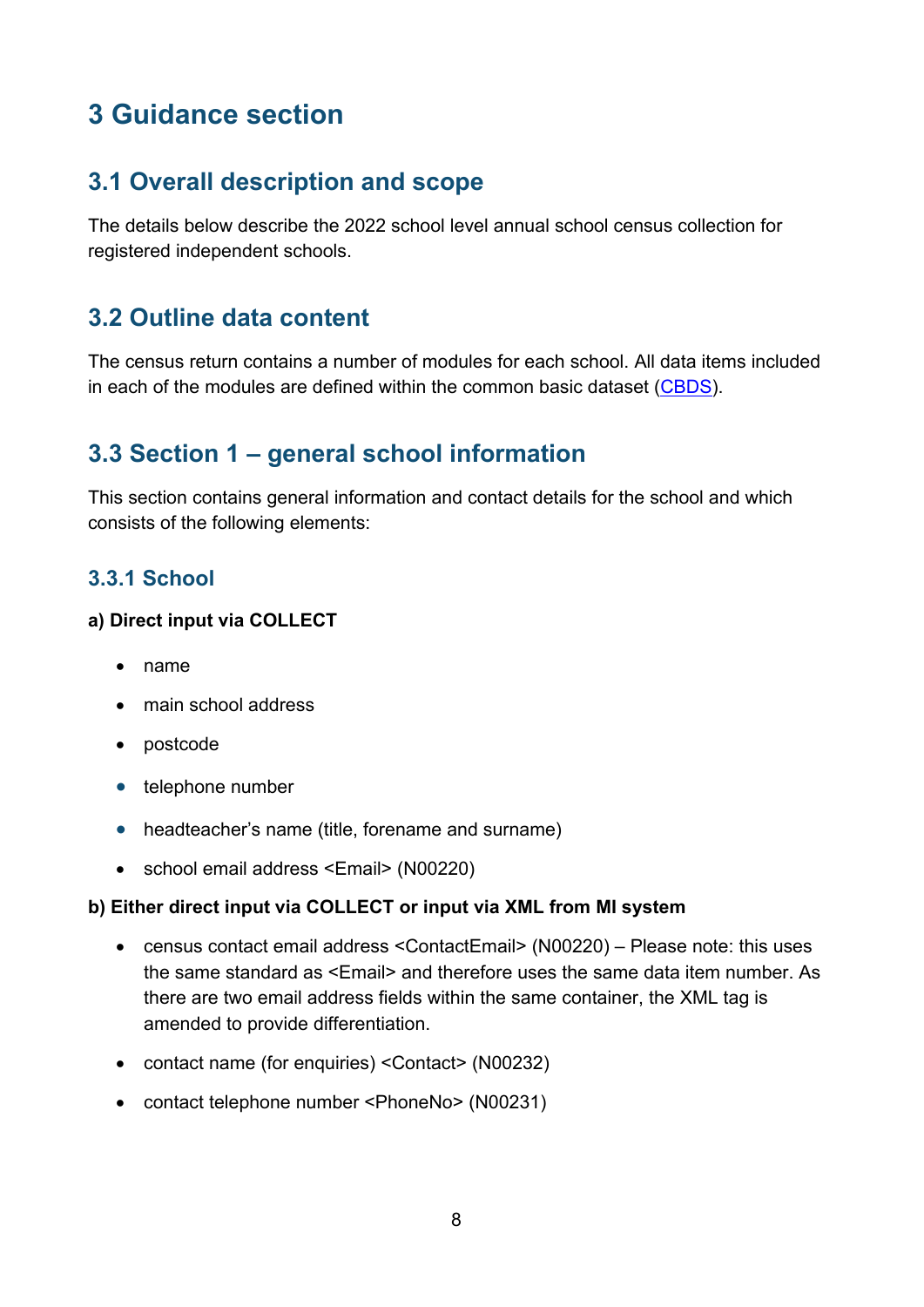#### **3.3.2 Charity**

- name <CharityName> (N00502)
- registered number <CharityNumber> (N00503)

Please note: COLLECT is pre-populated with the information shown above and only amendments to the above data are required with the exception of the school contact name, telephone number, school email address and census contact email address. Amendments can only be made manually on COLLECT and therefore are not included within the XML structure. For any such amendments, the XML file is always uploaded first, with any data amendments made subsequently.

## <span id="page-8-0"></span>**3.4 Section 2 - school accommodation**

Data item <SchoolAccommodationChange> (N00305) records, via a 'Yes' / 'No' query, whether there have been any changes to the school's accommodation which have not yet been notified to the department. Where the answer is 'Yes' full details must be provided using <SchoolAccommodationChangeDetails> (N00306).

## <span id="page-8-1"></span>**3.5 Section 3 - annual fees**

The annual fees charged by the school are recoded using the following data items:

- lowest annual day fees <LowestAnnFeeDayPups> (N00307)
- lowest annual boarding fees <LowestFeeBoardingPups> (N00308)
- highest annual day fees <HighestAnnFeeDayPups> (N00309)
- highest annual boarding fees <HighestAnnFeeBoardingPups> (N00310)

| <b>Annual fees</b>                   |                       |                            |
|--------------------------------------|-----------------------|----------------------------|
|                                      | Day pupil annual rate | Boarding pupil annual rate |
| Lowest annual fee charged per pupil  |                       |                            |
| Highest annual fee charged per pupil |                       |                            |

## <span id="page-8-2"></span>**3.6 Section 4 - pupils on register**

This section records the pupils registered at the school on census day.

#### **3.6.1 All pupils on the register on census day**

Full and part-time pupils (split by boys and girls) are recorded by age.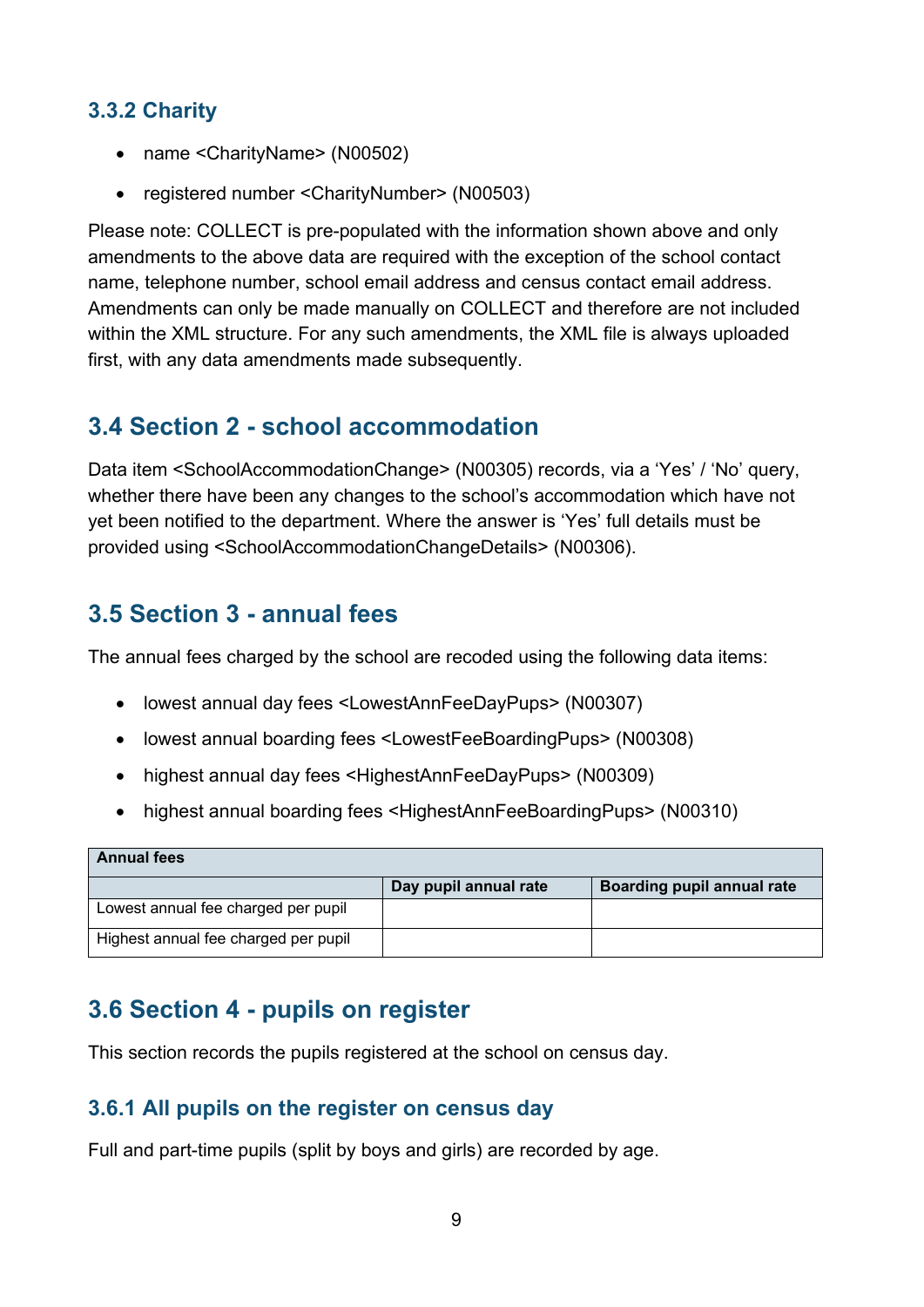<span id="page-9-0"></span>

| 31/08/21<br><b>Boys</b><br><b>Girls</b><br><b>Girls</b><br><b>Boys</b><br>19 and over<br>DOB on or after 2002-<br>08-31<br>DOB is between 2002-<br>18<br>09-01 and 2003-08-31<br>inclusive<br>DOB is between 2003-<br>17<br>09-01 and 2004-08-31<br>inclusive<br>16<br>DOB is between 2004-<br>09-01 and 2005-08-31<br>inclusive<br>15<br>DOB is between 2005-<br>09-01 and 2006-08-31<br>inclusive<br>14<br>DOB is between 2006-<br>09-01 and 2007-08-31<br>inclusive<br>13<br>DOB is between 2007-<br>09-01 and 2008-08-31<br>inclusive<br>DOB is between 2008-<br>12<br>09-01 and 2009-08-31<br>inclusive<br>DOB is between 2009-<br>11<br>09-01 and 2010-08-31<br>inclusive<br>DOB is between 2010-<br>10<br>09-01 and 2011-08-31<br>inclusive<br>DOB is between 2011-<br>9<br>09-01 and 2012-08-31<br>inclusive<br>8<br>DOB is between 2012-<br>09-01 and 2013-08-31<br>inclusive<br>DOB is between 2013-<br>$\overline{7}$<br>09-01 and 2014-08-31<br>inclusive<br>DOB is between 2014-<br>6<br>09-01 and 2015-08-31<br>inclusive<br>5<br>DOB is between 2015-<br>09-01 and 2016-08-31<br>inclusive<br>DOB is between 2016-<br>09-01 and 2017-12-31<br>inclusive<br>DOB is between 2017-<br>01-01 and 2018-03-31<br>4<br>inclusive<br>DOB is between 2017-<br>04-01 and 2017-08-31<br>inclusive | Age on | Date of birth | <b>Full time</b> |  | Part time |  |
|-------------------------------------------------------------------------------------------------------------------------------------------------------------------------------------------------------------------------------------------------------------------------------------------------------------------------------------------------------------------------------------------------------------------------------------------------------------------------------------------------------------------------------------------------------------------------------------------------------------------------------------------------------------------------------------------------------------------------------------------------------------------------------------------------------------------------------------------------------------------------------------------------------------------------------------------------------------------------------------------------------------------------------------------------------------------------------------------------------------------------------------------------------------------------------------------------------------------------------------------------------------------------------------------------------|--------|---------------|------------------|--|-----------|--|
|                                                                                                                                                                                                                                                                                                                                                                                                                                                                                                                                                                                                                                                                                                                                                                                                                                                                                                                                                                                                                                                                                                                                                                                                                                                                                                       |        |               |                  |  |           |  |
|                                                                                                                                                                                                                                                                                                                                                                                                                                                                                                                                                                                                                                                                                                                                                                                                                                                                                                                                                                                                                                                                                                                                                                                                                                                                                                       |        |               |                  |  |           |  |
|                                                                                                                                                                                                                                                                                                                                                                                                                                                                                                                                                                                                                                                                                                                                                                                                                                                                                                                                                                                                                                                                                                                                                                                                                                                                                                       |        |               |                  |  |           |  |
|                                                                                                                                                                                                                                                                                                                                                                                                                                                                                                                                                                                                                                                                                                                                                                                                                                                                                                                                                                                                                                                                                                                                                                                                                                                                                                       |        |               |                  |  |           |  |
|                                                                                                                                                                                                                                                                                                                                                                                                                                                                                                                                                                                                                                                                                                                                                                                                                                                                                                                                                                                                                                                                                                                                                                                                                                                                                                       |        |               |                  |  |           |  |
|                                                                                                                                                                                                                                                                                                                                                                                                                                                                                                                                                                                                                                                                                                                                                                                                                                                                                                                                                                                                                                                                                                                                                                                                                                                                                                       |        |               |                  |  |           |  |
|                                                                                                                                                                                                                                                                                                                                                                                                                                                                                                                                                                                                                                                                                                                                                                                                                                                                                                                                                                                                                                                                                                                                                                                                                                                                                                       |        |               |                  |  |           |  |
|                                                                                                                                                                                                                                                                                                                                                                                                                                                                                                                                                                                                                                                                                                                                                                                                                                                                                                                                                                                                                                                                                                                                                                                                                                                                                                       |        |               |                  |  |           |  |
|                                                                                                                                                                                                                                                                                                                                                                                                                                                                                                                                                                                                                                                                                                                                                                                                                                                                                                                                                                                                                                                                                                                                                                                                                                                                                                       |        |               |                  |  |           |  |
|                                                                                                                                                                                                                                                                                                                                                                                                                                                                                                                                                                                                                                                                                                                                                                                                                                                                                                                                                                                                                                                                                                                                                                                                                                                                                                       |        |               |                  |  |           |  |
|                                                                                                                                                                                                                                                                                                                                                                                                                                                                                                                                                                                                                                                                                                                                                                                                                                                                                                                                                                                                                                                                                                                                                                                                                                                                                                       |        |               |                  |  |           |  |
|                                                                                                                                                                                                                                                                                                                                                                                                                                                                                                                                                                                                                                                                                                                                                                                                                                                                                                                                                                                                                                                                                                                                                                                                                                                                                                       |        |               |                  |  |           |  |
|                                                                                                                                                                                                                                                                                                                                                                                                                                                                                                                                                                                                                                                                                                                                                                                                                                                                                                                                                                                                                                                                                                                                                                                                                                                                                                       |        |               |                  |  |           |  |
|                                                                                                                                                                                                                                                                                                                                                                                                                                                                                                                                                                                                                                                                                                                                                                                                                                                                                                                                                                                                                                                                                                                                                                                                                                                                                                       |        |               |                  |  |           |  |
|                                                                                                                                                                                                                                                                                                                                                                                                                                                                                                                                                                                                                                                                                                                                                                                                                                                                                                                                                                                                                                                                                                                                                                                                                                                                                                       |        |               |                  |  |           |  |
|                                                                                                                                                                                                                                                                                                                                                                                                                                                                                                                                                                                                                                                                                                                                                                                                                                                                                                                                                                                                                                                                                                                                                                                                                                                                                                       |        |               |                  |  |           |  |
|                                                                                                                                                                                                                                                                                                                                                                                                                                                                                                                                                                                                                                                                                                                                                                                                                                                                                                                                                                                                                                                                                                                                                                                                                                                                                                       |        |               |                  |  |           |  |
|                                                                                                                                                                                                                                                                                                                                                                                                                                                                                                                                                                                                                                                                                                                                                                                                                                                                                                                                                                                                                                                                                                                                                                                                                                                                                                       |        |               |                  |  |           |  |
|                                                                                                                                                                                                                                                                                                                                                                                                                                                                                                                                                                                                                                                                                                                                                                                                                                                                                                                                                                                                                                                                                                                                                                                                                                                                                                       |        |               |                  |  |           |  |
|                                                                                                                                                                                                                                                                                                                                                                                                                                                                                                                                                                                                                                                                                                                                                                                                                                                                                                                                                                                                                                                                                                                                                                                                                                                                                                       |        |               |                  |  |           |  |
|                                                                                                                                                                                                                                                                                                                                                                                                                                                                                                                                                                                                                                                                                                                                                                                                                                                                                                                                                                                                                                                                                                                                                                                                                                                                                                       |        |               |                  |  |           |  |
|                                                                                                                                                                                                                                                                                                                                                                                                                                                                                                                                                                                                                                                                                                                                                                                                                                                                                                                                                                                                                                                                                                                                                                                                                                                                                                       |        |               |                  |  |           |  |
|                                                                                                                                                                                                                                                                                                                                                                                                                                                                                                                                                                                                                                                                                                                                                                                                                                                                                                                                                                                                                                                                                                                                                                                                                                                                                                       |        |               |                  |  |           |  |
|                                                                                                                                                                                                                                                                                                                                                                                                                                                                                                                                                                                                                                                                                                                                                                                                                                                                                                                                                                                                                                                                                                                                                                                                                                                                                                       |        |               |                  |  |           |  |
|                                                                                                                                                                                                                                                                                                                                                                                                                                                                                                                                                                                                                                                                                                                                                                                                                                                                                                                                                                                                                                                                                                                                                                                                                                                                                                       |        |               |                  |  |           |  |
|                                                                                                                                                                                                                                                                                                                                                                                                                                                                                                                                                                                                                                                                                                                                                                                                                                                                                                                                                                                                                                                                                                                                                                                                                                                                                                       |        |               |                  |  |           |  |
|                                                                                                                                                                                                                                                                                                                                                                                                                                                                                                                                                                                                                                                                                                                                                                                                                                                                                                                                                                                                                                                                                                                                                                                                                                                                                                       |        |               |                  |  |           |  |
|                                                                                                                                                                                                                                                                                                                                                                                                                                                                                                                                                                                                                                                                                                                                                                                                                                                                                                                                                                                                                                                                                                                                                                                                                                                                                                       |        |               |                  |  |           |  |
|                                                                                                                                                                                                                                                                                                                                                                                                                                                                                                                                                                                                                                                                                                                                                                                                                                                                                                                                                                                                                                                                                                                                                                                                                                                                                                       |        |               |                  |  |           |  |
|                                                                                                                                                                                                                                                                                                                                                                                                                                                                                                                                                                                                                                                                                                                                                                                                                                                                                                                                                                                                                                                                                                                                                                                                                                                                                                       |        |               |                  |  |           |  |
|                                                                                                                                                                                                                                                                                                                                                                                                                                                                                                                                                                                                                                                                                                                                                                                                                                                                                                                                                                                                                                                                                                                                                                                                                                                                                                       |        |               |                  |  |           |  |
|                                                                                                                                                                                                                                                                                                                                                                                                                                                                                                                                                                                                                                                                                                                                                                                                                                                                                                                                                                                                                                                                                                                                                                                                                                                                                                       |        |               |                  |  |           |  |
|                                                                                                                                                                                                                                                                                                                                                                                                                                                                                                                                                                                                                                                                                                                                                                                                                                                                                                                                                                                                                                                                                                                                                                                                                                                                                                       |        |               |                  |  |           |  |
|                                                                                                                                                                                                                                                                                                                                                                                                                                                                                                                                                                                                                                                                                                                                                                                                                                                                                                                                                                                                                                                                                                                                                                                                                                                                                                       |        |               |                  |  |           |  |
|                                                                                                                                                                                                                                                                                                                                                                                                                                                                                                                                                                                                                                                                                                                                                                                                                                                                                                                                                                                                                                                                                                                                                                                                                                                                                                       |        |               |                  |  |           |  |
|                                                                                                                                                                                                                                                                                                                                                                                                                                                                                                                                                                                                                                                                                                                                                                                                                                                                                                                                                                                                                                                                                                                                                                                                                                                                                                       |        |               |                  |  |           |  |
|                                                                                                                                                                                                                                                                                                                                                                                                                                                                                                                                                                                                                                                                                                                                                                                                                                                                                                                                                                                                                                                                                                                                                                                                                                                                                                       |        |               |                  |  |           |  |
|                                                                                                                                                                                                                                                                                                                                                                                                                                                                                                                                                                                                                                                                                                                                                                                                                                                                                                                                                                                                                                                                                                                                                                                                                                                                                                       |        |               |                  |  |           |  |
|                                                                                                                                                                                                                                                                                                                                                                                                                                                                                                                                                                                                                                                                                                                                                                                                                                                                                                                                                                                                                                                                                                                                                                                                                                                                                                       |        |               |                  |  |           |  |
|                                                                                                                                                                                                                                                                                                                                                                                                                                                                                                                                                                                                                                                                                                                                                                                                                                                                                                                                                                                                                                                                                                                                                                                                                                                                                                       |        |               |                  |  |           |  |
|                                                                                                                                                                                                                                                                                                                                                                                                                                                                                                                                                                                                                                                                                                                                                                                                                                                                                                                                                                                                                                                                                                                                                                                                                                                                                                       |        |               |                  |  |           |  |
|                                                                                                                                                                                                                                                                                                                                                                                                                                                                                                                                                                                                                                                                                                                                                                                                                                                                                                                                                                                                                                                                                                                                                                                                                                                                                                       |        |               |                  |  |           |  |
|                                                                                                                                                                                                                                                                                                                                                                                                                                                                                                                                                                                                                                                                                                                                                                                                                                                                                                                                                                                                                                                                                                                                                                                                                                                                                                       |        |               |                  |  |           |  |
|                                                                                                                                                                                                                                                                                                                                                                                                                                                                                                                                                                                                                                                                                                                                                                                                                                                                                                                                                                                                                                                                                                                                                                                                                                                                                                       |        |               |                  |  |           |  |
|                                                                                                                                                                                                                                                                                                                                                                                                                                                                                                                                                                                                                                                                                                                                                                                                                                                                                                                                                                                                                                                                                                                                                                                                                                                                                                       |        |               |                  |  |           |  |
|                                                                                                                                                                                                                                                                                                                                                                                                                                                                                                                                                                                                                                                                                                                                                                                                                                                                                                                                                                                                                                                                                                                                                                                                                                                                                                       |        |               |                  |  |           |  |
|                                                                                                                                                                                                                                                                                                                                                                                                                                                                                                                                                                                                                                                                                                                                                                                                                                                                                                                                                                                                                                                                                                                                                                                                                                                                                                       |        |               |                  |  |           |  |
|                                                                                                                                                                                                                                                                                                                                                                                                                                                                                                                                                                                                                                                                                                                                                                                                                                                                                                                                                                                                                                                                                                                                                                                                                                                                                                       |        |               |                  |  |           |  |
|                                                                                                                                                                                                                                                                                                                                                                                                                                                                                                                                                                                                                                                                                                                                                                                                                                                                                                                                                                                                                                                                                                                                                                                                                                                                                                       |        |               |                  |  |           |  |
|                                                                                                                                                                                                                                                                                                                                                                                                                                                                                                                                                                                                                                                                                                                                                                                                                                                                                                                                                                                                                                                                                                                                                                                                                                                                                                       |        |               |                  |  |           |  |
|                                                                                                                                                                                                                                                                                                                                                                                                                                                                                                                                                                                                                                                                                                                                                                                                                                                                                                                                                                                                                                                                                                                                                                                                                                                                                                       |        |               |                  |  |           |  |
|                                                                                                                                                                                                                                                                                                                                                                                                                                                                                                                                                                                                                                                                                                                                                                                                                                                                                                                                                                                                                                                                                                                                                                                                                                                                                                       |        |               |                  |  |           |  |
|                                                                                                                                                                                                                                                                                                                                                                                                                                                                                                                                                                                                                                                                                                                                                                                                                                                                                                                                                                                                                                                                                                                                                                                                                                                                                                       |        |               |                  |  |           |  |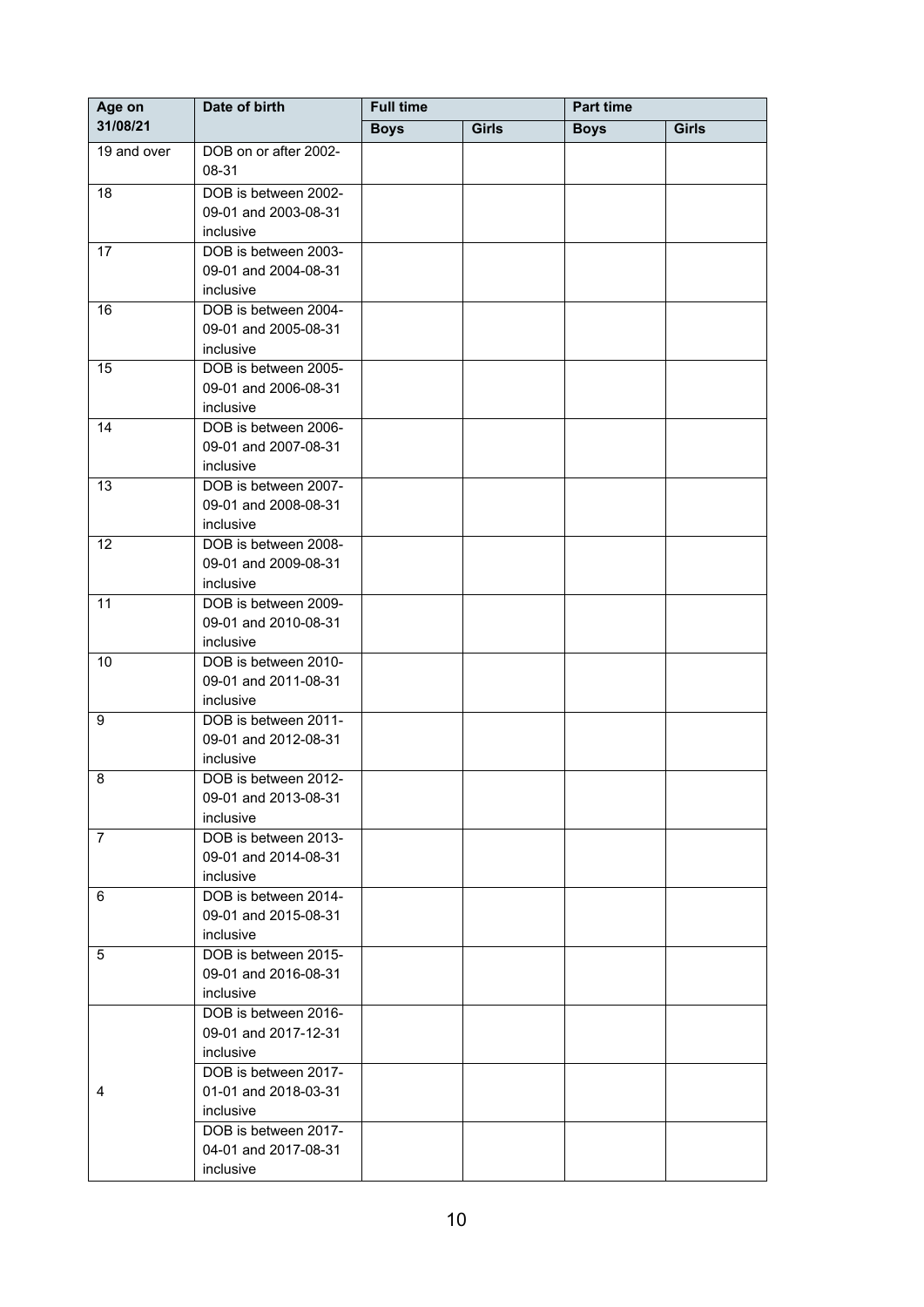| Date of birth<br>Age on |                      | <b>Full time</b> |              | <b>Part time</b> |              |
|-------------------------|----------------------|------------------|--------------|------------------|--------------|
| 31/08/21                |                      | <b>Boys</b>      | <b>Girls</b> | <b>Boys</b>      | <b>Girls</b> |
|                         | DOB is between 2017- |                  |              |                  |              |
|                         | 09-01 and 2017-12-31 |                  |              |                  |              |
|                         | inclusive            |                  |              |                  |              |
|                         | DOB is between 2018- |                  |              |                  |              |
| 3                       | 01-01 and 2018-03-31 |                  |              |                  |              |
|                         | inclusive            |                  |              |                  |              |
|                         | DOB is between 2018- |                  |              |                  |              |
|                         | 04-01 and 2018-08-31 |                  |              |                  |              |
|                         | inclusive            |                  |              |                  |              |
| 2                       | DOB is between 2018- |                  |              |                  |              |
|                         | 09-01 and 2019-08-31 |                  |              |                  |              |
|                         | inclusive            |                  |              |                  |              |
| 1                       | DOB is between 2019- |                  |              |                  |              |
|                         | 09-01 and 2020-08-31 |                  |              |                  |              |
|                         | inclusive            |                  |              |                  |              |
| Under 1                 | DOB is 2020-09-01 or |                  |              |                  |              |
|                         | later                |                  |              |                  |              |
| <b>Totals</b>           |                      |                  |              |                  |              |

The totals of each type are to be auto summed.

#### **3.6.2 Total number of pupils on the register on Thursday 20 January 2022**

The total number of pupils on the register must equal the total provided at 3.6.1 above.

| Total number of pupils on the register on Thursday 20 January 2022 |  |
|--------------------------------------------------------------------|--|
| Total pupils on register at 2022-01-20                             |  |

Please note: zeros are required in total fields, but not in other fields. This fields must be a manual input.

#### **3.6.3 Boarding school bed availability**

**How many beds are available (occupied and unoccupied) on the census date in boarding accommodation**  Number of beds <ApprovedPlaces> (N00311)

#### **3.6.4 Boarding pupils on the register on Thursday 20 January 2022 included in 3.6.1**

| Boarding pupils on the register on Thursday 20 January 2022 included in 3.6.1 |  |  |
|-------------------------------------------------------------------------------|--|--|
| Number of boy boarders <boardingboys> (N00421)</boardingboys>                 |  |  |
| Number of girl boarders <boardinggirls> (N00422)</boardinggirls>              |  |  |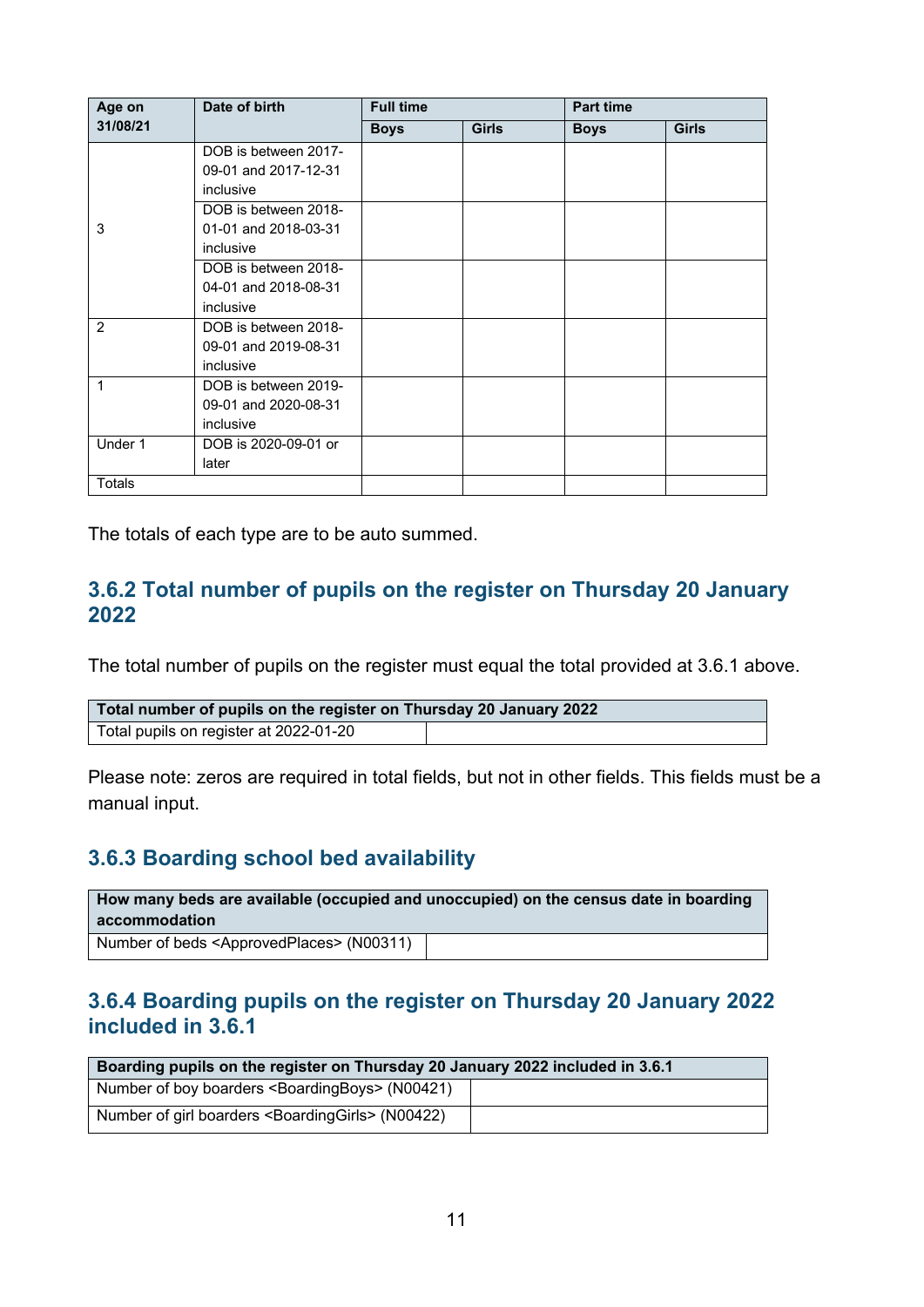#### **3.6.5 Pupils looked after**

The number of pupils who, at 20 January 2022, are looked after by a local authority within the meaning of Section 22 of the Children Act 1989 <PupilsInCare> (N00423).

| Pupils looked after by local authority |  |
|----------------------------------------|--|
| Number of pupils                       |  |

## <span id="page-11-0"></span>**3.7 Section 5 - pupils with special educational needs (SEN)**

Where schools have pupils with SEN, the numbers of pupils are recorded by SEN registration type. Where a school does not have pupils with SEN, the field is filled with a zero.

| Number of pupils with SEN by registration type                 |  |
|----------------------------------------------------------------|--|
| Number of pupils (full and part-time) for whom an              |  |
| education, health and care (EHC) plan is maintained by the     |  |
| local authority <pupssenstatement> (N00425)</pupssenstatement> |  |
| Number of pupils (full and part-time) with SEN support but     |  |
| no education, health and care (EHC) plan                       |  |
| <pupssennostatement> (N00426)</pupssennostatement>             |  |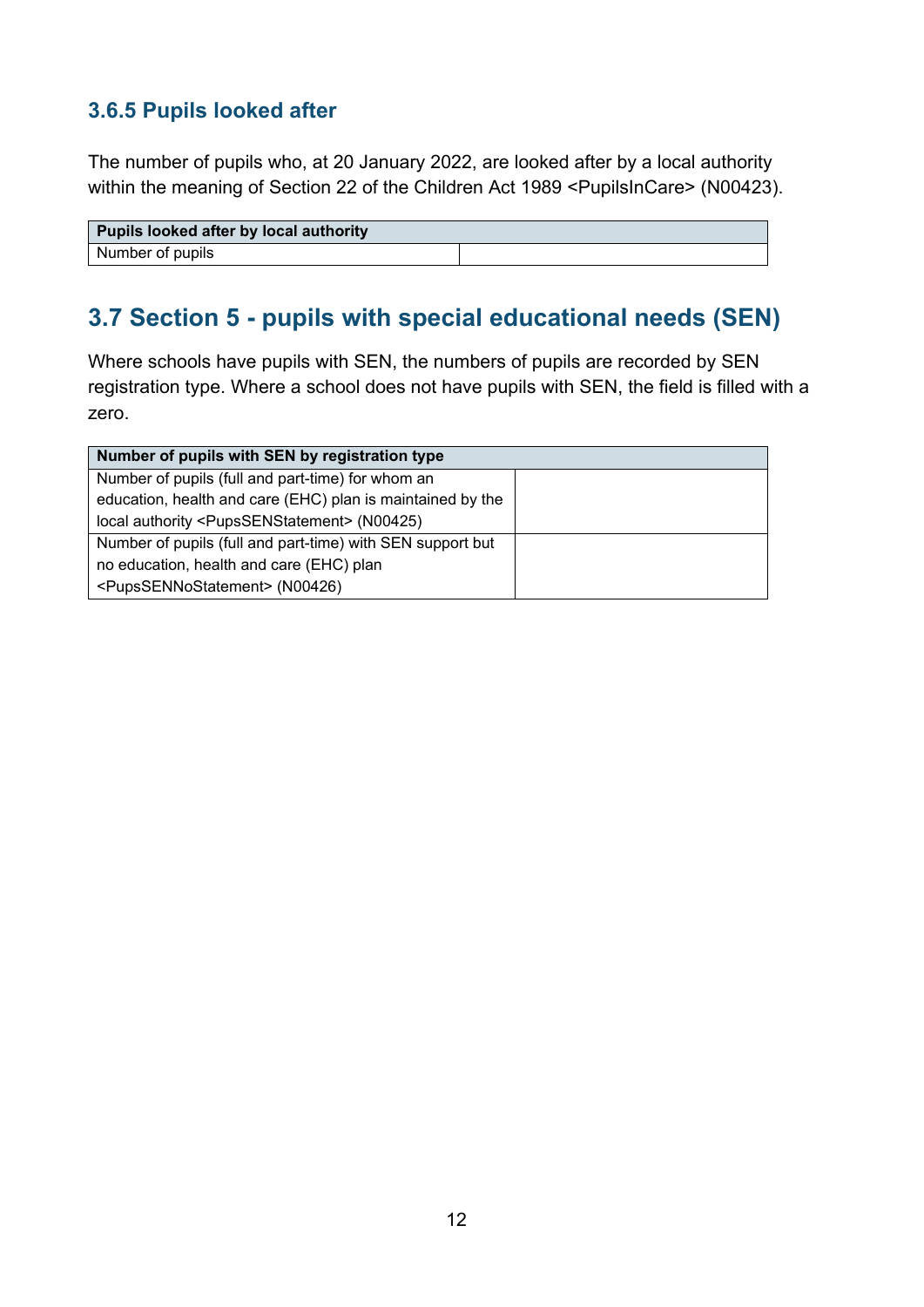## <span id="page-12-0"></span>**3.8 Section 6: boarding information**

This applies to all schools.

#### **3.8.1 Children's home**

| Is your school a children's home                                  |  |                                  |  |
|-------------------------------------------------------------------|--|----------------------------------|--|
| If 'Yes': < ChildrensHome> (N00642) -                             |  | If 'No': < Childrens Home>       |  |
| please provide the Ofsted social care                             |  | $(NO0642)$ – continue on to next |  |
| number                                                            |  | question                         |  |
| Where <childrenshome> equals 'Yes' please provide</childrenshome> |  |                                  |  |
| the <ofstedscno> (N00643) Ofsted social care</ofstedscno>         |  |                                  |  |
| registration number - format SC999999 or 9999999                  |  |                                  |  |

#### **3.8.2 Accommodation over 295 days**

The number of pupils provided with accommodation at the school for more than 295 days, or elsewhere under arrangements made by the school's proprietor, in each of the 2 preceding years and the intended figure for the next year.

| Have you provided pupils with accommodation for more than 295 days per year in either of the<br>past two years, or do you intend to in the forthcoming year? |                            |  |  |
|--------------------------------------------------------------------------------------------------------------------------------------------------------------|----------------------------|--|--|
| If 'Yes': <accomm295day></accomm295day>                                                                                                                      | If 'No': $<$ Accomm295Day> |  |  |
| $\vert$ (N00507) – provide details below<br>$(NO0507)$ – continue on to section 7                                                                            |                            |  |  |

#### **3.8.3 Number of pupils provided with accommodation**

| Number of pupils provided with accommodation                                                     |  |
|--------------------------------------------------------------------------------------------------|--|
| How many pupils were provided with accommodation in the period 01 January                        |  |
| 2020 to 31 December 2020? <boardingpupilsrefyearminus2> (N00312)</boardingpupilsrefyearminus2>   |  |
| How many pupils were provided with accommodation in the period 01 January                        |  |
| 2021 to 31 December 2021? <boardingpupilsrefyearminus1> (N00313)</boardingpupilsrefyearminus1>   |  |
| How many pupils will be provided with accommodation in the period 01 January                     |  |
| 2022 to 31 December 2022? <boardingpupilsforthcommingyr> (N00314)</boardingpupilsforthcommingyr> |  |

## <span id="page-12-1"></span>**3.9 Section 7 – teaching staff (excludes non-teaching staff)**

Total number of teaching staff employed in week commencing 17 January 2022 split into male / female and full / part-time with total hours for part time staff – to the nearest whole number.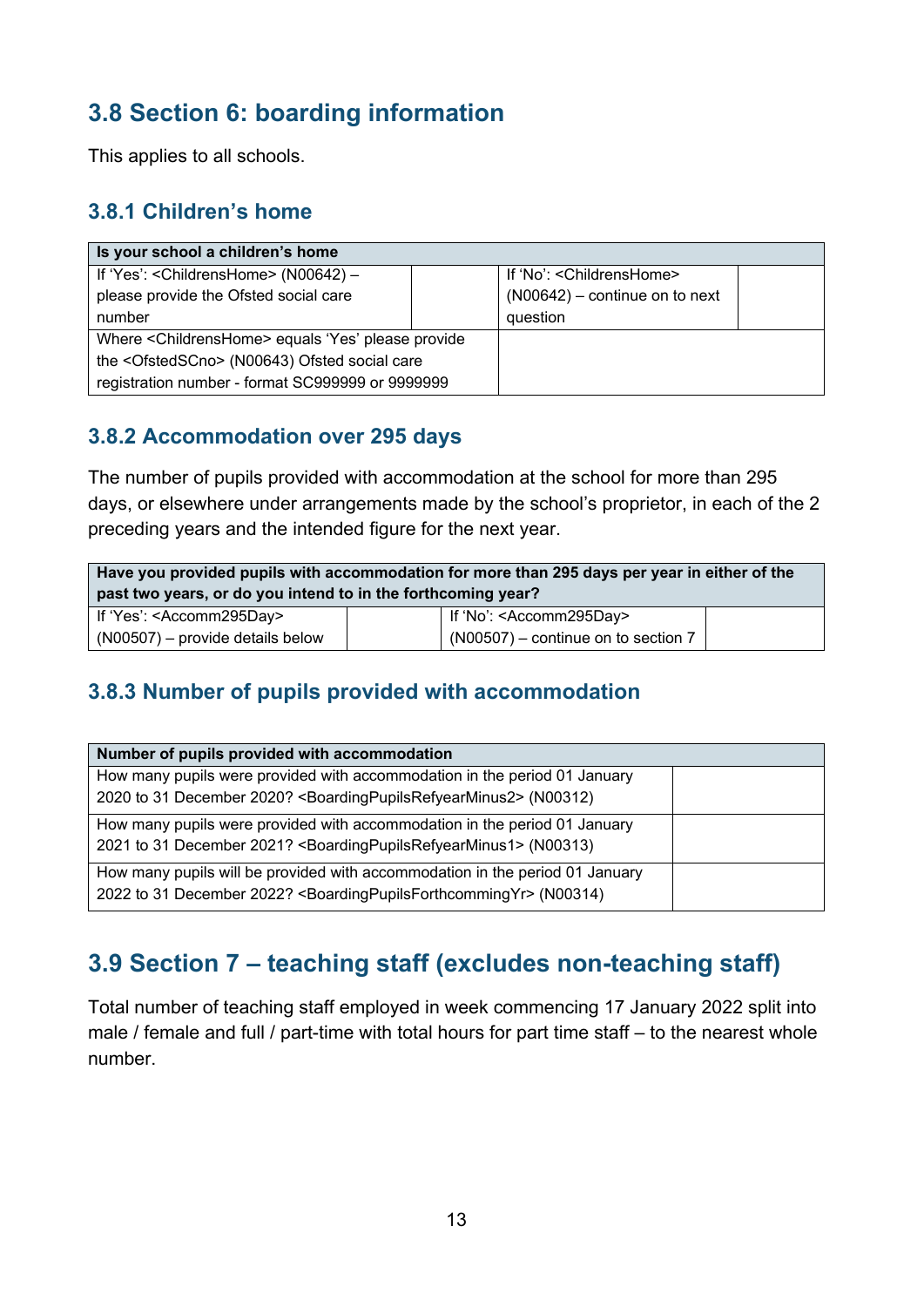#### **3.9.1 Full-time teaching staff**

These data items record the number of full-time teaching staff by:

| Number of full-time teaching staff                          |  |
|-------------------------------------------------------------|--|
| Number of men teaching <teachftmen> (N00315)</teachftmen>   |  |
| Number of women teaching <teachftwom> (N00316)</teachftwom> |  |

#### **3.9.2 Part-time teaching staff**

These data items record the number of part-time teaching staff by:

| Number of part-time teaching staff                                                           |  |
|----------------------------------------------------------------------------------------------|--|
| Number of men teaching <teachptmen> (N00317)</teachptmen>                                    |  |
| Total hours per week excluding lunch hours teaching <teachptmenhrs> (N00318)</teachptmenhrs> |  |
| Number of women teaching <teachptwom> (N00319)</teachptwom>                                  |  |
| Total hours per week excluding lunch hours teaching <teachptwomhrs></teachptwomhrs>          |  |
| (NO0320)                                                                                     |  |

Please note: the range of average part time hours has been amended so that averages of more than 25 hours and less than 1 hour are queried. Please see validation rules 870cQ and 870dQ.

#### **3.9.3 Inclusions and exclusions**

#### **(a) Include:**

- teaching staff on short term paid absence (less than a term)
- relief teaching staff filling vacancies
- relief teaching staff covering long term absence (a term or more)

#### **(b) Exclude:**

- teaching staff on long term absence (a term or more)
- relief teaching staff covering short term absence
- any other vacancies not filled by relief teaching staff
- non-teaching staff
- student teachers on school centred initial teacher training (ITT) courses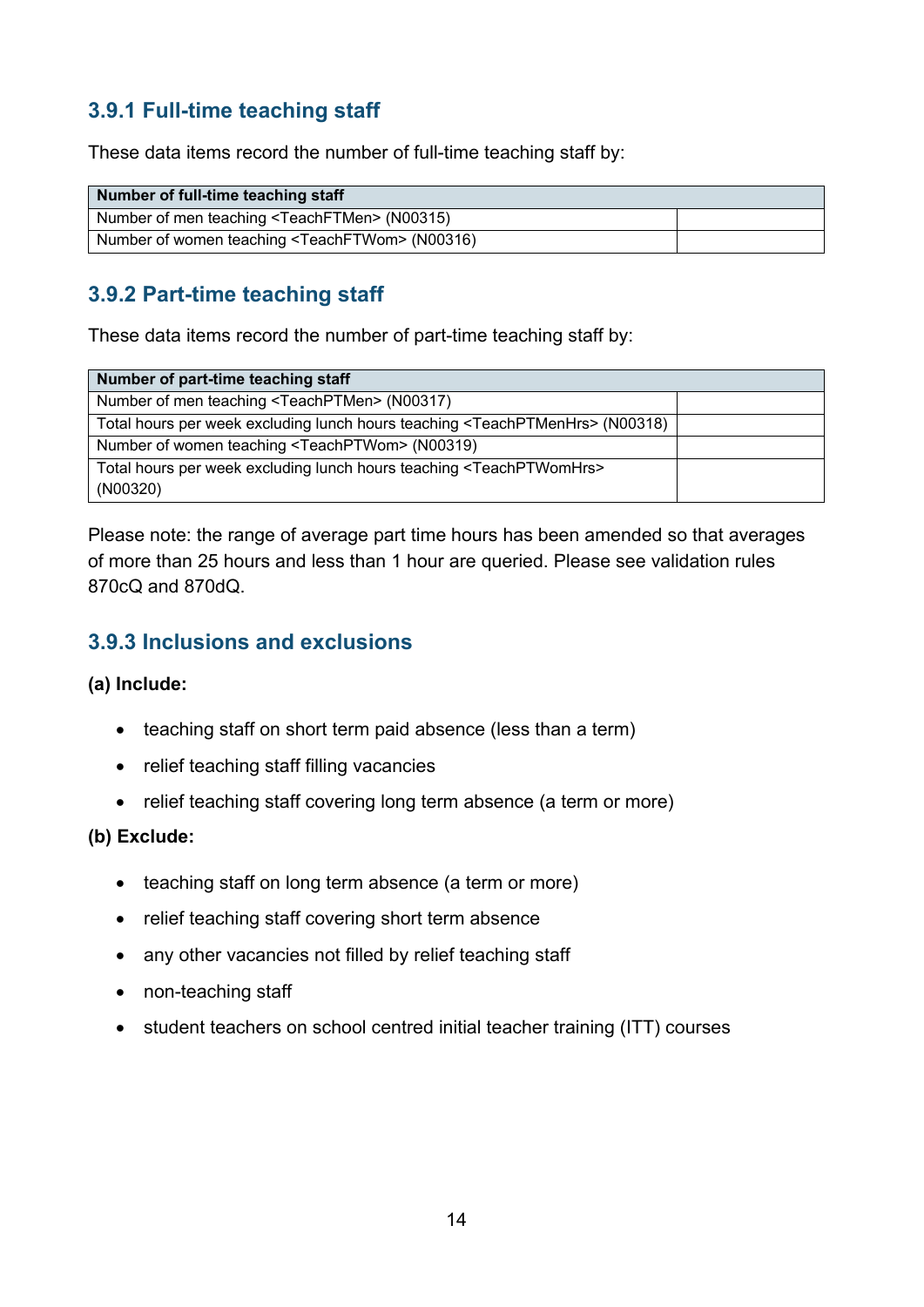## <span id="page-14-0"></span>**3.10 Section 8 - courses of study for pupils aged 15 and over**

This section requires the total number of pupils taking each type of qualification by age group. Pupils are entered on one of the courses only. Where the pupil is undertaking a mixture of courses, only the main course of study is recorded.

#### **3.10.1 Courses of study for boys**

| Boys in full time and part time<br>education | Age on 31/08/2021 |    |    |             |
|----------------------------------------------|-------------------|----|----|-------------|
| Principal aim of study                       | 15                | 16 | 17 | 18 and over |
| Level 4 and above                            |                   |    |    |             |
| International Baccalaureate                  |                   |    |    |             |
| GCE 'A' level Pre-U Principal GCE AS         |                   |    |    |             |
| level Pre-U short CRSE                       |                   |    |    |             |
| Other level 3 equivalents (such as: BTEC     |                   |    |    |             |
| National Diploma)                            |                   |    |    |             |
| GCSE / IGCSE                                 |                   |    |    |             |
| Other level 2 courses                        |                   |    |    |             |
| Other level 1 courses                        |                   |    |    |             |
| Other courses                                |                   |    |    |             |
| Totals                                       |                   |    |    |             |

#### **3.10.2 Courses of study for girls**

| Girls in full time and part time<br>education |    | Age on 31/08/2021 |    |             |
|-----------------------------------------------|----|-------------------|----|-------------|
| Principal aim of study                        | 15 | 16                | 17 | 18 and over |
| Level 4 and above                             |    |                   |    |             |
| International Baccalaureate                   |    |                   |    |             |
| GCE 'A' level Pre-U Principal GCE AS          |    |                   |    |             |
| level Pre-U short CRSE                        |    |                   |    |             |
| Other level 3 equivalents (such as: BTEC      |    |                   |    |             |
| National Diploma)                             |    |                   |    |             |
| GCSE / IGCSE                                  |    |                   |    |             |
| Other level 2 courses                         |    |                   |    |             |
| Other level 1 courses                         |    |                   |    |             |
| Other courses                                 |    |                   |    |             |
| Totals                                        |    |                   |    |             |

Please note: the totals in each age group within the tables at 3.10.1 and 3.10.2 above must agree with the relevant totals for pupils on the register (paragraph [3.6.1](#page-9-0) above) in section 6.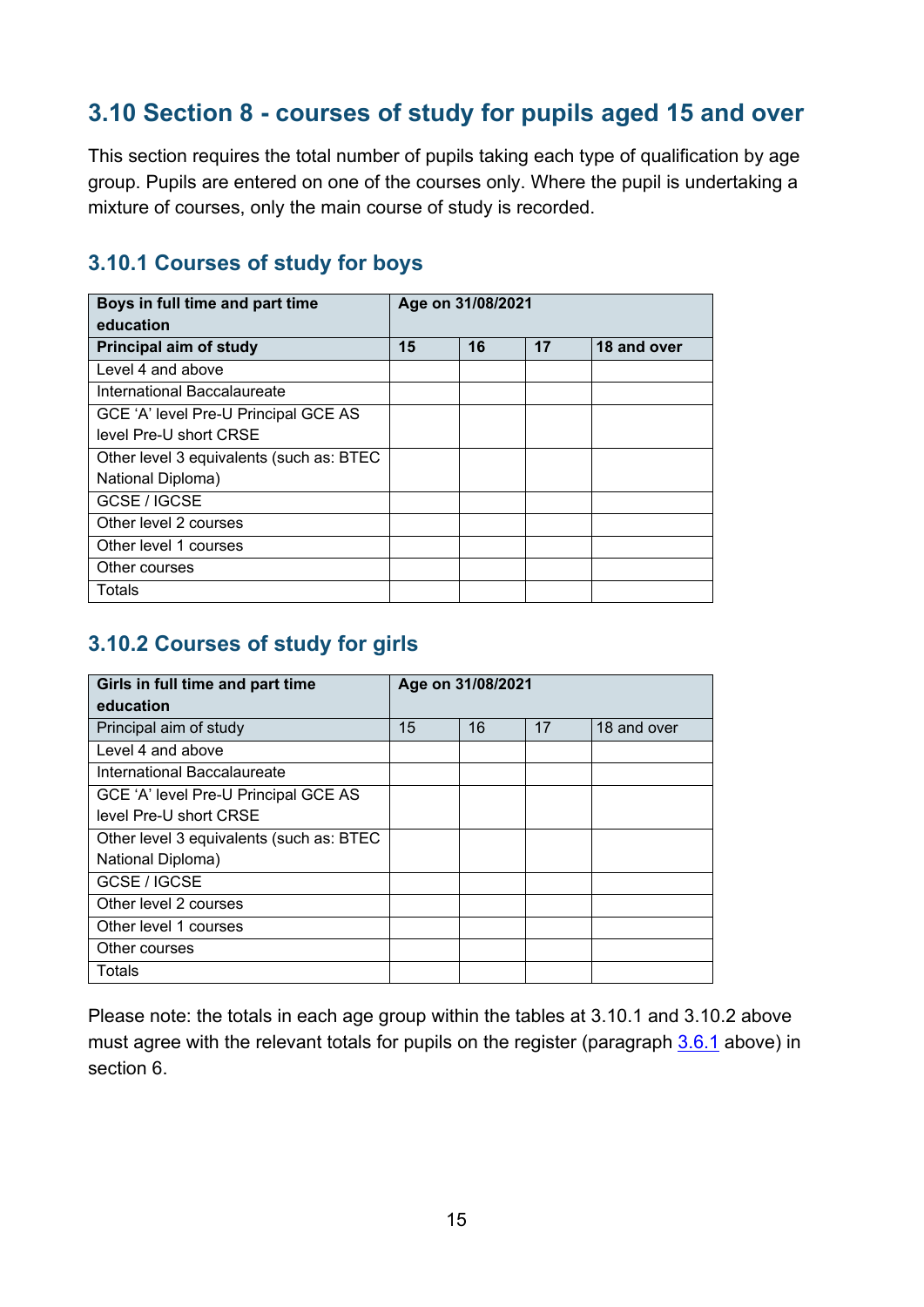## <span id="page-15-0"></span>**3.11 Section 9 - final year of key stage 4 (KS4) study**

The number of pupils who are in their final year of KS4 (regardless of age).

| Number of pupil in the final year of key stage 4               |  |
|----------------------------------------------------------------|--|
| Number of boys <cboysfinalyrks4> (N00491)</cboysfinalyrks4>    |  |
| Number of girls <cgirlsfinalyrks4> (N00492)</cgirlsfinalyrks4> |  |

#### <span id="page-15-1"></span>**3.12 Nil returns**

Boolean fields to indicate either leaver or new appointment records for teachers, education ancillary staff (non-teaching and ancillary staff), new proprietors, chair-person and board members.

## <span id="page-15-2"></span>**3.13 Annex A: teachers - new appointments and leavers**

This section requires the following details for all new teaching appointments since the previous census day, on or after 22 January 2021 and those teachers who have left after that date.

#### **3.13.1 New teaching appointments**

| New teaching appointments                                                   |  |
|-----------------------------------------------------------------------------|--|
| Full-time (F), part-time (P) or the head teacher (H) <postheld></postheld>  |  |
| (NO0498)                                                                    |  |
| Surname <surname> (N00003)</surname>                                        |  |
| Previous surname (most recent) <previoussurname> (N00499)</previoussurname> |  |
| First name(s) <firstname> (N00500)</firstname>                              |  |

#### **3.13.2 Teachers who have left**

| Teachers who have left                                                      |  |
|-----------------------------------------------------------------------------|--|
| Full-time (F), part-time (P) or the head teacher (H) <postheld></postheld>  |  |
| (NO0498)                                                                    |  |
| Surname <surname> (N00003)</surname>                                        |  |
| Previous surname (most recent) <previoussurname> (N00499)</previoussurname> |  |
| First name(s) <firstname> (N00500)</firstname>                              |  |

## <span id="page-15-3"></span>**3.14 Annex B: education non-teaching staff - new appointments and leavers**

This section requires the following details for all non-teaching staff that have been newly appointed or have left since the previous census day, on or after 22 January 2021.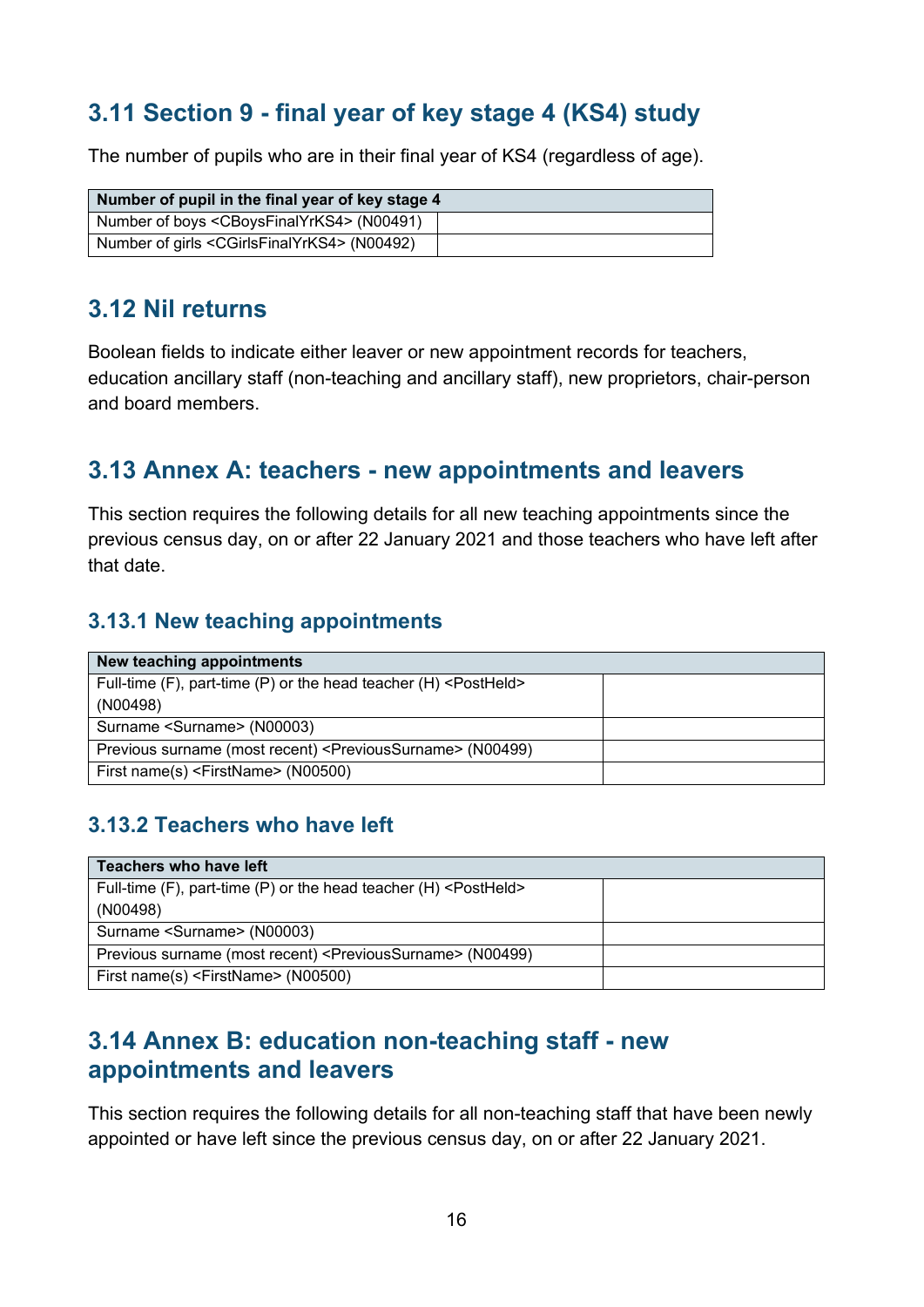## **3.14.1 New non-teaching staff appointments**

| New non-teaching staff appointments                                         |  |
|-----------------------------------------------------------------------------|--|
| Full-time (F), part-time (P) or the head teacher (H) <postheld></postheld>  |  |
| (NO0498)                                                                    |  |
| Surname <surname> (N00003)</surname>                                        |  |
| Previous surname (most recent) <previoussurname> (N00499)</previoussurname> |  |
| First name(s) <firstname> (N00500)</firstname>                              |  |
| Post title <posttitle> (N00506)</posttitle>                                 |  |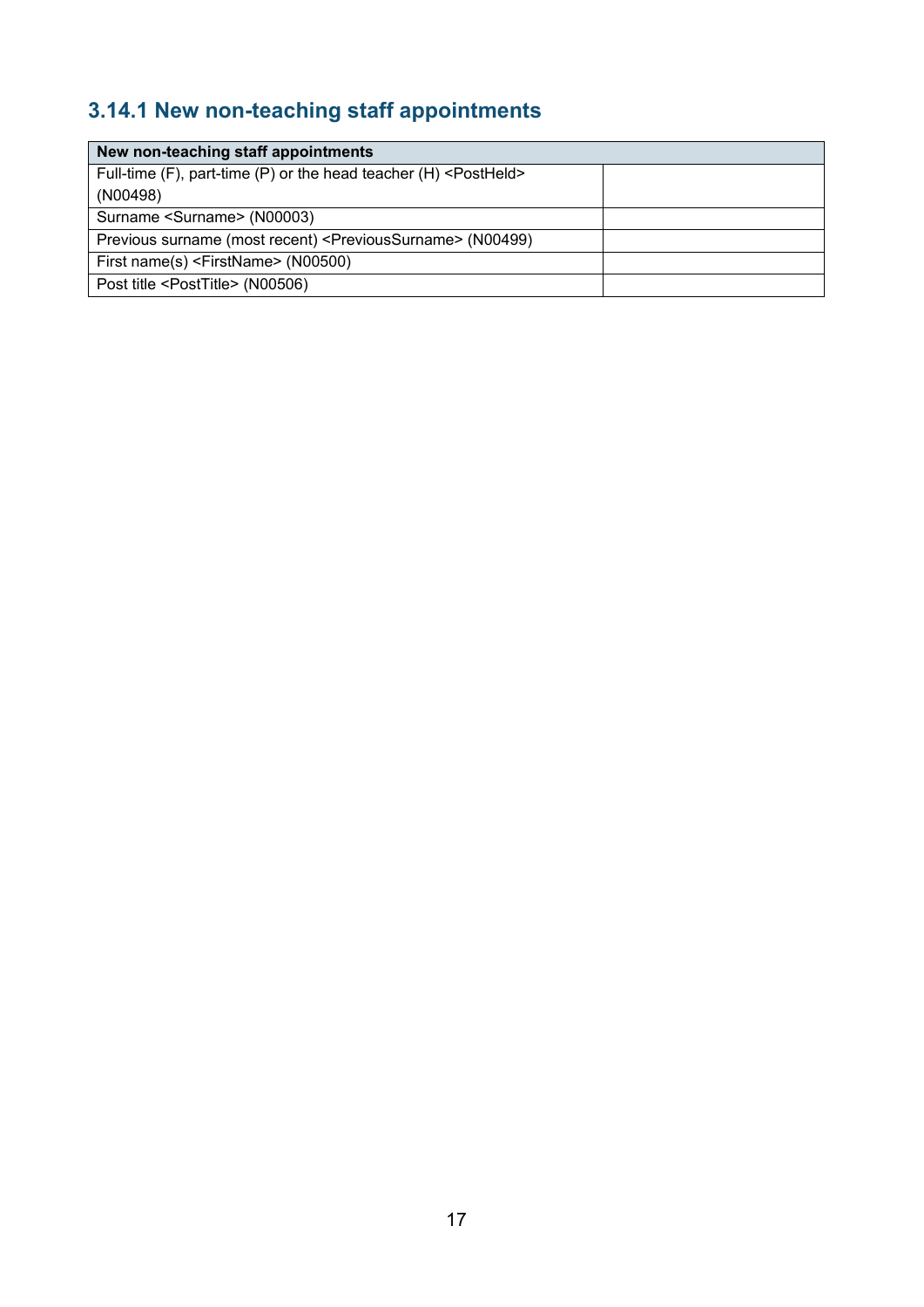#### **3.14.2 Non-teaching staff who have left**

| Non-teaching staff who have left                                            |  |
|-----------------------------------------------------------------------------|--|
| Full-time (F), part-time (P) or the head teacher (H) <postheld></postheld>  |  |
| (NO0498)                                                                    |  |
| Surname <surname> (N00003)</surname>                                        |  |
| Previous surname (most recent) <previoussurname> (N00499)</previoussurname> |  |
| First name(s) <firstname> (N00500)</firstname>                              |  |
| Post title <posttitle> (N00506)</posttitle>                                 |  |

## <span id="page-17-0"></span>**3.15 Annex C: part a - individual proprietors**

This section requires the following details for all proprietors:

| <b>Individual proprietors</b>                                               |  |
|-----------------------------------------------------------------------------|--|
| Surname <surname> (N00003)</surname>                                        |  |
| Previous surname (most recent) <previoussurname> (N00499)</previoussurname> |  |
| First name(s) <firstname> (N00500)</firstname>                              |  |
| Date of birth <personbirthdate> (N00066)</personbirthdate>                  |  |
| National insurance number <ninumber> (N00538)</ninumber>                    |  |
| Residential address – see $3.15.1$ below                                    |  |
| Postcode <postcode> (N00037)</postcode>                                     |  |
| Telephone number <phoneno> (N00231)</phoneno>                               |  |
| Proprietor email address <email> (N00220)</email>                           |  |
| Change on or after previous census <change> (N00620)</change>               |  |

#### <span id="page-17-1"></span>**3.15.1 Residential address format**

The residential address is provided:

- Either, in BS7666 format:
	- o SAON <SAON> (N00030)
	- o PAON <PAON> (N00031)
	- o Street <Street> (N00032)
	- o Locality <Locality> (N00033)
	- o Town <Town> (N00034)
	- o administrative area <AdministrativeArea> (N00035)
	- o post town <PostTown> (N00036)
- Or, in line address format:
	- o address line 1 <AddressLine1> (N00040)
	- o address line 2 <AddressLine2> (N00041)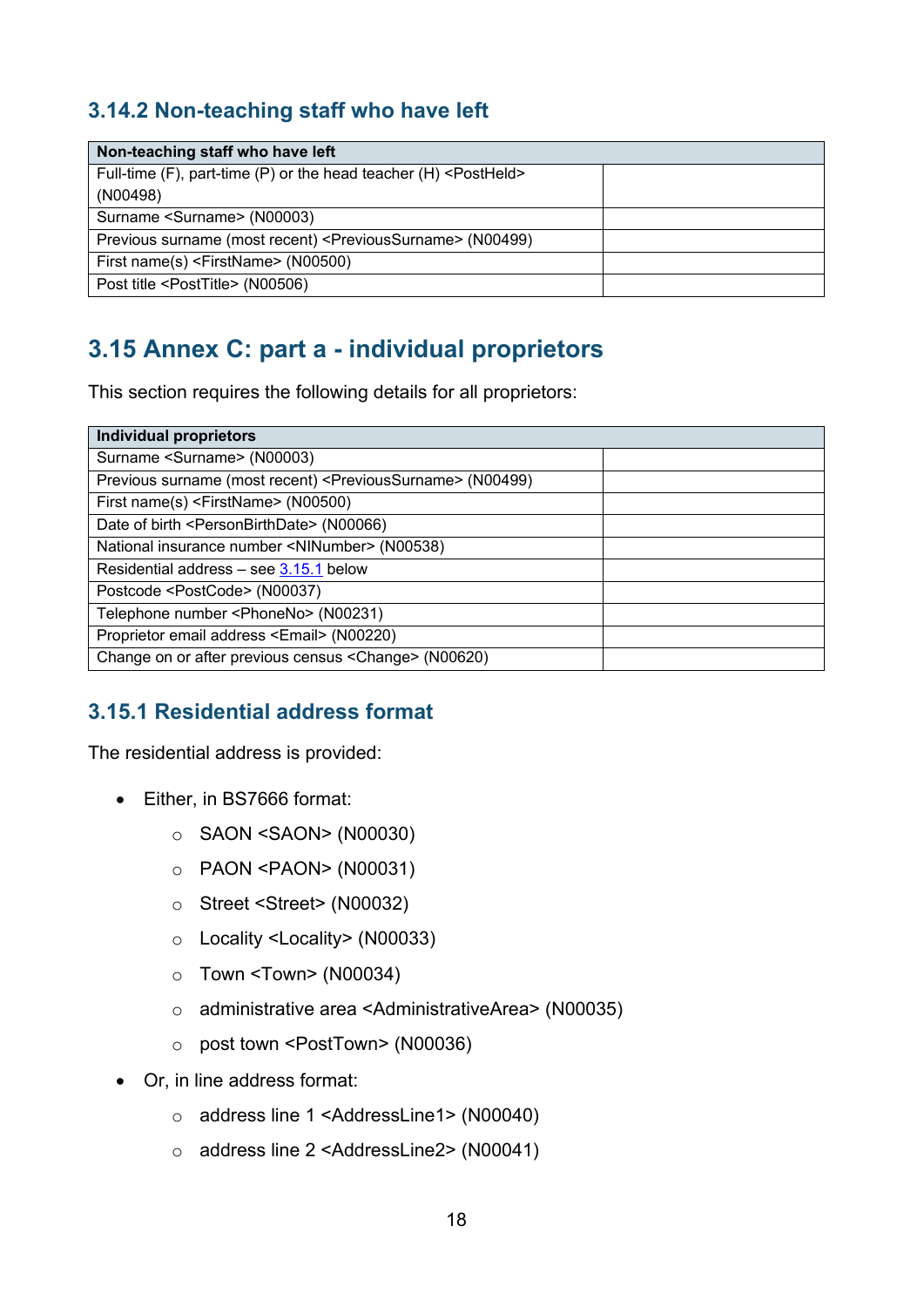- o address line 3 <AddressLine3> (N00042)
- o address line 4 <AddressLine4> (N00043)
- o address line 5 <AddressLine5> (N00044)

For both formats

- postcode <PostCode> (N00037)
- telephone number <PhoneNo> (N00231)
- proprietor email address <Email> (N00220)
- change on or after previous census <Change> (N00620)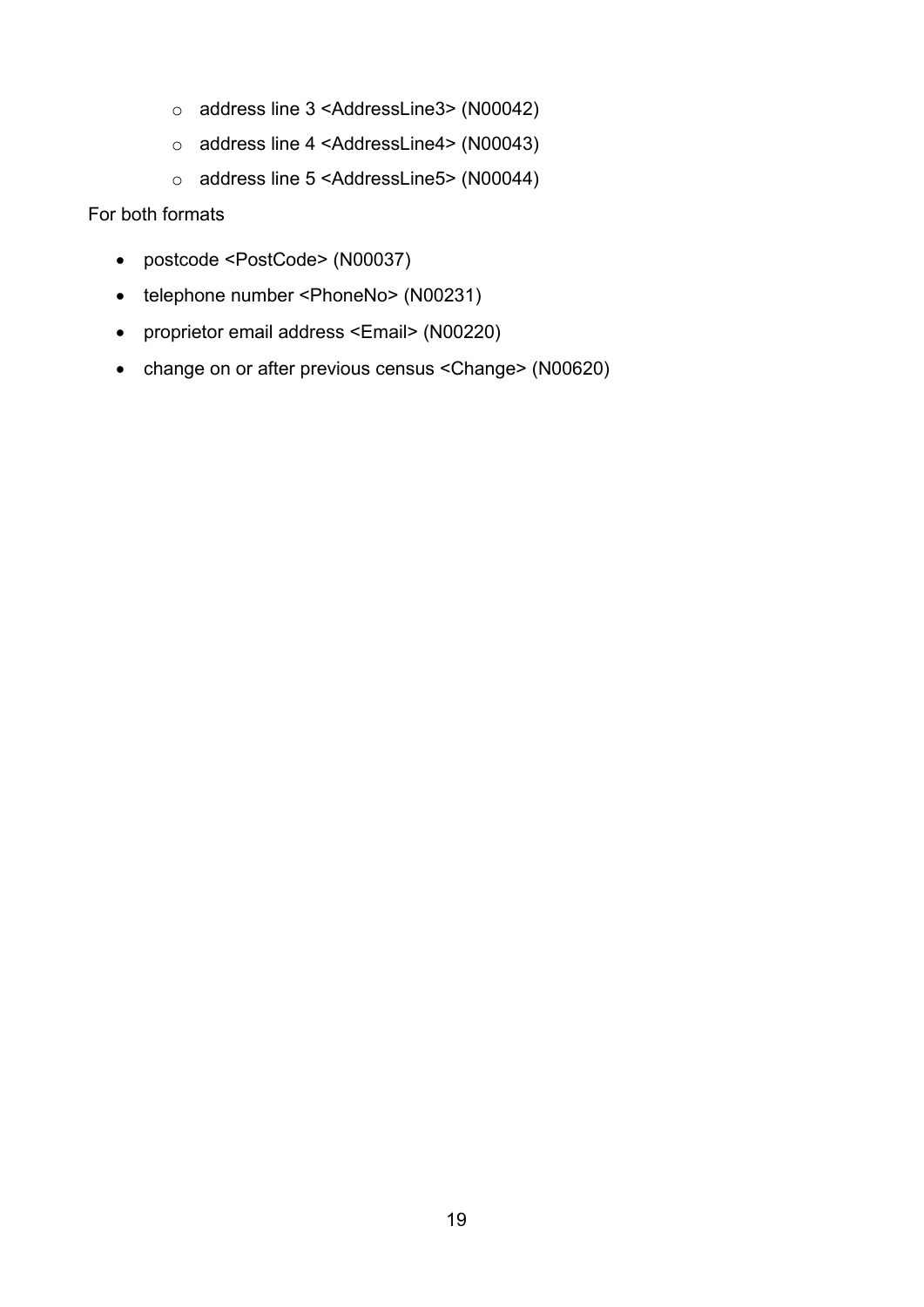## <span id="page-19-0"></span>**3.16 Annex C: part bi – proprietors which are a corporate or unincorporated body**

This section requires the following details:

| Proprietors which are a corporate or unincorporated body |  |
|----------------------------------------------------------|--|
| Name of body <bodyname> (N00621)</bodyname>              |  |
| Address of body $-$ see 3.15.1 for formats               |  |
| Postcode <postcode> (N00037)</postcode>                  |  |
| Telephone number <phoneno> (N00231)</phoneno>            |  |
| Proprietor body email address <email> (N00220)</email>   |  |

## <span id="page-19-1"></span>**3.17 Annex C: part bii – chair of proprietorial body**

| Chair of proprietorial body                                                 |  |
|-----------------------------------------------------------------------------|--|
| Surname <surname> (N00003)</surname>                                        |  |
| Previous surname (most recent) <previoussurname> (N00499)</previoussurname> |  |
| First name(s) <firstname> (N00500)</firstname>                              |  |
| Date of birth <personbirthdate> (N00066)</personbirthdate>                  |  |
| National insurance number <ninumber> (N00538)</ninumber>                    |  |
| Residential address – see 3.15.1 for formats                                |  |
| Postcode <postcode> (N00037)</postcode>                                     |  |
| Change on or after previous census <change> (N00620)</change>               |  |

## <span id="page-19-2"></span>**3.18 Annex C: part biii - newly appointed members of the proprietor body on or after 22 January 2021**

| <b>Individual proprietors</b>                                               |  |
|-----------------------------------------------------------------------------|--|
| Surname <surname> (N00003)</surname>                                        |  |
| Previous surname (most recent) <previoussurname> (N00499)</previoussurname> |  |
| First name(s) <firstname> (N00500)</firstname>                              |  |
| Date of birth <personbirthdate> (N00066)</personbirthdate>                  |  |
| National insurance number <ninumber> (N00538)</ninumber>                    |  |
| Residential address - see $3.15.1$ below                                    |  |
| Postcode <postcode> (N00037)</postcode>                                     |  |
| Telephone number <phoneno> (N00231)</phoneno>                               |  |
| New member email address <email> (N00220)</email>                           |  |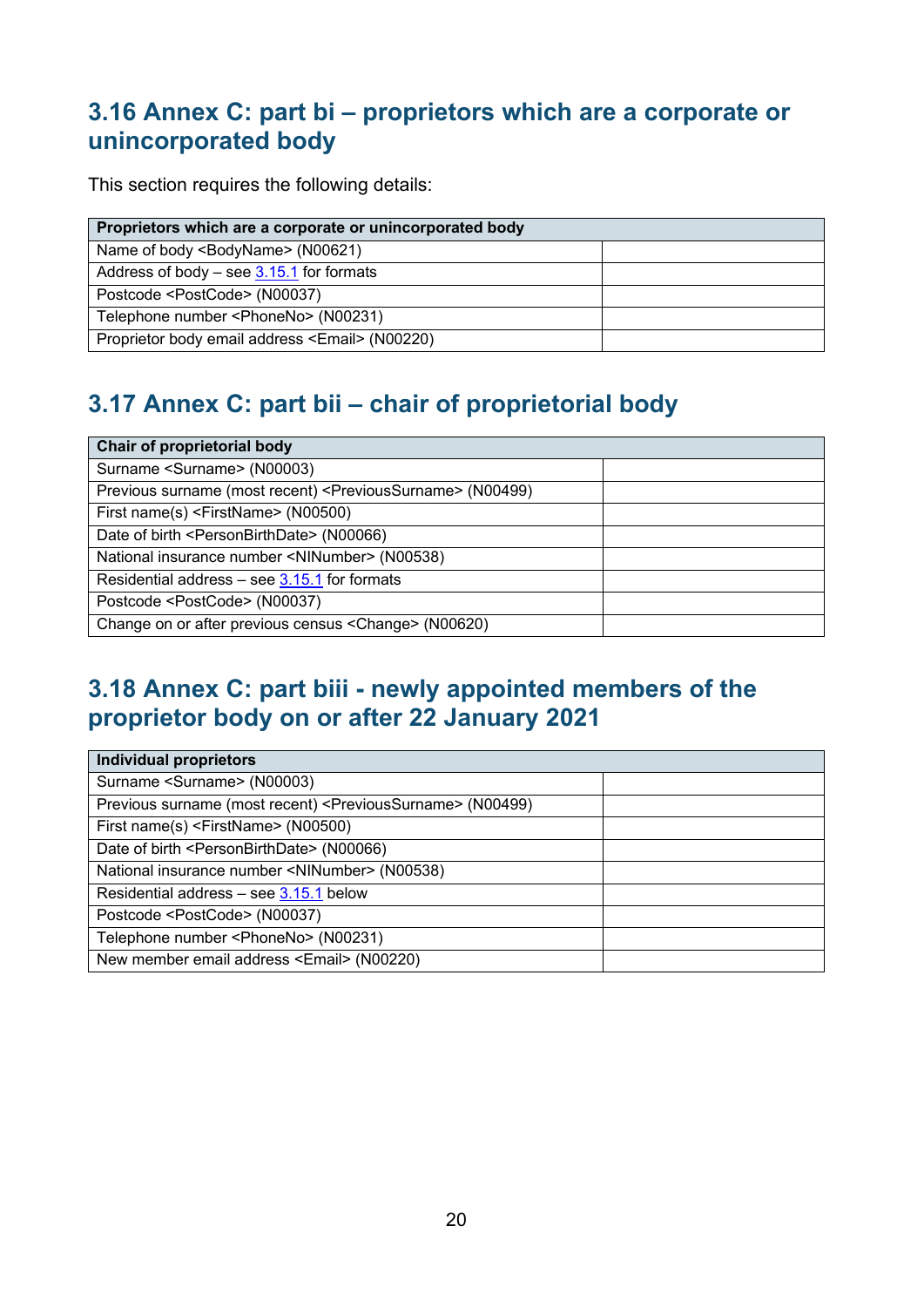## <span id="page-20-0"></span>**4 Data return formats**

A submission file from the school is to be provided in a XML file structure as described in Annex A of this specification. Where an optional item is not included then the associated XML tag should also be omitted. Where a mandatory item is omitted then an error will be generated.

## <span id="page-20-1"></span>**4.1 Special notes for XML returns**

The standard XML entity references should be used for the following special characters:

| <b>Character</b>              | <b>Entity reference</b> |
|-------------------------------|-------------------------|
| Ampersand (&)                 | &                       |
| Left angle bracket $($        | <:                      |
| Right angle bracket (>)       | >                       |
| Single quote / apostrophe (') | '                       |
| Double quotes (")             | "                       |

For special characters such as é use a character reference such as &#233. This produces a generic XML file which can be viewed as such in a suitable browser. Details of all such characters are found within the XML standard documentation; see for example [WC3,](https://www.w3.org/TR/xml/#dt-character) section 2.2.

It is expected that all numeric data will be supplied as integers.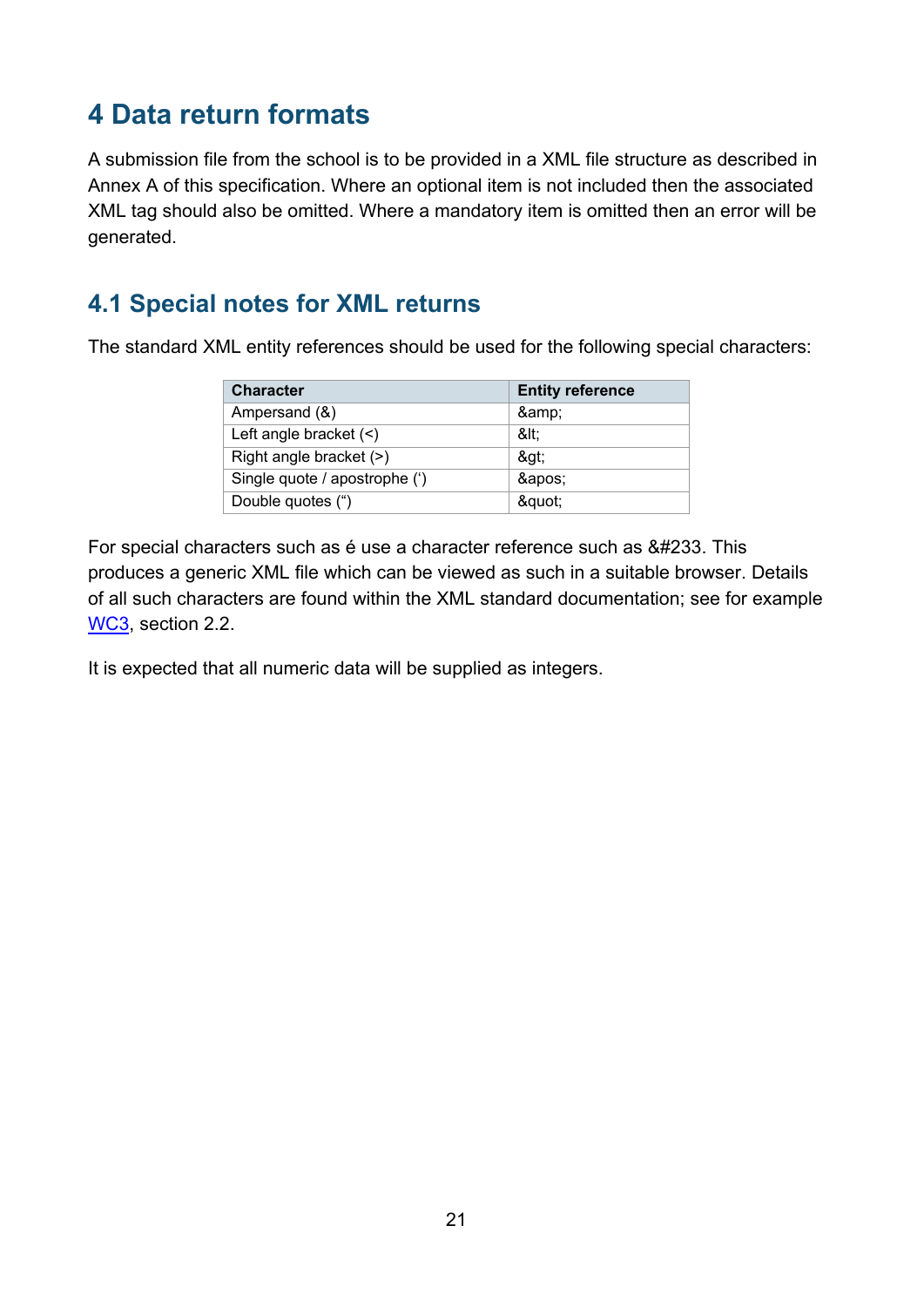## <span id="page-21-0"></span>**5 Data validation rules**

This section specifies validation rules that are applied to the data by the department, using COLLECT. They should also be applied, as far as possible, by schools prior to loading the data into the COLLECT system and any issues resolved before continuing with the upload to COLLECT. Those data items included in the specification but not appearing in the validation rules, that is: those not shown in the validation rules as must be present - should be supplied where available. The rules also show which validations are errors and which ones are queries. An error is a failed validation check that must be corrected. A query is one which must be investigated, and potentially corrected or explained, as it identifies data that we would not usually expect and may be invalid.

Syntax:

- validation checks are expressed as conditions that must be true (errors) or that should be true (queries). The error message shows what is displayed if the condition fails
- data items are indicated using the XML tag with the CBDS number in parentheses where this number is available. Many data items do not have CBDS numbers. CBDS tends mostly to cover individual data items not aggregate sums of pupil numbers against certain characteristics
- data groups are indicated using the XML tag only
- single dates or date ranges are sometimes defined in relation to the <ReferenceDate> (N00603), which is taken from the XML header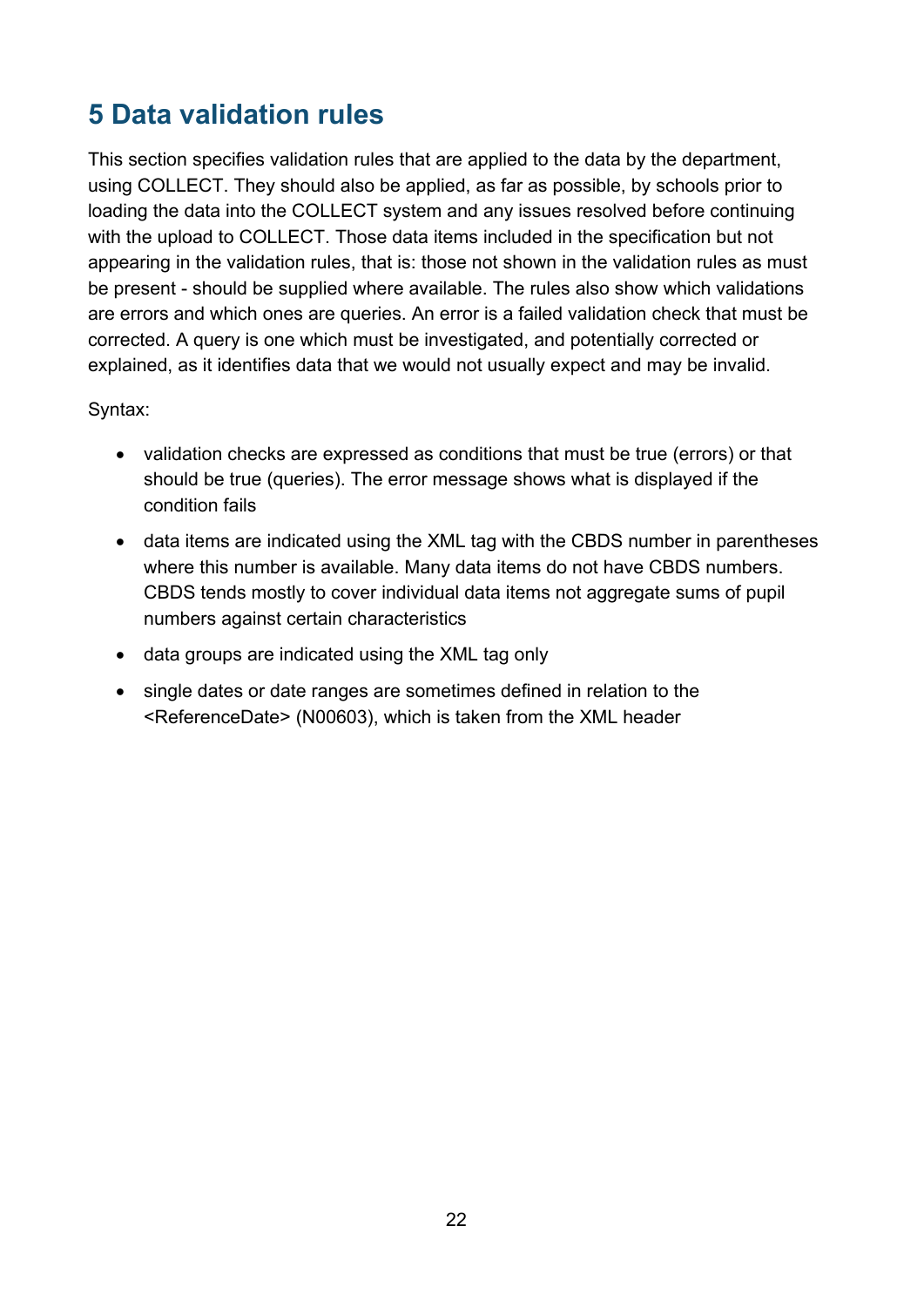## <span id="page-22-0"></span>**6 Resubmission guidance**

When resubmissions are required the serial number in the header must be incremented by the provider's software. Only a whole file can be resubmitted therefore a resubmission will delete and replace all of the data contained in the previous submission.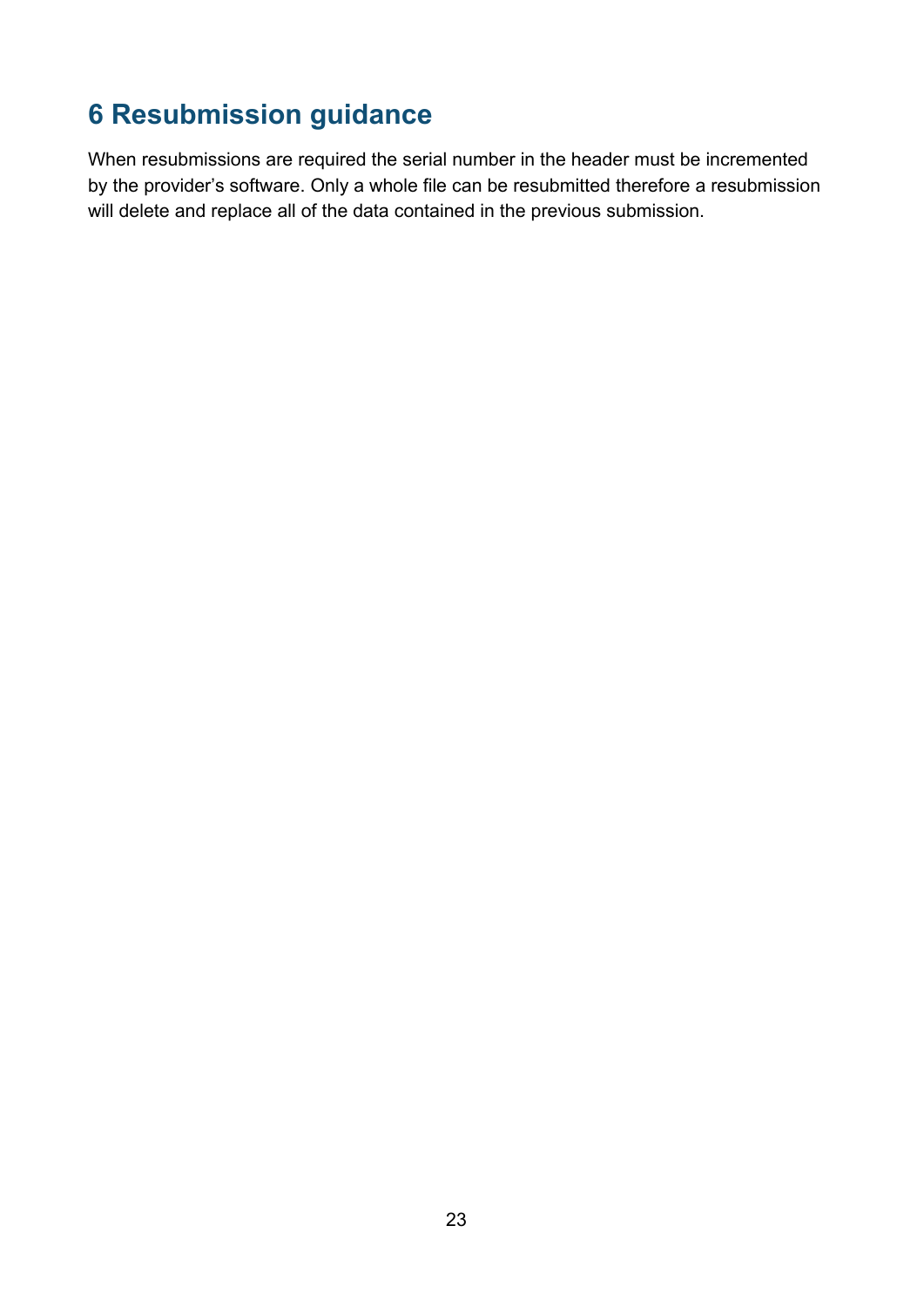## <span id="page-23-0"></span>**7 Valid values**

Valid item values must be in the list or range specified in the common basic dataset, [\(CBDS\)](https://www.gov.uk/government/publications/common-basic-data-set-cbds-database) - subject to the exceptions and restrictions below.

Currently not all the specification is in line with CBDS. This is because data items are mainly aggregations. CBDS mainly covers individual data items not aggregate sums of pupil numbers against certain characteristics.

## <span id="page-23-1"></span>**7.1 Local authority codes**

Local authority codes [CBDS number (N00216), codeset CS003] for this collection only covers local authorities in England. Coverage also excludes local authority codes:

- 001, 003, 167;
- codes starting with 6 and 7;
- XXX, MMM and NAA.

## <span id="page-23-2"></span>**7.2 Establishment number**

Establishment number [CBDS number (N00279)] for this collection only covers the following ranges:

• 6000-6899 Independent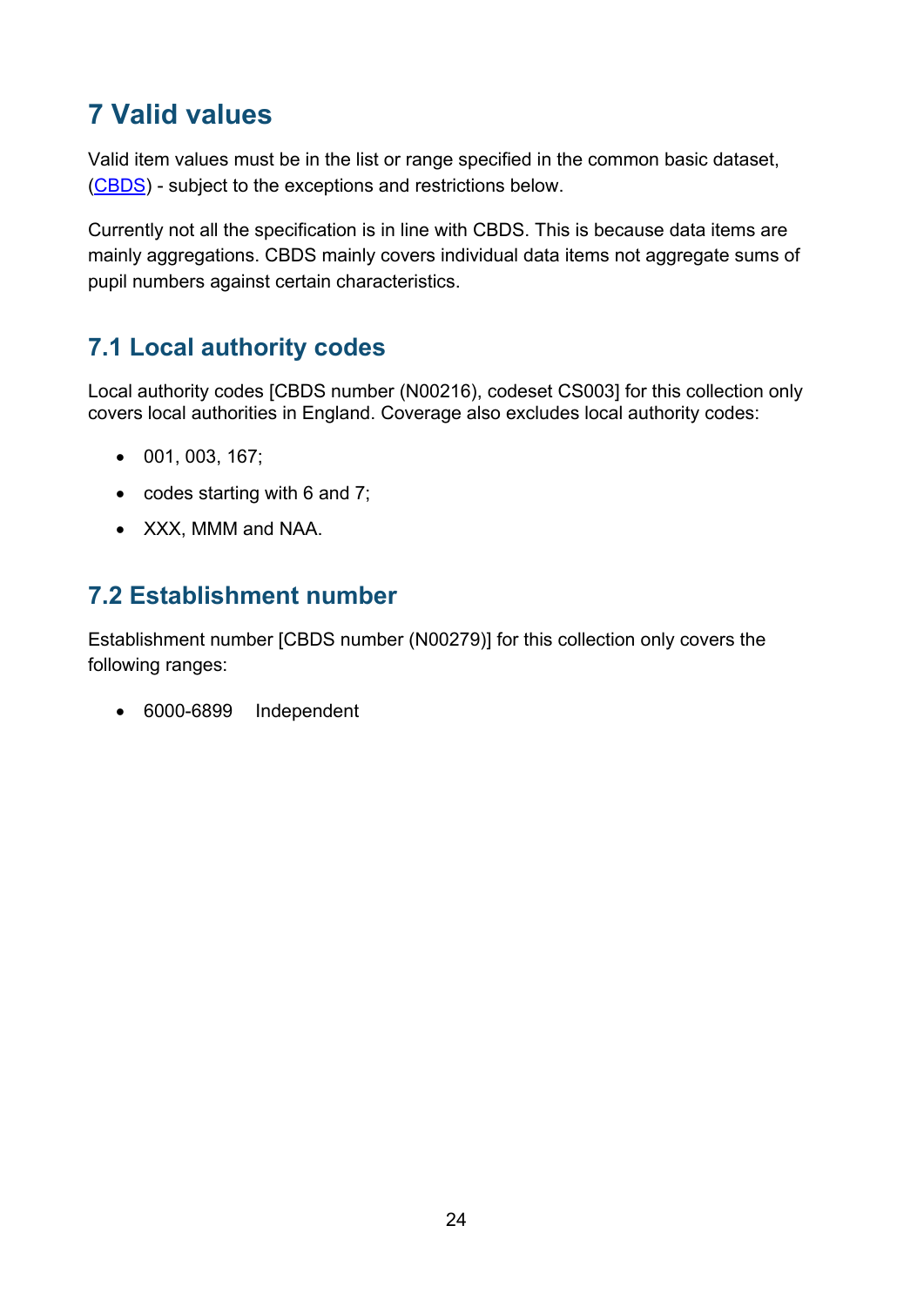## <span id="page-24-0"></span>**8 General notes**

#### **XML file generic naming conventions**

The following file naming conventions apply: the file extension will be XML. The file name shall be constructed from the following components:

- origin identifier consisting of the local authority number followed by the estab number (7 digits) – such as: '8016000'
- census / data extraction type where 'IND1' indicates that it is an independent school file containing aggregated school level data relating to the January school level annual school census (SLASC)
- destination identifier where the first three characters are the local authority number, fourth / fifth characters are 'LL' and the sixth / seventh characters are the last two digits of the year (7 characters) – such as: '801LL22'
- serial number (3 digits) such as: '001'
- The components should be separated by underscore characters ().

An example of an 'IND SLASC' file:

• 8016000\_IND1\_801LL22\_001.XML

The total file name length equals 28 characters.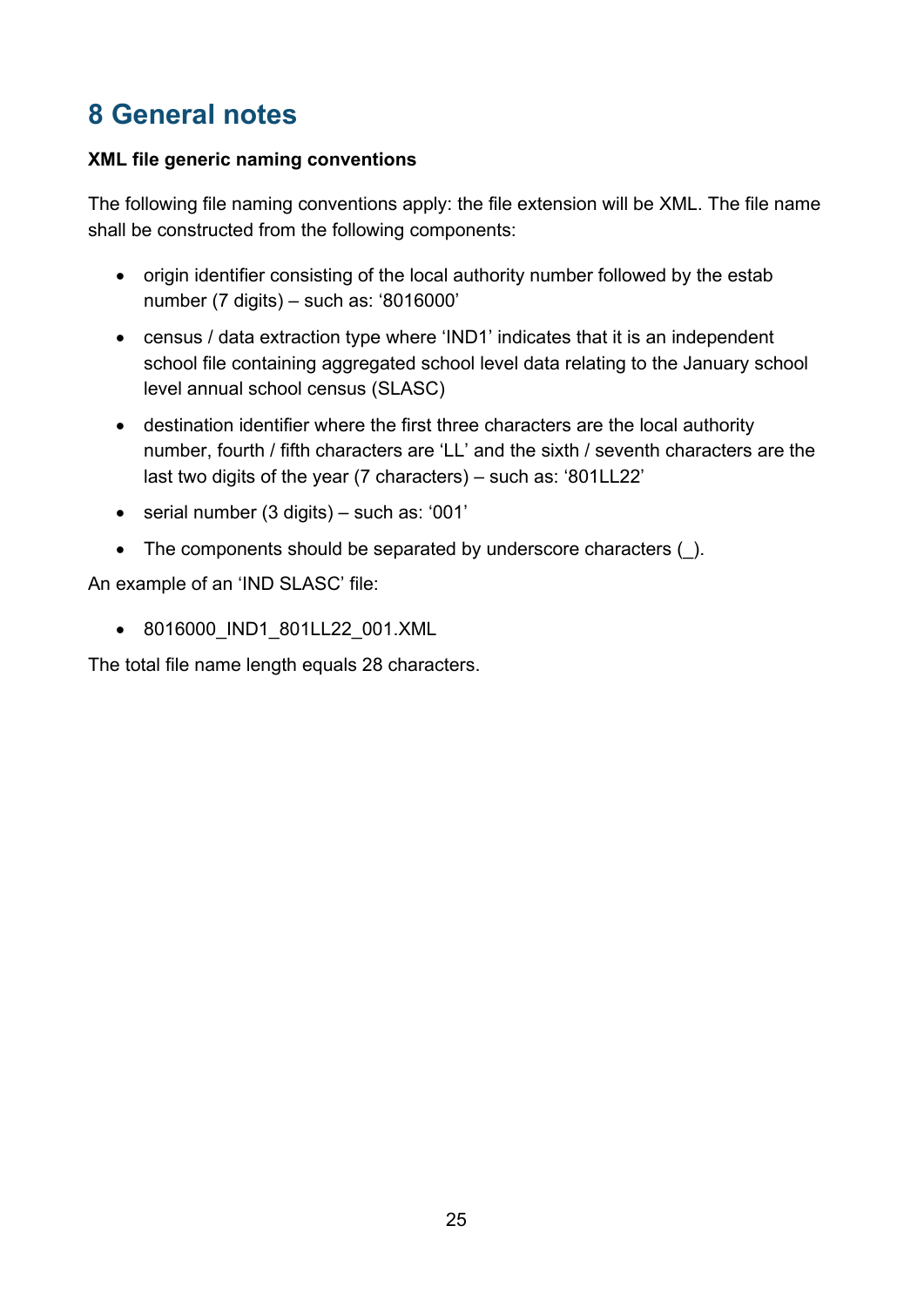## **Annex A - XML message structure**

## **A1 overall XML message structure**

<span id="page-25-1"></span><span id="page-25-0"></span>

| SLASC census 2022 - overall message structure |
|-----------------------------------------------|
| xml version="1.0" encoding="UTF-8"?           |
| <message></message>                           |
| <header></header>                             |
| See A2 below for details                      |
|                                               |
| <school></school>                             |
| See A3 below for details                      |
|                                               |
|                                               |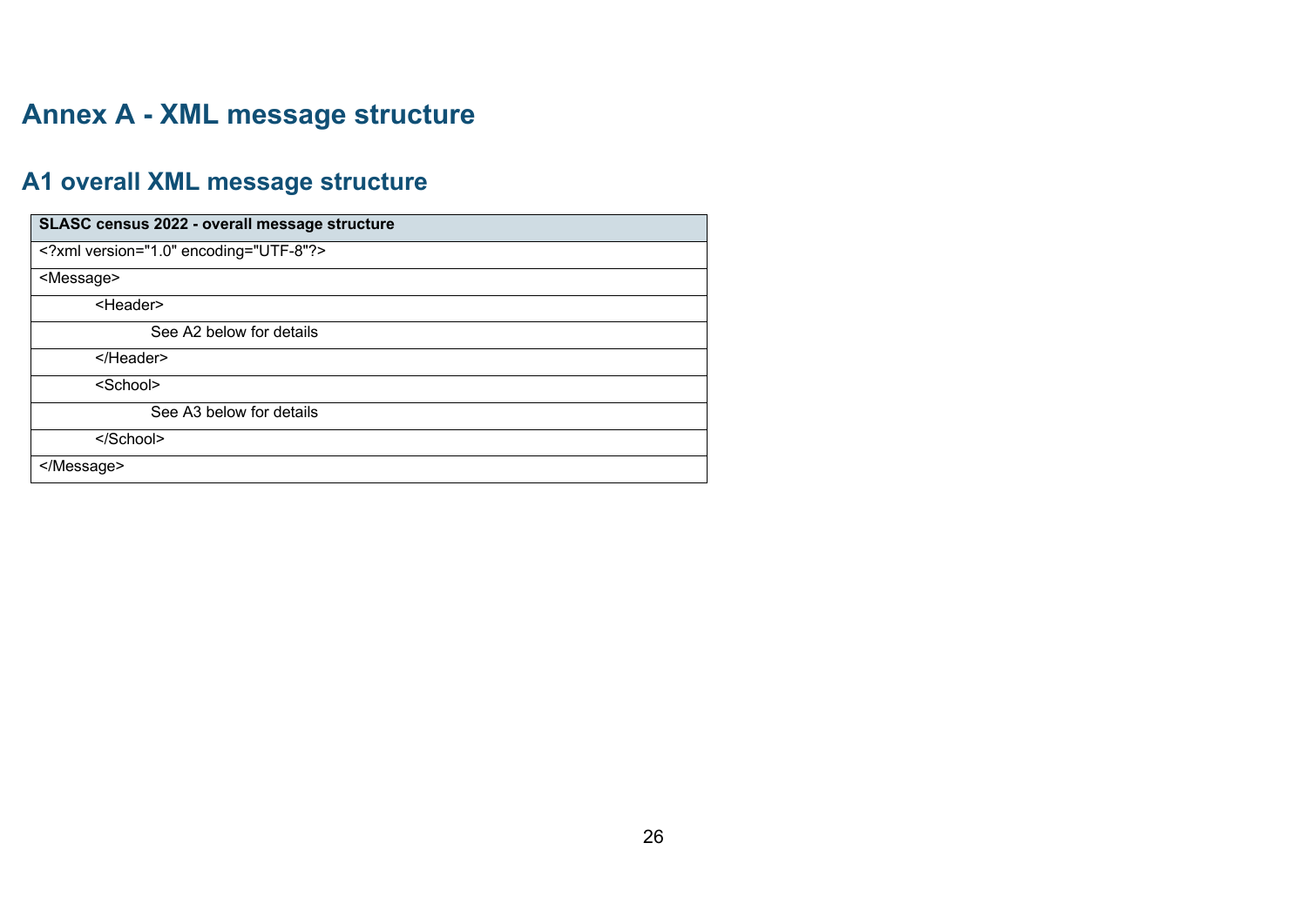## **A2 header XML message structure**

A standard XML message header is required for each independent school census file. The data items should be populated according to the guidance in section 2 of this specification. The layout is as follows:

<span id="page-26-0"></span>

| SLASC 2021 - header structure |                                           |  |
|-------------------------------|-------------------------------------------|--|
|                               | <header></header>                         |  |
|                               | <collectiondetails></collectiondetails>   |  |
| N00600                        | <collection>SLASC</collection>            |  |
| N00602                        | <year>2022</year>                         |  |
| N00603                        | <referencedate>2022-01-20</referencedate> |  |
|                               |                                           |  |
|                               | <source/>                                 |  |
| N00604                        | <sourcelevel>S</sourcelevel>              |  |
| N00216                        | <la>999</la>                              |  |
| N00147                        | <estab>9999</estab>                       |  |
| N00605                        | <softwarecode>AcmeMIS</softwarecode>      |  |
| N00607                        | <release>1.4 2017-10-14</release>         |  |
| N00608                        | <xversion>1.0</xversion>                  |  |
| N00606                        | <serialno>001</serialno>                  |  |
| N00609                        | <datetime>2022-01-20T11:14:05</datetime>  |  |
|                               |                                           |  |
|                               |                                           |  |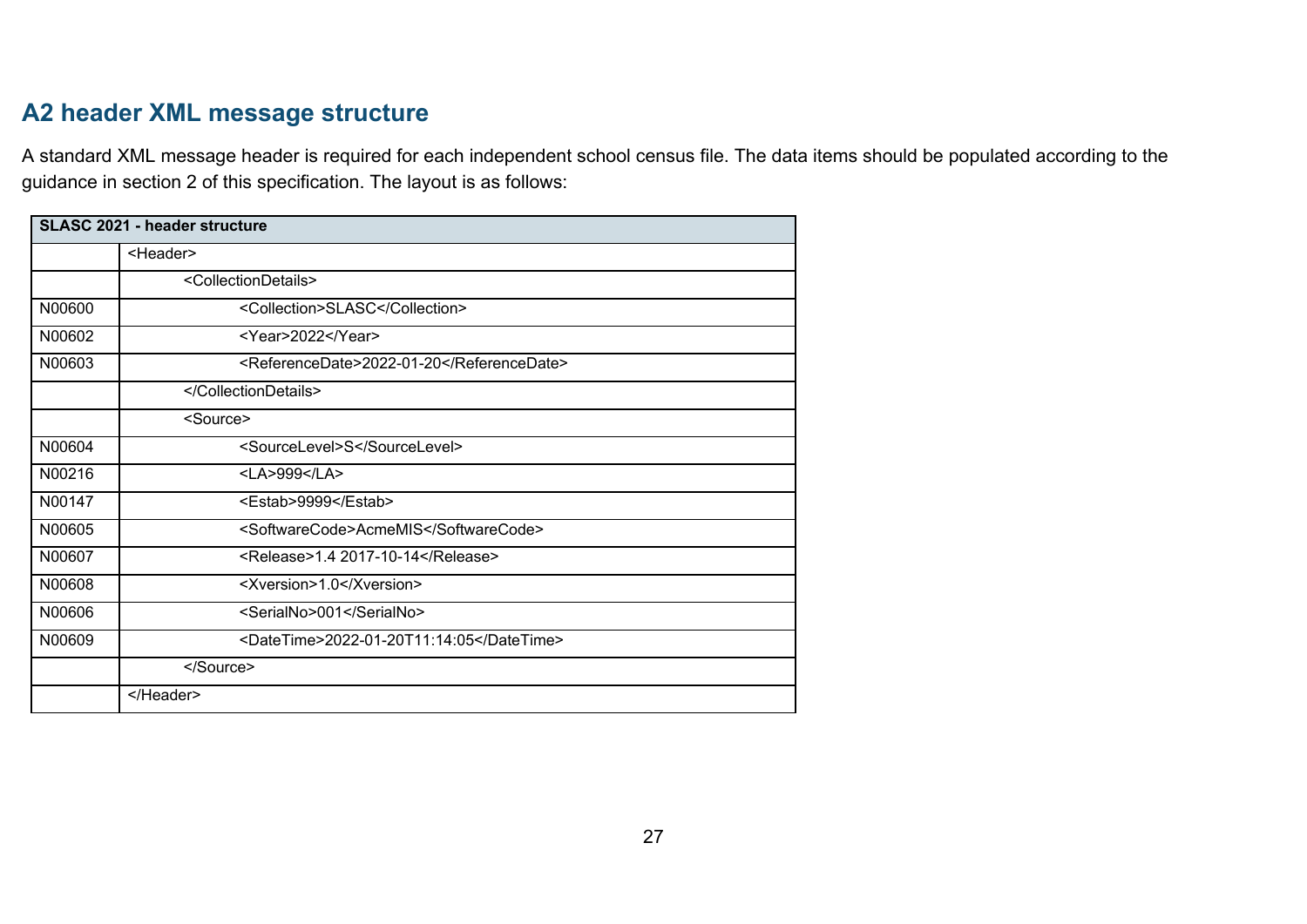## **A3 school XML message structure**

<span id="page-27-0"></span>

|        | SLASC 2022 - school XML message structure                     | <b>Notes and field lengths</b><br>$('a' = 'alpha'; 'n' =$<br>numeric)              |
|--------|---------------------------------------------------------------|------------------------------------------------------------------------------------|
|        | <school></school>                                             |                                                                                    |
|        | <schoolcontact></schoolcontact>                               |                                                                                    |
| N00220 | <email>school@school.com</email>                              | a, n(254) School email<br>address                                                  |
| N00220 | <contactemail>contact.name@school.com</contactemail>          | a, n(254) Census contact<br>email address                                          |
| N00232 | <contact>Forename Surname</contact>                           | a(30)                                                                              |
| N00231 | <phoneno>999999999999</phoneno>                               | a(35) Valid characters are<br>0-9 and a leading '+' (for<br>international numbers) |
|        |                                                               |                                                                                    |
|        | <section126and7></section126and7>                             |                                                                                    |
| N00305 | <schoolaccommodationchange>No</schoolaccommodationchange>     | Valid values are 'Yes' or<br>'No                                                   |
| N00306 | <schoolaccommchangedetails></schoolaccommchangedetails>       | Free text field up to 4000<br>characters                                           |
| N00307 | <lowestannfeedaypups>999999</lowestannfeedaypups>             | n(6)<br>No decimal allowed                                                         |
| N00308 | <lowestannfeeboardingpups>999999</lowestannfeeboardingpups>   | n(6)<br>No decimal allowed                                                         |
| N00309 | <highestannfeedaypups>999999</highestannfeedaypups>           | n(6)<br>No decimal allowed                                                         |
| N00310 | <highestannfeeboardingpups>999999</highestannfeeboardingpups> | n(6)<br>No decimal allowed                                                         |
| N00642 | <childrenshome>Yes</childrenshome>                            | Valid values are 'Yes' or<br>'No                                                   |
| N00643 | <ofstedscno>SC999999</ofstedscno>                             | Only required where<br><childrenshome> equals<br/>'Yes'</childrenshome>            |
| N00507 | <accomm295day>Yes</accomm295day>                              | Valid values are 'Yes' or<br>No'                                                   |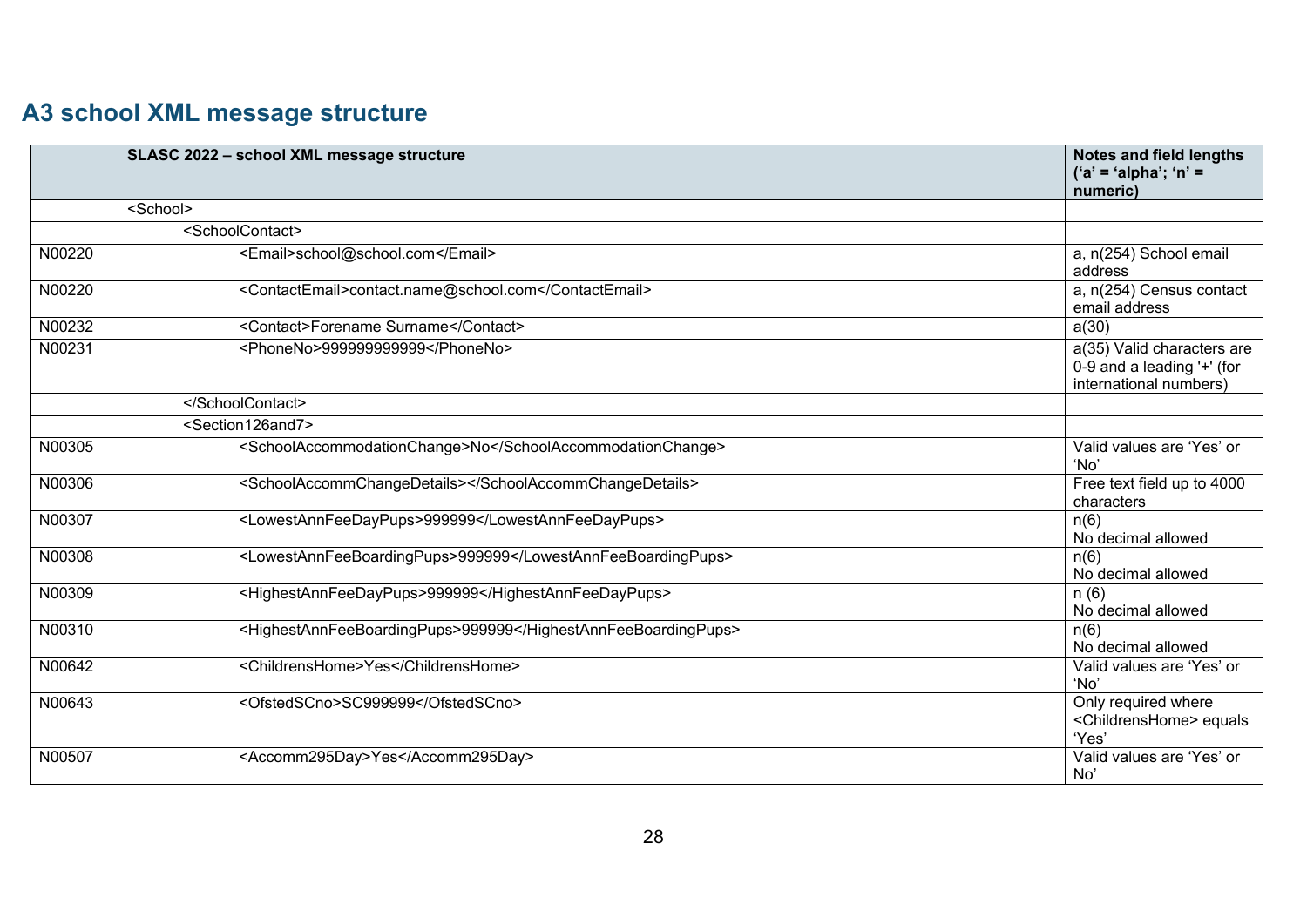|        | SLASC 2022 - school XML message structure                       | <b>Notes and field lengths</b><br>$('a' = 'alpha'; 'n' =$<br>numeric) |
|--------|-----------------------------------------------------------------|-----------------------------------------------------------------------|
| N00312 | <boardingpupilsrefyearminus2>9999</boardingpupilsrefyearminus2> | n(4)                                                                  |
| N00313 | <boardingpupilsrefyearminus1>9999</boardingpupilsrefyearminus1> | n(4)                                                                  |
| N00314 | <boardingpupilsforthcomingyr>9999</boardingpupilsforthcomingyr> | n(4)                                                                  |
|        |                                                                 |                                                                       |
|        | <teachingstaff></teachingstaff>                                 |                                                                       |
| N00315 | <teachftmen>999</teachftmen>                                    | n(3)                                                                  |
| N00316 | <teachftwom>999</teachftwom>                                    | n(3)                                                                  |
| N00317 | <teachptmen>999</teachptmen>                                    | n(3)                                                                  |
| N00318 | <teachptmenhrs>9999</teachptmenhrs>                             | n(4)                                                                  |
| N00319 | <teachptwom>999</teachptwom>                                    | n(3)                                                                  |
| N00320 | <teachptwomhrs>9999</teachptwomhrs>                             | n(4)                                                                  |
|        |                                                                 |                                                                       |
|        | <porftboys></porftboys>                                         |                                                                       |
| N00321 | <boy19over>999</boy19over>                                      | n(3)                                                                  |
| N00322 | <boy18>999</boy18>                                              | n(3)                                                                  |
| N00323 | <boy17>999</boy17>                                              | n(3)                                                                  |
| N00324 | <boy16>999</boy16>                                              | n(3)                                                                  |
| N00325 | <boy15>999</boy15>                                              | n(3)                                                                  |
| N00326 | <boy14>999</boy14>                                              | n(3)                                                                  |
| N00327 | <boy13>999</boy13>                                              | n(3)                                                                  |
| N00328 | <boy12>999</boy12>                                              | n(3)                                                                  |
| N00329 | <boy11>999</boy11>                                              | n(3)                                                                  |
| N00330 | <boy10>999</boy10>                                              | n(3)                                                                  |
| N00331 | <boy9>999</boy9>                                                | n(3)                                                                  |
| N00332 | <boy8>999</boy8>                                                | n(3)                                                                  |
| N00333 | <boy7>999</boy7>                                                | n(3)                                                                  |
| N00334 | <boy6>999</boy6>                                                | n(3)                                                                  |
| N00335 | <boy5>999</boy5>                                                | n(3)                                                                  |
| N00336 | <boy4upper>999</boy4upper>                                      | n(3)                                                                  |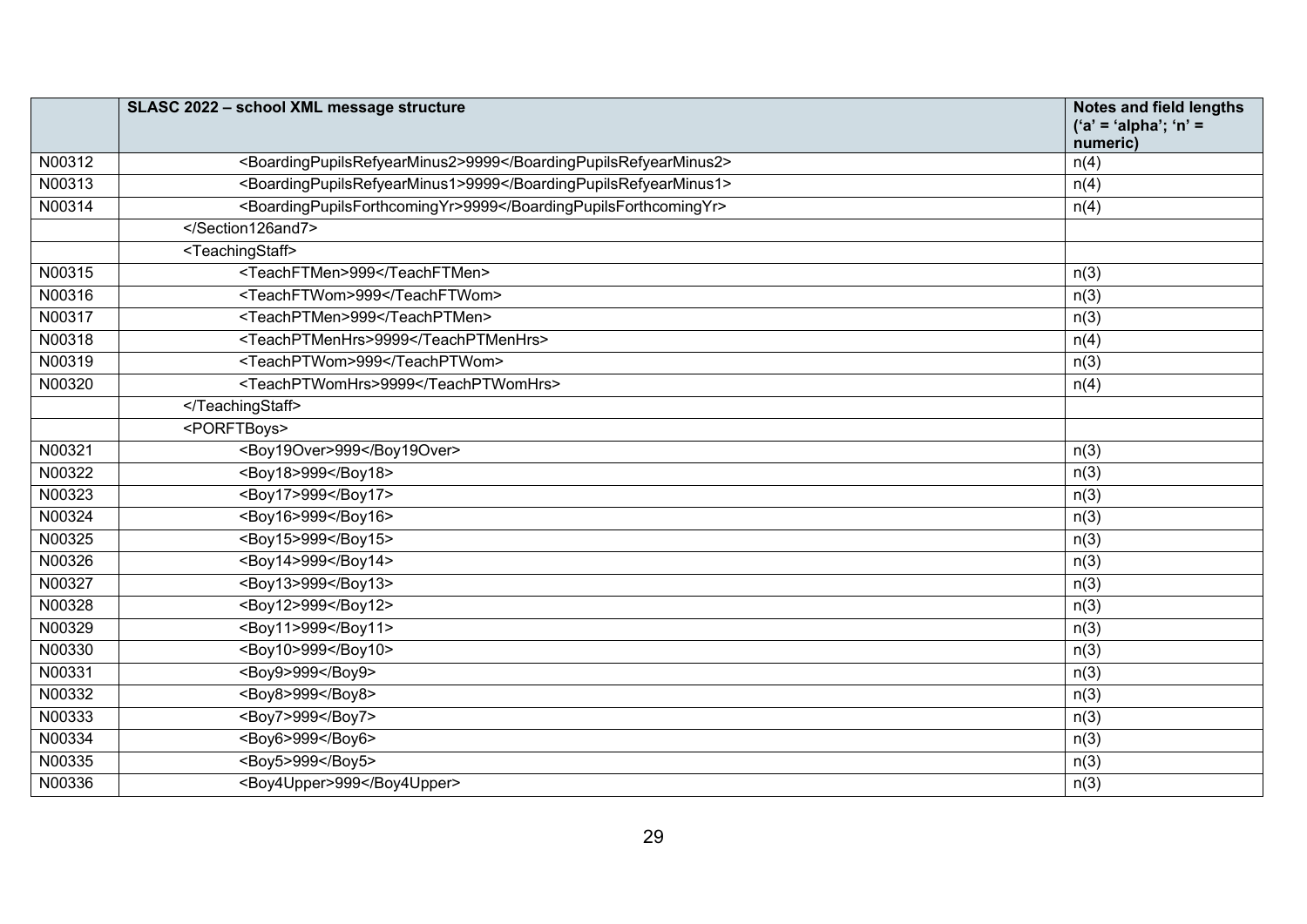|        | SLASC 2022 - school XML message structure | <b>Notes and field lengths</b><br>$('a' = 'alpha'; 'n' =$<br>numeric) |
|--------|-------------------------------------------|-----------------------------------------------------------------------|
| N00337 | <boy4middle>999</boy4middle>              | n(3)                                                                  |
| N00338 | <boy4lower>999</boy4lower>                | n(3)                                                                  |
| N00339 | <boy3upper>999</boy3upper>                | n(3)                                                                  |
| N00340 | <boy3middle>999</boy3middle>              | n(3)                                                                  |
| N00341 | <boy3lower>999</boy3lower>                | n(3)                                                                  |
| N00342 | <boy2>999</boy2>                          | n(3)                                                                  |
| N00343 | <boy1>999</boy1>                          | n(3)                                                                  |
| N00344 | <boyunder1>999</boyunder1>                | n(3)                                                                  |
| N00345 | <boytot>9999</boytot>                     | n(4)                                                                  |
|        |                                           |                                                                       |
|        | <porftgirls></porftgirls>                 |                                                                       |
| N00346 | <girl19over>999</girl19over>              | n(3)                                                                  |
| N00347 | <girl18>999</girl18>                      | n(3)                                                                  |
| N00348 | <girl17>999</girl17>                      | n(3)                                                                  |
| N00349 | <girl16>999</girl16>                      | n(3)                                                                  |
| N00350 | <girl15>999</girl15>                      | n(3)                                                                  |
| N00351 | <girl14>999</girl14>                      | n(3)                                                                  |
| N00352 | <girl13>999</girl13>                      | n(3)                                                                  |
| N00353 | <girl12>999</girl12>                      | n(3)                                                                  |
| N00354 | <girl11>999</girl11>                      | n(3)                                                                  |
| N00355 | <girl10>999</girl10>                      | n(3)                                                                  |
| N00356 | <girl9>999</girl9>                        | n(3)                                                                  |
| N00357 | <girl8>999</girl8>                        | n(3)                                                                  |
| N00358 | <girl7>999</girl7>                        | n(3)                                                                  |
| N00359 | <girl6>999</girl6>                        | n(3)                                                                  |
| N00360 | <girl5>999</girl5>                        | n(3)                                                                  |
| N00361 | <girl4upper>999</girl4upper>              | n(3)                                                                  |
| N00362 | <girl4middle>999</girl4middle>            | n(3)                                                                  |
| N00363 | <girl4lower>999</girl4lower>              | n(3)                                                                  |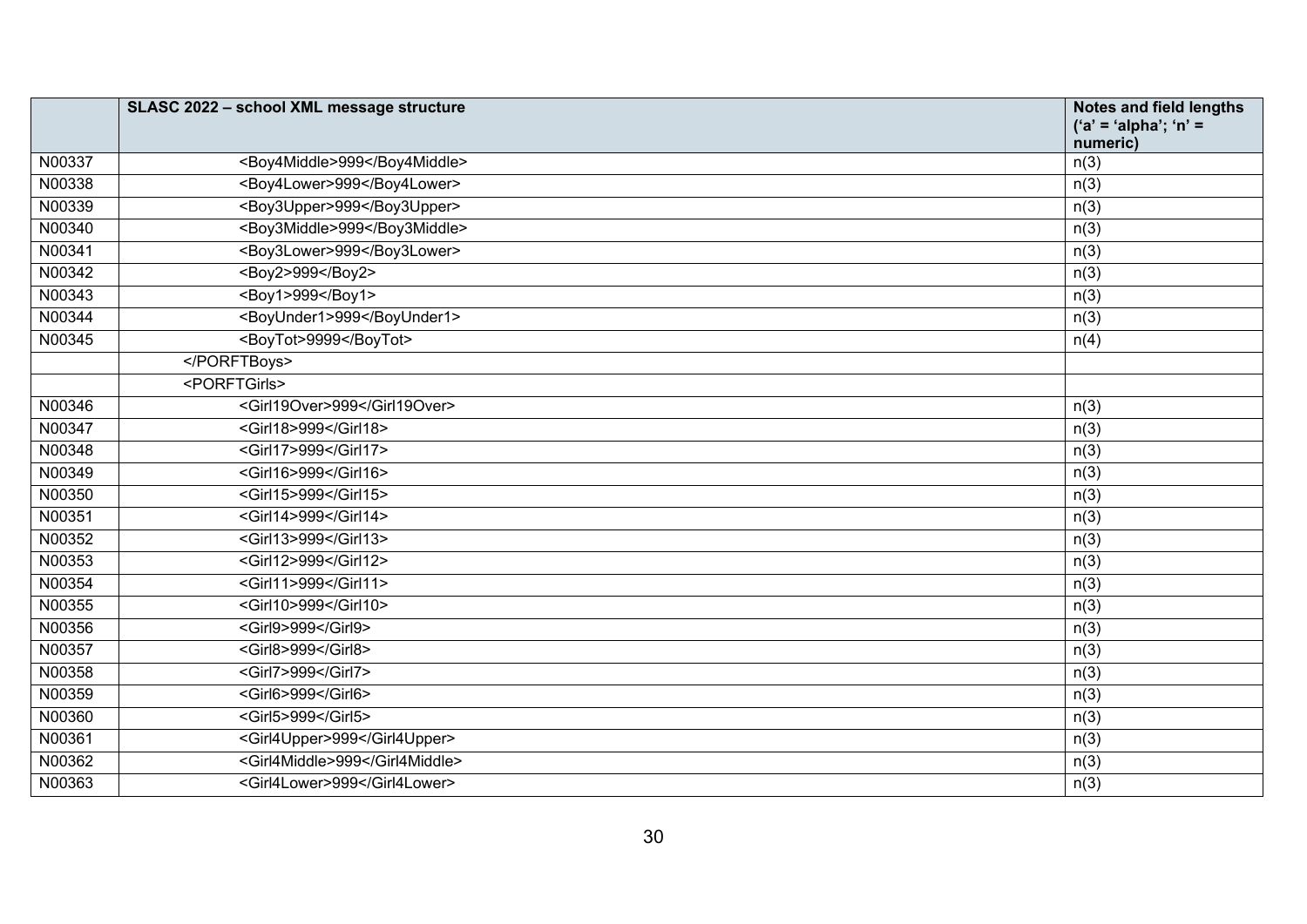|        | SLASC 2022 - school XML message structure | <b>Notes and field lengths</b><br>$('a' = 'alpha'; 'n' =$<br>numeric) |
|--------|-------------------------------------------|-----------------------------------------------------------------------|
| N00364 | <girl3upper>999</girl3upper>              | n(3)                                                                  |
| N00365 | <girl3middle>999</girl3middle>            | n(3)                                                                  |
| N00366 | <girl3lower>999</girl3lower>              | n(3)                                                                  |
| N00367 | <girl2>999</girl2>                        | n(3)                                                                  |
| N00368 | <girl1>999</girl1>                        | n(3)                                                                  |
| N00369 | <girlunder1>999</girlunder1>              | n(3)                                                                  |
| N00370 | <girltot>9999</girltot>                   | n(4)                                                                  |
|        |                                           |                                                                       |
|        | <porptboys></porptboys>                   |                                                                       |
| N00371 | <boypt19over>999</boypt19over>            | n(3)                                                                  |
| N00372 | <boypt18>999</boypt18>                    | n(3)                                                                  |
| N00373 | <boypt17>999</boypt17>                    | n(3)                                                                  |
| N00374 | <boypt16>999</boypt16>                    | n(3)                                                                  |
| N00375 | <boypt15>999</boypt15>                    | n(3)                                                                  |
| N00376 | <boypt14>999</boypt14>                    | n(3)                                                                  |
| N00377 | <boypt13>999</boypt13>                    | n(3)                                                                  |
| N00378 | <boypt12>999</boypt12>                    | n(3)                                                                  |
| N00379 | <boypt11>999</boypt11>                    | n(3)                                                                  |
| N00380 | <boypt10>999</boypt10>                    | n(3)                                                                  |
| N00381 | <boypt9>999</boypt9>                      | n(3)                                                                  |
| N00382 | <boypt8>999</boypt8>                      | n(3)                                                                  |
| N00383 | <boypt7>999</boypt7>                      | n(3)                                                                  |
| N00384 | <boypt6>999</boypt6>                      | n(3)                                                                  |
| N00385 | <boypt5>999</boypt5>                      | n(3)                                                                  |
| N00386 | <boypt4upper>999</boypt4upper>            | n(3)                                                                  |
| N00387 | <boypt4middle>999</boypt4middle>          | n(3)                                                                  |
| N00388 | <boypt4lower>999</boypt4lower>            | n(3)                                                                  |
| N00389 | <boypt3upper>999</boypt3upper>            | n(3)                                                                  |
| N00390 | <boypt3middle>999</boypt3middle>          | n(3)                                                                  |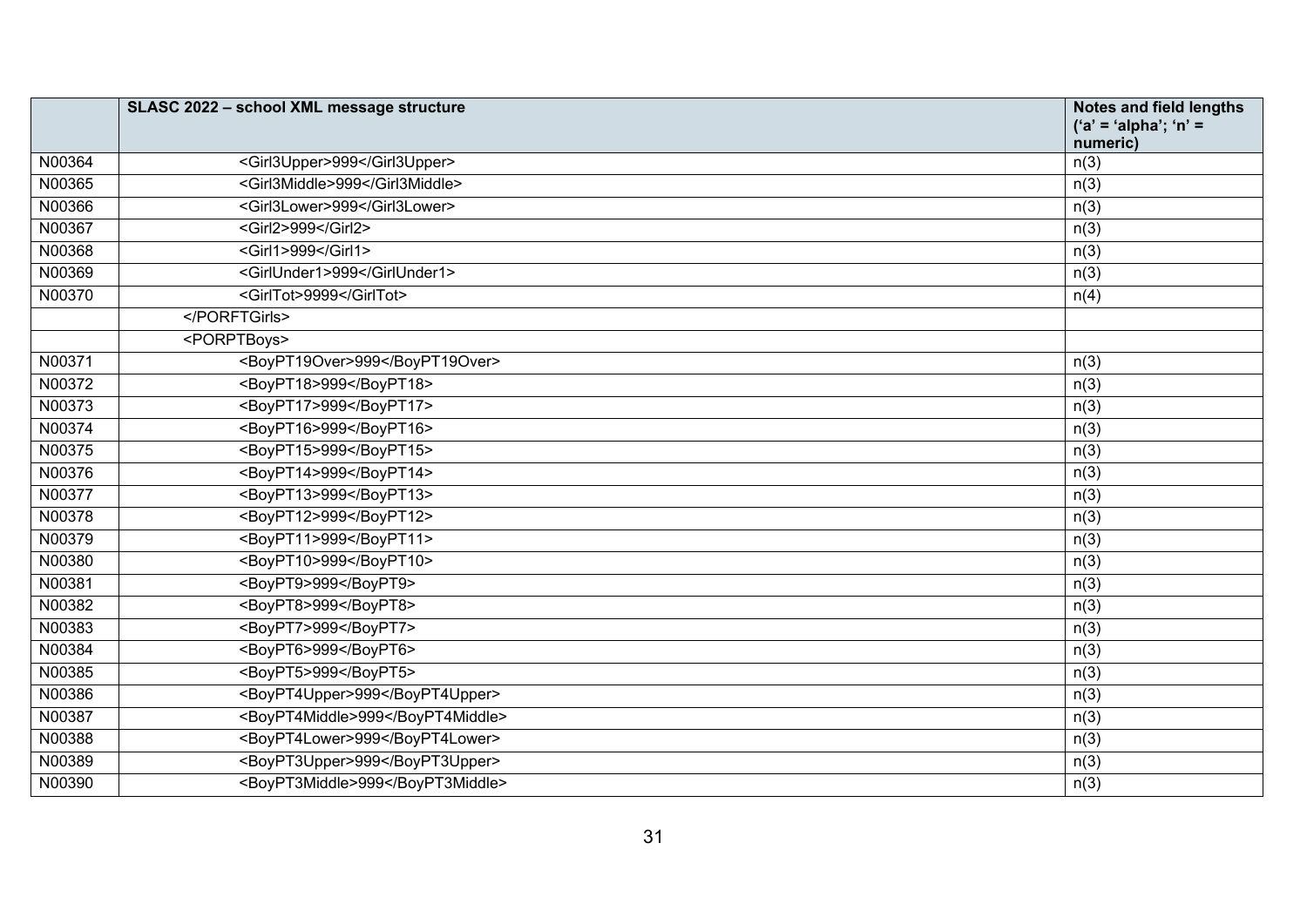|        | SLASC 2022 - school XML message structure | <b>Notes and field lengths</b><br>$('a' = 'alpha'; 'n' =$<br>numeric) |
|--------|-------------------------------------------|-----------------------------------------------------------------------|
| N00391 | <boypt3lower>999</boypt3lower>            | n(3)                                                                  |
| N00392 | <boypt2>999</boypt2>                      | n(3)                                                                  |
| N00393 | <boypt1>999</boypt1>                      | n(3)                                                                  |
| N00394 | <boyptunder1>999</boyptunder1>            | n(3)                                                                  |
| N00395 | <boypttot>9999</boypttot>                 | n(4)                                                                  |
|        |                                           |                                                                       |
|        | <porptgirls></porptgirls>                 |                                                                       |
| N00396 | <girlpt19over>999</girlpt19over>          | n(3)                                                                  |
| N00397 | <girlpt18>999</girlpt18>                  | n(3)                                                                  |
| N00398 | <girlpt17>999</girlpt17>                  | n(3)                                                                  |
| N00399 | <girlpt16>999</girlpt16>                  | n(3)                                                                  |
| N00400 | <girlpt15>999</girlpt15>                  | n(3)                                                                  |
| N00401 | <girlpt14>999</girlpt14>                  | n(3)                                                                  |
| N00402 | <girlpt13>999</girlpt13>                  | n(3)                                                                  |
| N00403 | <girlpt12>999</girlpt12>                  | n(3)                                                                  |
| N00404 | <girlpt11>999</girlpt11>                  | n(3)                                                                  |
| N00405 | <girlpt10>999</girlpt10>                  | n(3)                                                                  |
| N00406 | <girlpt9>999</girlpt9>                    | n(3)                                                                  |
| N00407 | <girlpt8>999</girlpt8>                    | n(3)                                                                  |
| N00408 | <girlpt7>999</girlpt7>                    | n(3)                                                                  |
| N00409 | <girlpt6>999</girlpt6>                    | n(3)                                                                  |
| N00410 | <girlpt5>999</girlpt5>                    | n(3)                                                                  |
| N00411 | <girlpt4upper>999</girlpt4upper>          | n(3)                                                                  |
| N00412 | <girlpt4middle>999</girlpt4middle>        | n(3)                                                                  |
| N00413 | <girlpt4lower>999</girlpt4lower>          | n(3)                                                                  |
| N00414 | <girlpt3upper>999</girlpt3upper>          | n(3)                                                                  |
| N00415 | <girlpt3middle>999</girlpt3middle>        | n(3)                                                                  |
| N00416 | <girlpt3lower>999</girlpt3lower>          | n(3)                                                                  |
| N00417 | <girlpt2>999</girlpt2>                    | n(3)                                                                  |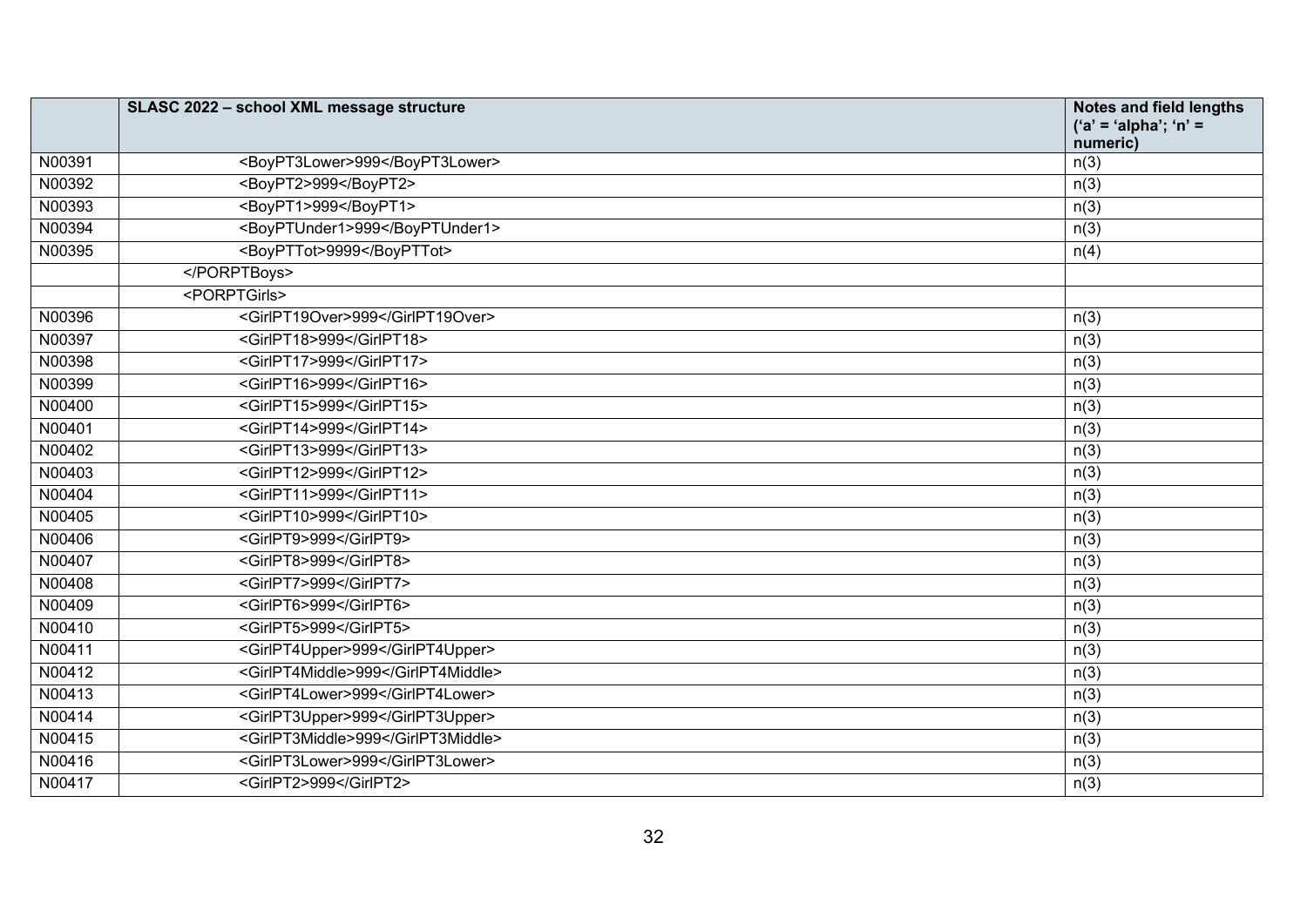|        | SLASC 2022 - school XML message structure                                                                                     | <b>Notes and field lengths</b><br>('a' = 'alpha'; 'n' = |
|--------|-------------------------------------------------------------------------------------------------------------------------------|---------------------------------------------------------|
|        |                                                                                                                               | numeric)                                                |
| N00418 | <girlpt1>999</girlpt1>                                                                                                        | n(3)                                                    |
| N00419 | <girlptunder1>999</girlptunder1>                                                                                              | n(3)                                                    |
| N00420 | <girlpttot>9999</girlpttot>                                                                                                   | n(4)                                                    |
|        |                                                                                                                               |                                                         |
|        | <section45andsen></section45andsen>                                                                                           |                                                         |
| N00311 | <approvedplaces>9999</approvedplaces>                                                                                         | n(4)                                                    |
| N00421 | <boardingboys>9999</boardingboys>                                                                                             | n(4)                                                    |
| N00422 | <boardinggirls>9999</boardinggirls>                                                                                           | n(4)                                                    |
| N00423 | <pupilsincare>9999</pupilsincare>                                                                                             | n(4)                                                    |
| N00425 | <pupssenstatement>9999</pupssenstatement>                                                                                     | n(4)                                                    |
| N00426 | <pupssennostatement>9999</pupssennostatement>                                                                                 | n(4)                                                    |
|        |                                                                                                                               |                                                         |
|        | <coursesboys1516></coursesboys1516>                                                                                           |                                                         |
| N00427 | <cboys15level4andabove>999</cboys15level4andabove>                                                                            | n(3)                                                    |
| N00428 | <cboys15internatbaccalaureate>999</cboys15internatbaccalaureate>                                                              | n(3)                                                    |
| N00429 | <cboys15gcealevelpreuprincipalgceaslevelpreushortcrse>999<td>n(3)</td></cboys15gcealevelpreuprincipalgceaslevelpreushortcrse> | n(3)                                                    |
|        | elPreUShortCRSE>                                                                                                              |                                                         |
| N00430 | <cboys15otherlevel3equivalents>999</cboys15otherlevel3equivalents>                                                            | n(3)                                                    |
| N00431 | <cboys15gcseigcse>999</cboys15gcseigcse>                                                                                      | n(3)                                                    |
| N00432 | <cboys15otherlevel2courses>999</cboys15otherlevel2courses>                                                                    | n(3)                                                    |
| N00433 | <cboys15otherlevel1courses>999</cboys15otherlevel1courses>                                                                    | n(3)                                                    |
| N00434 | <cboys15othercourses>999</cboys15othercourses>                                                                                | n(3)                                                    |
| N00435 | <cboys16level4andabove>999</cboys16level4andabove>                                                                            | n(3)                                                    |
| N00436 | <cboys16internatbaccalaureate>999</cboys16internatbaccalaureate>                                                              | n(3)                                                    |
| N00437 | <cboys16gcealevelpreuprincipalgceaslevelpreushortcrse>999<td>n(3)</td></cboys16gcealevelpreuprincipalgceaslevelpreushortcrse> | n(3)                                                    |
|        | elPreUShortCRSE>                                                                                                              |                                                         |
| N00438 | <cboys16otherlevel3equivalents>999</cboys16otherlevel3equivalents>                                                            | n(3)                                                    |
| N00439 | <cboys16gcseigcse>999</cboys16gcseigcse>                                                                                      | n(3)                                                    |
| N00440 | <cboys16otherlevel2courses>999</cboys16otherlevel2courses>                                                                    | n(3)                                                    |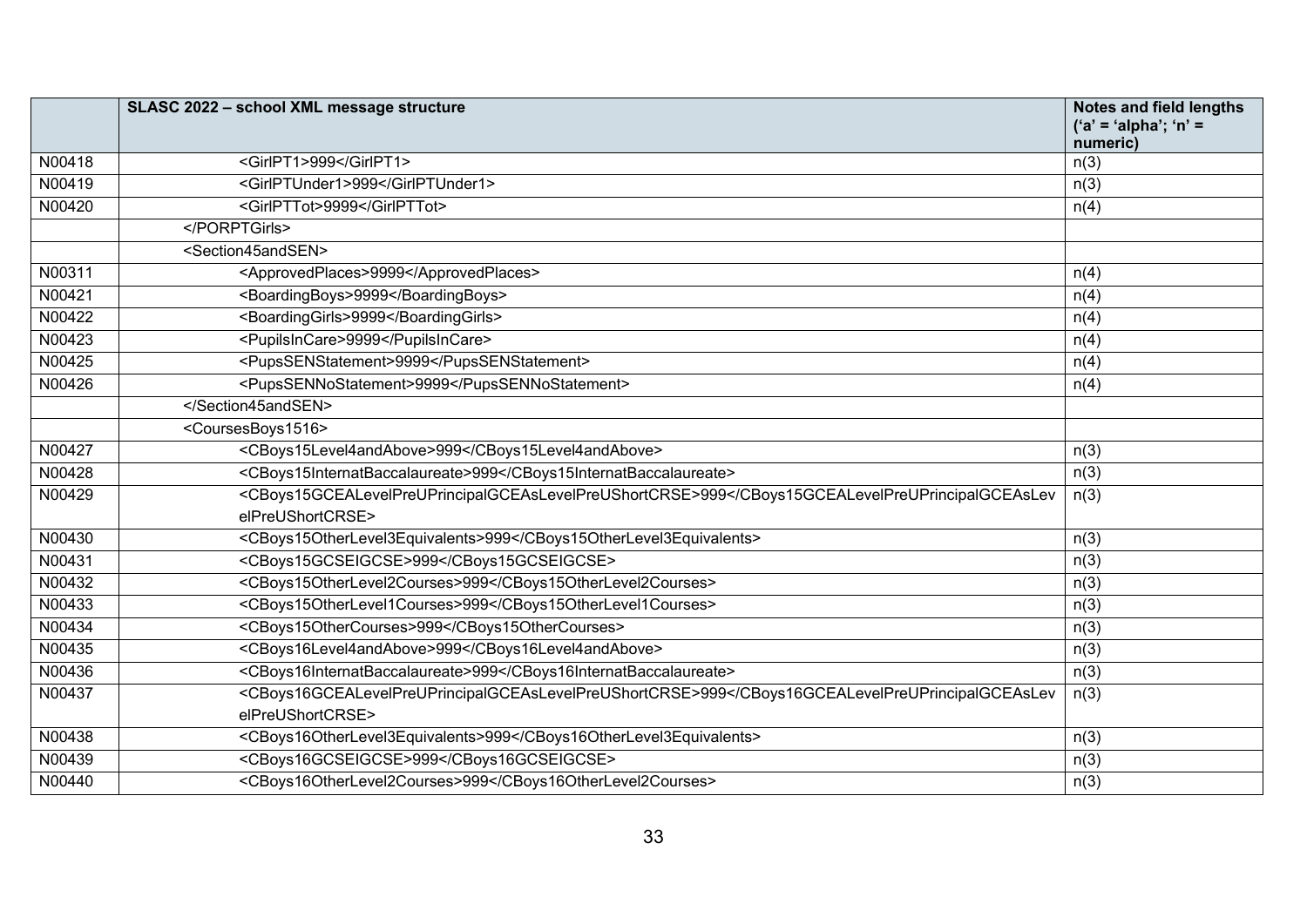|        | SLASC 2022 - school XML message structure                                                                                             | <b>Notes and field lengths</b><br>('a' = 'alpha'; 'n' =<br>numeric) |
|--------|---------------------------------------------------------------------------------------------------------------------------------------|---------------------------------------------------------------------|
| N00441 | <cboys16otherlevel1courses>999</cboys16otherlevel1courses>                                                                            | n(3)                                                                |
| N00442 | <cboys16othercourses>999</cboys16othercourses>                                                                                        | n(3)                                                                |
|        |                                                                                                                                       |                                                                     |
|        | <coursesboys1718></coursesboys1718>                                                                                                   |                                                                     |
| N00443 | <cboys17level4andabove>999</cboys17level4andabove>                                                                                    | n(3)                                                                |
| N00444 | <cboys17internatbaccalaureate>999</cboys17internatbaccalaureate>                                                                      | n(3)                                                                |
| N00445 | <cboys17gcealevelpreuprincipalgceaslevelpreushortcrse>999<td>n(3)</td></cboys17gcealevelpreuprincipalgceaslevelpreushortcrse>         | n(3)                                                                |
|        | elPreUShortCRSE>                                                                                                                      |                                                                     |
| N00446 | <cboys17otherlevel3equivalents>999</cboys17otherlevel3equivalents>                                                                    | n(3)                                                                |
| N00447 | <cboys17gcseigcse>999</cboys17gcseigcse>                                                                                              | n(3)                                                                |
| N00448 | <cboys17otherlevel2courses>999</cboys17otherlevel2courses>                                                                            | n(3)                                                                |
| N00449 | <cboys17otherlevel1courses>999</cboys17otherlevel1courses>                                                                            | n(3)                                                                |
| N00450 | <cboys17othercourses>999</cboys17othercourses>                                                                                        | n(3)                                                                |
| N00451 | <cboys18overlevel4andabove>999</cboys18overlevel4andabove>                                                                            | n(3)                                                                |
| N00452 | <cboys18overinternatbaccalaureate>999</cboys18overinternatbaccalaureate>                                                              | n(3)                                                                |
| N00453 | <cboys18overgcealevelpreuprincipalgceaslevelpreushortcrse>999<td>n(3)</td></cboys18overgcealevelpreuprincipalgceaslevelpreushortcrse> | n(3)                                                                |
|        | GCEAsLevelPreUShortCRSE>                                                                                                              |                                                                     |
| N00454 | <cboys18overotherlevel3equivalents>999</cboys18overotherlevel3equivalents>                                                            | n(3)                                                                |
| N00455 | <cboys18overgcseigcse>999</cboys18overgcseigcse>                                                                                      | n(3)                                                                |
| N00456 | <cboys18overotherlevel2courses>999</cboys18overotherlevel2courses>                                                                    | n(3)                                                                |
| N00457 | <cboys18overotherlevel1courses>999</cboys18overotherlevel1courses>                                                                    | n(3)                                                                |
| N00458 | <cboys18overothercourses>999</cboys18overothercourses>                                                                                | n(3)                                                                |
|        |                                                                                                                                       |                                                                     |
|        | <coursesgirls1516></coursesgirls1516>                                                                                                 |                                                                     |
| N00459 | <cgirls15level4andabove>999</cgirls15level4andabove>                                                                                  | n(3)                                                                |
| N00460 | <cgirls15internatbaccalaureate>999</cgirls15internatbaccalaureate>                                                                    | n(3)                                                                |
| N00461 | <cgirls15gcealevelpreuprincipalgceaslevelpreushortcrse>999elPreUShortCRSE&gt;</cgirls15gcealevelpreuprincipalgceaslevelpreushortcrse> | n(3)                                                                |
| N00462 | <cgirls15otherlevel3equivalents>999</cgirls15otherlevel3equivalents>                                                                  | n(3)                                                                |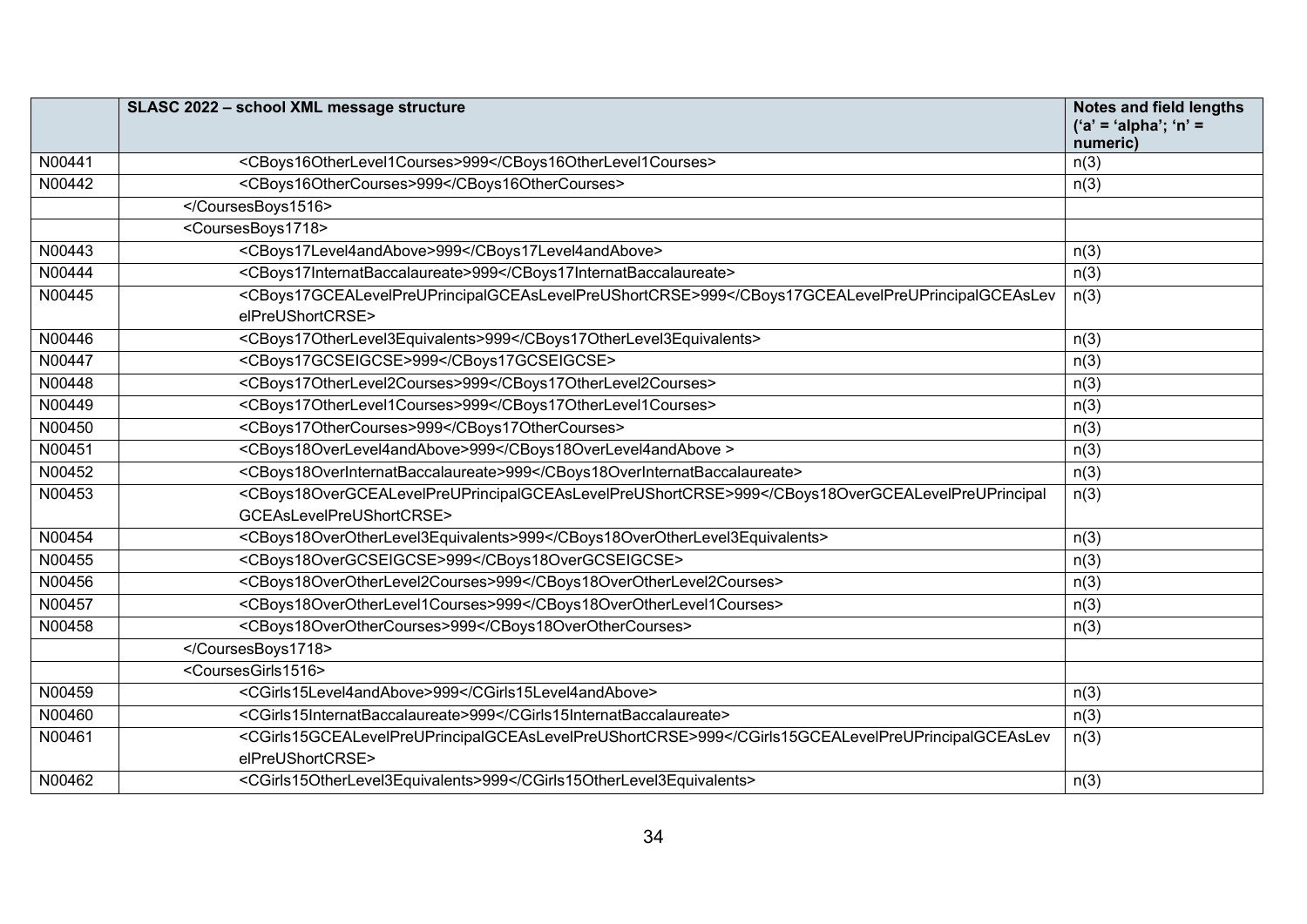|        | SLASC 2022 - school XML message structure                                                                                                            | <b>Notes and field lengths</b><br>$('a' = 'alpha'; 'n' =$<br>numeric) |
|--------|------------------------------------------------------------------------------------------------------------------------------------------------------|-----------------------------------------------------------------------|
| N00463 | <cgirls15gcseigcse>999</cgirls15gcseigcse>                                                                                                           | n(3)                                                                  |
| N00464 | <cgirls15otherlevel2courses>999</cgirls15otherlevel2courses>                                                                                         | n(3)                                                                  |
| N00465 | <cgirls15otherlevel1courses>999</cgirls15otherlevel1courses>                                                                                         | n(3)                                                                  |
| N00466 | <cgirls15othercourses>999</cgirls15othercourses>                                                                                                     | n(3)                                                                  |
| N00467 | <cgirls16level4andabove>999</cgirls16level4andabove>                                                                                                 | n(3)                                                                  |
| N00468 | <cgirls16internatbaccalaureate>999</cgirls16internatbaccalaureate>                                                                                   | n(3)                                                                  |
| N00469 | <cgirls16gcealevelpreuprincipalgceaslevelpreushortcrse>999<td>n(3)</td></cgirls16gcealevelpreuprincipalgceaslevelpreushortcrse>                      | n(3)                                                                  |
|        | elPreUShortCRSE>                                                                                                                                     |                                                                       |
| N00470 | <cgirls16otherlevel3equivalents>999</cgirls16otherlevel3equivalents>                                                                                 | n(3)                                                                  |
| N00471 | <cgirls16gcseigcse>999</cgirls16gcseigcse>                                                                                                           | n(3)                                                                  |
| N00472 | <cgirls16otherlevel2courses>999</cgirls16otherlevel2courses>                                                                                         | n(3)                                                                  |
| N00473 | <cgirls16otherlevel1courses>999</cgirls16otherlevel1courses>                                                                                         | n(3)                                                                  |
| N00474 | <cgirls16othercourses>999</cgirls16othercourses>                                                                                                     | n(3)                                                                  |
|        |                                                                                                                                                      |                                                                       |
|        | <coursesgirls1718></coursesgirls1718>                                                                                                                |                                                                       |
| N00475 | <cgirls17level4andabove>999</cgirls17level4andabove>                                                                                                 | n(3)                                                                  |
| N00476 | <cgirls17internatbaccalaureate>999</cgirls17internatbaccalaureate>                                                                                   | n(3)                                                                  |
| N00477 | <cgirls17gcealevelpreuprincipalgceaslevelpreushortcrse>999<td>n(3)</td></cgirls17gcealevelpreuprincipalgceaslevelpreushortcrse>                      | n(3)                                                                  |
|        | elPreUShortCRSE>                                                                                                                                     |                                                                       |
| N00478 | <cgirls17otherlevel3equivalents>999</cgirls17otherlevel3equivalents>                                                                                 | n(3)                                                                  |
| N00479 | <cgirls17gcseigcse>999</cgirls17gcseigcse>                                                                                                           | n(3)                                                                  |
| N00480 | <cgirls17otherlevel2courses>999</cgirls17otherlevel2courses>                                                                                         | n(3)                                                                  |
| N00481 | <cgirls17otherlevel1courses>999</cgirls17otherlevel1courses>                                                                                         | n(3)                                                                  |
| N00482 | <cgirls17othercourses>999</cgirls17othercourses>                                                                                                     | n(3)                                                                  |
| N00483 | <cgirls18overlevel4andabove>999</cgirls18overlevel4andabove>                                                                                         | n(3)                                                                  |
| N00484 | <cgirls18overinternatbaccalaureate>999</cgirls18overinternatbaccalaureate>                                                                           | n(3)                                                                  |
| N00485 | <cgirls18overgcealevelpreuprincipalgceaslevelpreushortcrse>999CEAsLevelPreUShortCRSE&gt;</cgirls18overgcealevelpreuprincipalgceaslevelpreushortcrse> | n(3)                                                                  |
| N00486 | <cgirls18overotherlevel3equivalents>999</cgirls18overotherlevel3equivalents>                                                                         | n(3)                                                                  |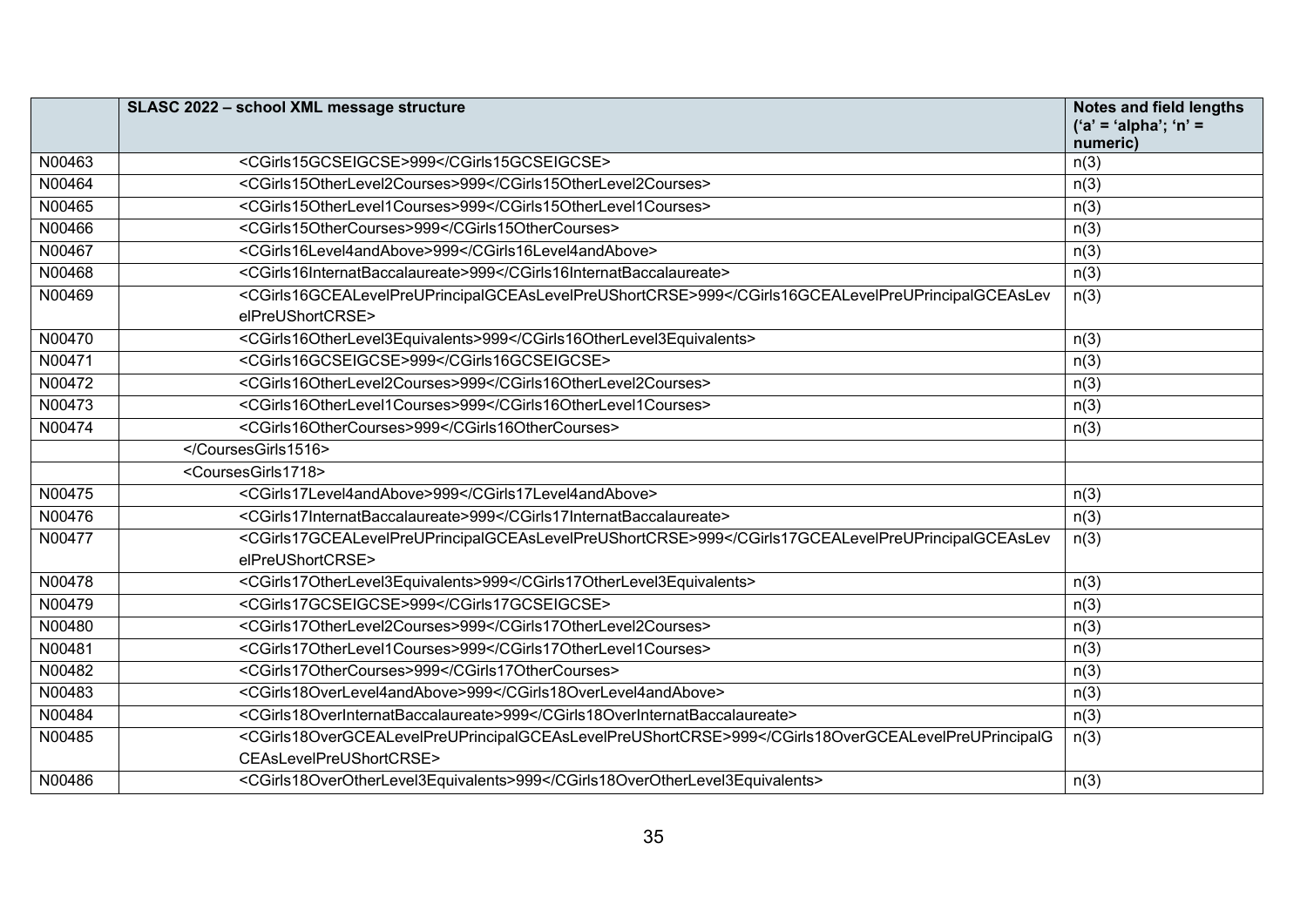|        | SLASC 2022 - school XML message structure                                 | Notes and field lengths<br>$('a' = 'alpha'; 'n' =$       |
|--------|---------------------------------------------------------------------------|----------------------------------------------------------|
|        |                                                                           | numeric)                                                 |
| N00487 | <cgirls18overgcseigcse>999</cgirls18overgcseigcse>                        | n(3)                                                     |
| N00488 | <cgirls18overotherlevel2courses>999</cgirls18overotherlevel2courses>      | n(3)                                                     |
| N00489 | <cgirls18overotherlevel1courses>999</cgirls18overotherlevel1courses>      | n(3)                                                     |
| N00490 | <cgirls18overothercourses>999</cgirls18overothercourses>                  | n(3)                                                     |
|        |                                                                           |                                                          |
|        | <keystage4></keystage4>                                                   |                                                          |
| N00491 | <cboysfinalyrks4>999</cboysfinalyrks4>                                    | n(3)                                                     |
| N00492 | <cgirlsfinalyrks4>999</cgirlsfinalyrks4>                                  | n(3)                                                     |
|        |                                                                           |                                                          |
|        | <nilreturn></nilreturn>                                                   |                                                          |
| N00493 | <newappteachersnilreturn>Yes</newappteachersnilreturn>                    | Valid values are 'Yes' or                                |
|        |                                                                           | 'No'. If 'Yes' there should                              |
|        |                                                                           | be data returned                                         |
| N00504 | <leaversteachersnilreturn>No</leaversteachersnilreturn>                   | Valid values are 'Yes' or                                |
|        |                                                                           | 'No'. If 'No' there should                               |
| N00640 | <newappsntstaffnilreturn>No</newappsntstaffnilreturn>                     | be no data returned<br>Valid values are 'Yes' or         |
|        |                                                                           | 'No'. If 'No' there should                               |
|        |                                                                           | be no data returned                                      |
| N00641 | <leaversntstaffnilreturn>Yes</leaversntstaffnilreturn>                    | Valid values are 'Yes' or                                |
|        |                                                                           | 'No'. If 'Yes' there should                              |
|        |                                                                           | be data returned                                         |
| N00495 | <individualproprietornilreturn>Yes</individualproprietornilreturn>        | Valid values are 'Yes' or<br>'No'. If 'Yes' there should |
|        |                                                                           | be data returned                                         |
| N00496 | <proprietorbodynilreturn>Yes</proprietorbodynilreturn>                    | Valid values are 'Yes' or                                |
|        |                                                                           | 'No'. If 'Yes' there should                              |
|        |                                                                           | be data returned                                         |
| N00497 | <newlyappointedbodymembernilreturn>No</newlyappointedbodymembernilreturn> | Valid values are 'Yes' or                                |
|        |                                                                           | 'No'. If 'No' there should                               |
|        |                                                                           | be no data returned                                      |
|        |                                                                           |                                                          |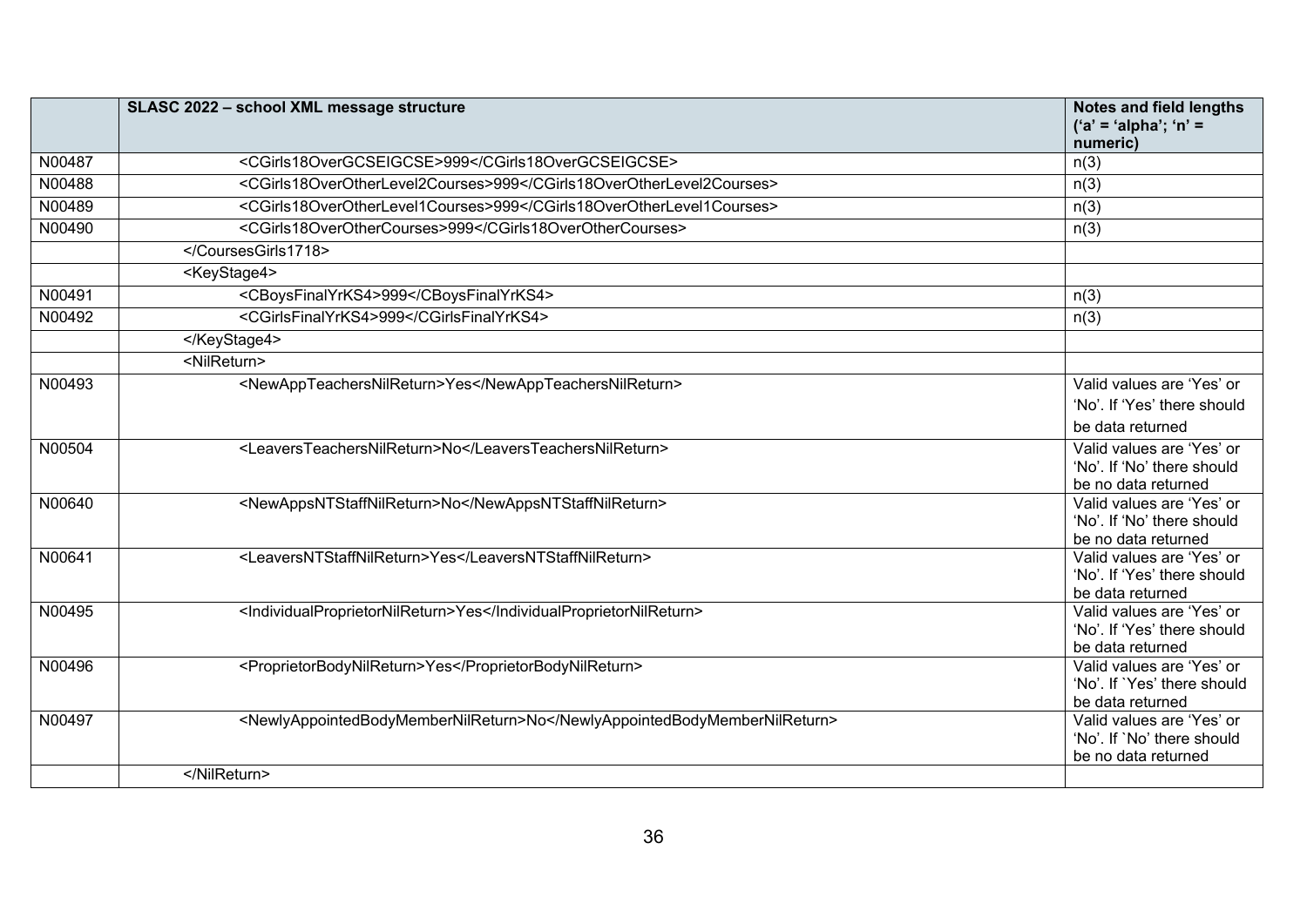|        | SLASC 2022 - school XML message structure           | <b>Notes and field lengths</b><br>('a' = 'alpha'; 'n' =<br>numeric) |
|--------|-----------------------------------------------------|---------------------------------------------------------------------|
|        | <newappointmentsteachers></newappointmentsteachers> |                                                                     |
|        | <newappointmentteacher></newappointmentteacher>     | 1 to n                                                              |
| N00498 | <postheld>F</postheld>                              | a(1). Valid values for                                              |
|        |                                                     | 'PostHeld' are 'H', 'F', 'P'                                        |
| N00003 | <surname>surnamename</surname>                      | a(35)                                                               |
| N00499 | <previoussurname>previousname</previoussurname>     | a(35)                                                               |
| N00500 | <firstname>name</firstname>                         | a(35)                                                               |
|        |                                                     |                                                                     |
|        |                                                     |                                                                     |
|        | <leaversteachers></leaversteachers>                 |                                                                     |
|        | <leaverteacher></leaverteacher>                     | 1 to n                                                              |
| N00498 | <postheld></postheld>                               | a(1). Valid values for<br>'PostHeld' are 'H', 'F', 'P'              |
| N00003 | <surname></surname>                                 | a(35)                                                               |
| N00499 | <previoussurname></previoussurname>                 | a(35)                                                               |
| N00500 | <firstname></firstname>                             | a(35)                                                               |
|        |                                                     |                                                                     |
|        |                                                     |                                                                     |
|        | <newappointmentsntstaff></newappointmentsntstaff>   |                                                                     |
|        | <newappointmentntstaff></newappointmentntstaff>     | $1$ to n                                                            |
| N00498 | <postheld></postheld>                               | $a(1)$ . Valid values for<br>'PostHeld' are 'F', 'P'                |
| N00003 | <surname></surname>                                 | a(35)                                                               |
| N00499 | <previoussurname></previoussurname>                 | a(35)                                                               |
| N00500 | <firstname></firstname>                             | a(35)                                                               |
| N00506 | <posttitle></posttitle>                             | a(50)                                                               |
|        |                                                     |                                                                     |
|        |                                                     |                                                                     |
|        | <leaversntstaff></leaversntstaff>                   |                                                                     |
|        | <leaverntstaff></leaverntstaff>                     | 1 to n                                                              |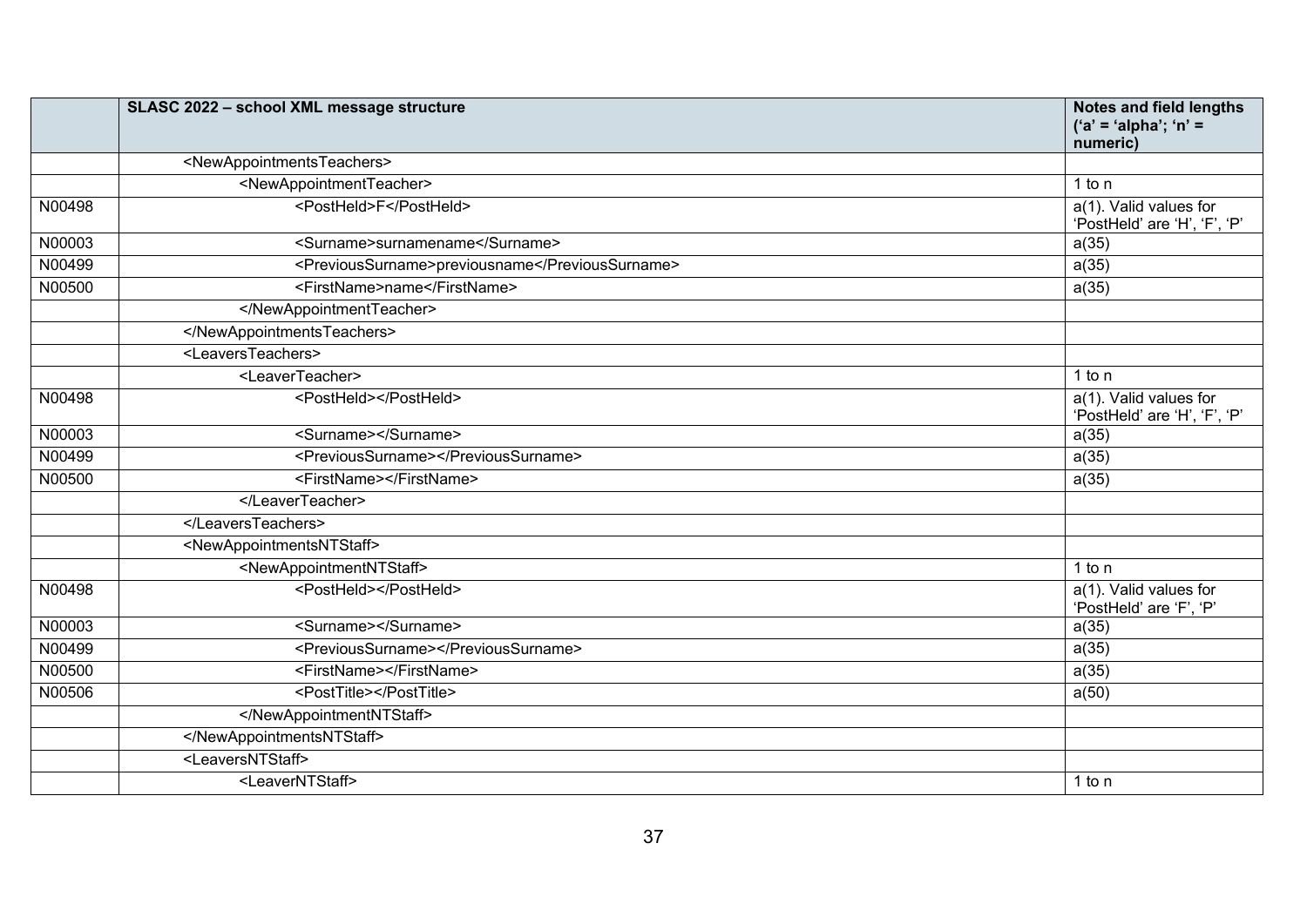|        | SLASC 2022 - school XML message structure       | <b>Notes and field lengths</b>                                                                                                                                                                                                                               |
|--------|-------------------------------------------------|--------------------------------------------------------------------------------------------------------------------------------------------------------------------------------------------------------------------------------------------------------------|
|        |                                                 | $('a' = 'alpha'; 'n' =$                                                                                                                                                                                                                                      |
| N00498 | <postheld>P</postheld>                          | numeric)                                                                                                                                                                                                                                                     |
|        |                                                 | a(1). Valid values for<br>'PostHeld' are 'F', 'P'                                                                                                                                                                                                            |
| N00003 | <surname>surnamename</surname>                  | a(35)                                                                                                                                                                                                                                                        |
| N00499 | <previoussurname></previoussurname>             | a(35)                                                                                                                                                                                                                                                        |
| N00500 | <firstname>name</firstname>                     | a(35)                                                                                                                                                                                                                                                        |
| N00506 | <posttitle></posttitle>                         | a(50)                                                                                                                                                                                                                                                        |
|        |                                                 |                                                                                                                                                                                                                                                              |
|        |                                                 |                                                                                                                                                                                                                                                              |
|        | <proprietors></proprietors>                     | Note: If <proprietors> is<br/>completed, then<br/><proprietorbody> or<br/><chairofproprietorbody><br/>or<br/><newlyappointedbodyme<br>mbers&gt; should not be<br/>completed</newlyappointedbodyme<br></chairofproprietorbody></proprietorbody></proprietors> |
|        | <proprietor></proprietor>                       | 1 to n                                                                                                                                                                                                                                                       |
| N00003 | <surname>surnamename</surname>                  | a(35)                                                                                                                                                                                                                                                        |
| N00499 | <previoussurname>previousname</previoussurname> | a(35)                                                                                                                                                                                                                                                        |
| N00500 | <firstname>name</firstname>                     | a(35)                                                                                                                                                                                                                                                        |
| N00066 | <personbirthdate>1111-12-11</personbirthdate>   | In format: yyyy-mm-dd                                                                                                                                                                                                                                        |
| N00538 | <ninumber>AA999999A</ninumber>                  | Format is AA999999A                                                                                                                                                                                                                                          |
| N00220 | <email>name.surname@provider.xx</email>         | a, n(254) Individual<br>proprietor email address                                                                                                                                                                                                             |
|        | <addressinformation></addressinformation>       |                                                                                                                                                                                                                                                              |
| N00037 | <postcode>ZZ99 9XX</postcode>                   | BS7666 postcode<br>a, n(8)                                                                                                                                                                                                                                   |
|        | <b>EITHER</b>                                   |                                                                                                                                                                                                                                                              |
|        | <bs7666format></bs7666format>                   |                                                                                                                                                                                                                                                              |
| N00030 | <saon>1Flat</saon>                              | a, n(100)                                                                                                                                                                                                                                                    |
| N00031 | <paon>123</paon>                                | a, n(100)                                                                                                                                                                                                                                                    |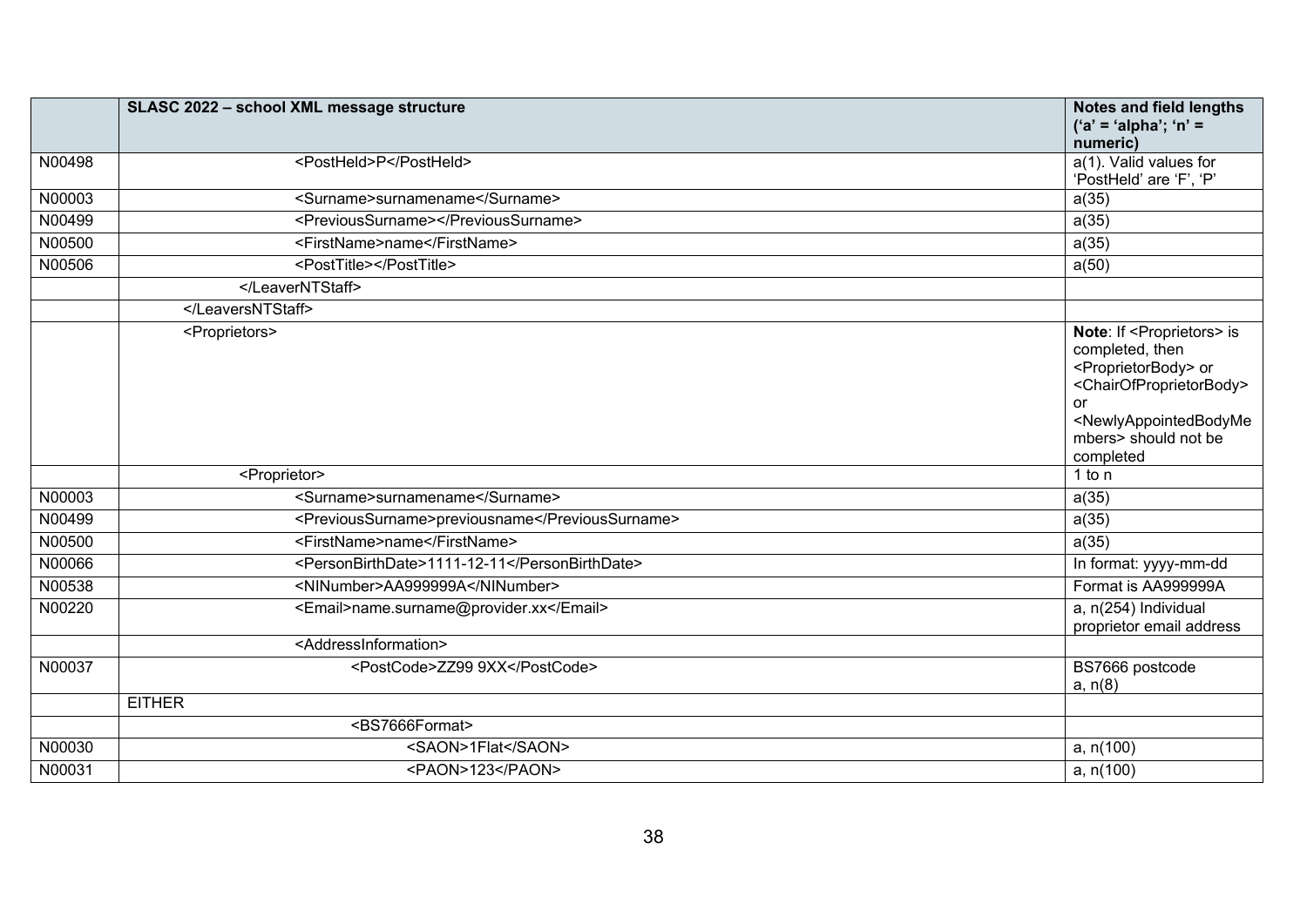|        | SLASC 2022 - school XML message structure        | <b>Notes and field lengths</b><br>$('a' = 'alpha'; 'n' =$<br>numeric)                                                                                                                                                                                        |
|--------|--------------------------------------------------|--------------------------------------------------------------------------------------------------------------------------------------------------------------------------------------------------------------------------------------------------------------|
| N00032 | <street>Street Name</street>                     | a(100)                                                                                                                                                                                                                                                       |
| N00033 | <locality>Inner Area</locality>                  | a(35)                                                                                                                                                                                                                                                        |
| N00034 | <town>Townname</town>                            | a(30)                                                                                                                                                                                                                                                        |
| N00035 | <administrativearea>An Area</administrativearea> | a(30)                                                                                                                                                                                                                                                        |
| N00036 | <posttown>Postaltown</posttown>                  | a(30)                                                                                                                                                                                                                                                        |
|        |                                                  |                                                                                                                                                                                                                                                              |
|        | <b>OR</b>                                        |                                                                                                                                                                                                                                                              |
|        | <lineaddressformat></lineaddressformat>          |                                                                                                                                                                                                                                                              |
| N00040 | <addressline1>123 Streetname</addressline1>      | a(40)                                                                                                                                                                                                                                                        |
| N00041 | <addressline2>Town</addressline2>                | a(40)                                                                                                                                                                                                                                                        |
| N00042 | <addressline3>County</addressline3>              | a(40)                                                                                                                                                                                                                                                        |
| N00043 | <addressline4>Elsewhere</addressline4>           | a(40)                                                                                                                                                                                                                                                        |
| N00044 | <addressline5>Somewhere</addressline5>           | a(40)                                                                                                                                                                                                                                                        |
|        |                                                  |                                                                                                                                                                                                                                                              |
|        |                                                  |                                                                                                                                                                                                                                                              |
| N00231 | <phoneno>01234123456</phoneno>                   | a(35) Valid characters are<br>0-9 and a leading '+' (for<br>international numbers)                                                                                                                                                                           |
| N00620 | <change>No</change>                              | Valid values are 'Yes' or<br>'No'.                                                                                                                                                                                                                           |
|        |                                                  |                                                                                                                                                                                                                                                              |
|        |                                                  |                                                                                                                                                                                                                                                              |
|        | <proprietorbody></proprietorbody>                | Note: If <proprietorbody><br/>or<br/><chairofproprietorbody><br/>or<br/><newlyappointedbodyme<br>mbers&gt; is completed,<br/>then <proprietors> should<br/>not be completed</proprietors></newlyappointedbodyme<br></chairofproprietorbody></proprietorbody> |
| N00621 | <bodyname>Nameofbody</bodyname>                  | a(100)                                                                                                                                                                                                                                                       |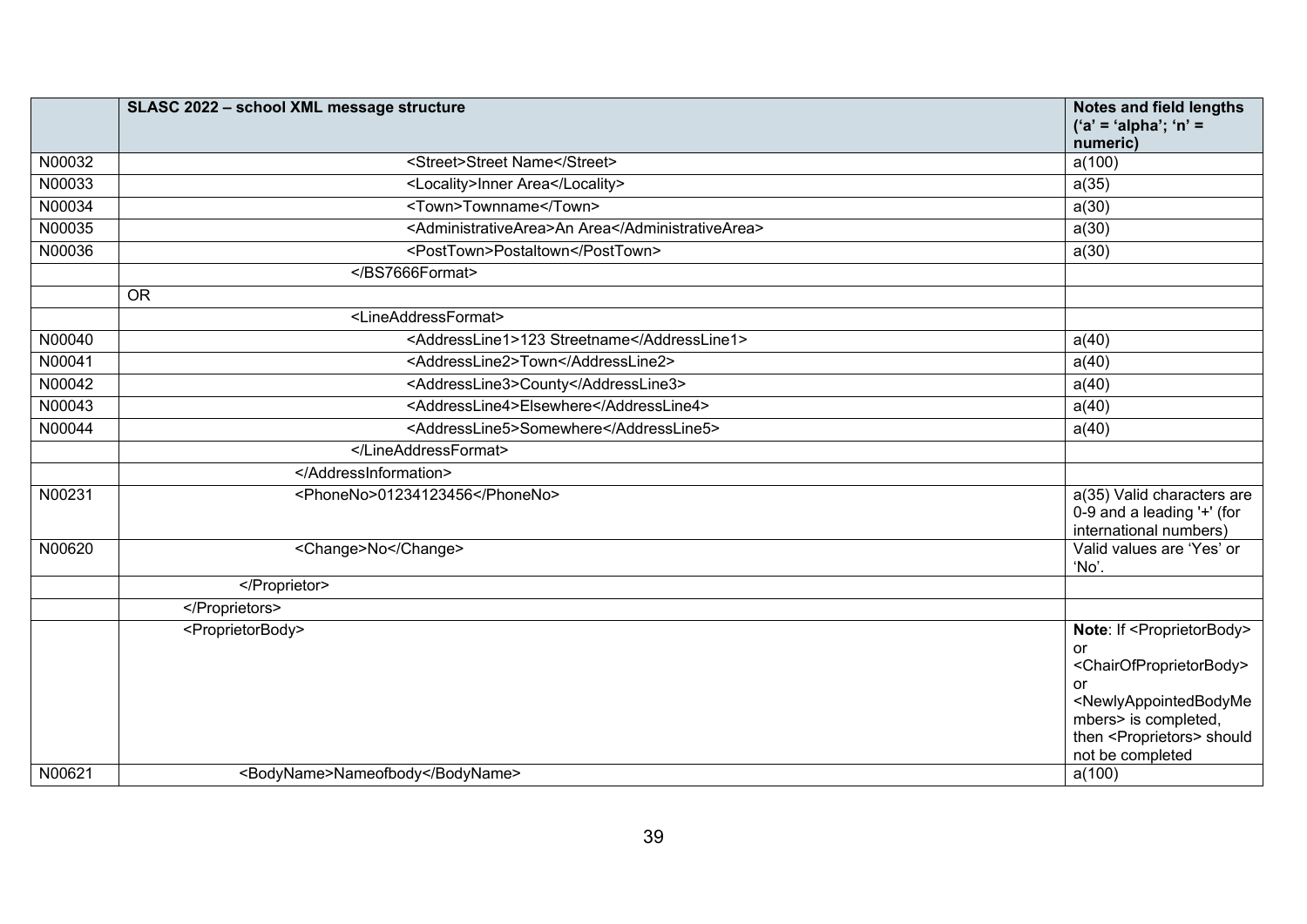|        | SLASC 2022 - school XML message structure             | <b>Notes and field lengths</b><br>('a' = 'alpha'; 'n' =<br>numeric)                |
|--------|-------------------------------------------------------|------------------------------------------------------------------------------------|
|        | <addressinformation></addressinformation>             |                                                                                    |
| N00037 | <postcode>ZZ99 9XX</postcode>                         | BS7666 postcode<br>a, n(8)                                                         |
|        | <b>EITHER</b>                                         |                                                                                    |
|        | <bs7666format></bs7666format>                         |                                                                                    |
| N00030 | <saon>1Flat</saon>                                    | a, n(100)                                                                          |
| N00031 | <paon>123</paon>                                      | a, n(100)                                                                          |
| N00032 | <street>Street Name</street>                          | a(100)                                                                             |
| N00033 | <locality>Inner Area</locality>                       | a(35)                                                                              |
| N00034 | <town>Townname</town>                                 | a(30)                                                                              |
| N00035 | <administrativearea>An Area</administrativearea>      | a(30)                                                                              |
| N00036 | <posttown>Postaltown</posttown>                       | a(30)                                                                              |
|        |                                                       |                                                                                    |
|        | <b>OR</b>                                             |                                                                                    |
|        | <lineaddressformat></lineaddressformat>               |                                                                                    |
| N00040 | <addressline1>123 Street Name</addressline1>          | a(40)                                                                              |
| N00041 | <addressline2>Town</addressline2>                     | a(40)                                                                              |
| N00042 | <addressline3>County</addressline3>                   | a(40)                                                                              |
| N00043 | <addressline4>Elsewhere</addressline4>                | a(40)                                                                              |
| N00044 | <addressline5>Somewhere</addressline5>                | a(40)                                                                              |
|        |                                                       |                                                                                    |
|        |                                                       |                                                                                    |
| N00231 | <phoneno>01234123456</phoneno>                        | a(35) Valid characters are<br>0-9 and a leading '+' (for<br>international numbers) |
| N00220 | <email>Name@provider.xx</email>                       | $\overline{a}$ , n(254) Proprietor body<br>email address                           |
|        |                                                       |                                                                                    |
|        | <chairofproprietorialbody></chairofproprietorialbody> |                                                                                    |
| N00003 | <surname>Surnamename</surname>                        | a(35)                                                                              |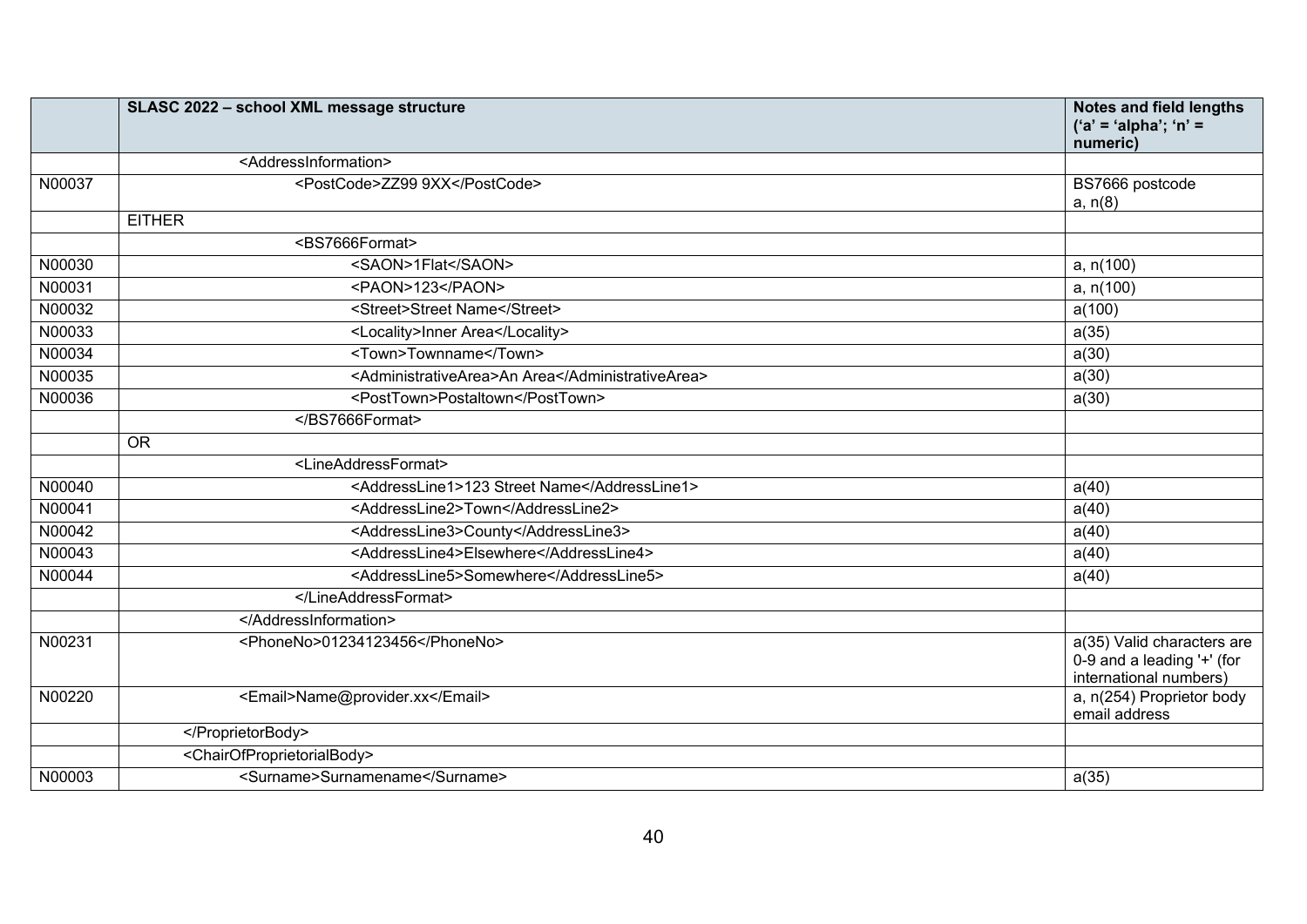|        | SLASC 2022 - school XML message structure               | <b>Notes and field lengths</b><br>('a' = 'alpha'; 'n' = |
|--------|---------------------------------------------------------|---------------------------------------------------------|
|        |                                                         | numeric)                                                |
| N00499 | <previoussurname>Previousname</previoussurname>         | a(35)                                                   |
| N00500 | <firstname>Name</firstname>                             | a(35)                                                   |
| N00066 | <personbirthdate>1111-12-11</personbirthdate>           | In format: yyyy-mm-dd                                   |
| N00538 | <ninumber>AA999999A</ninumber>                          | Format is AA999999A                                     |
| N00620 | <change>No</change>                                     | Valid values are 'Yes' or<br>'No                        |
|        | <addressinformation></addressinformation>               |                                                         |
| N00037 | <postcode>ZZ99 9XX</postcode>                           | BS7666 postcode<br>a, n(8)                              |
|        | <b>EITHER</b>                                           |                                                         |
|        | <bs7666format></bs7666format>                           |                                                         |
| N00030 | <saon>1Flat</saon>                                      | a, n(100)                                               |
| N00031 | <paon>123</paon>                                        | a, n(100)                                               |
| N00032 | <street>Street Name</street>                            | a(100)                                                  |
| N00033 | <locality>Inner Area</locality>                         | a(35)                                                   |
| N00034 | <town>Town</town>                                       | a(30)                                                   |
| N00035 | <administrativearea>An Area</administrativearea>        | a(30)                                                   |
| N00036 | <posttown>Postaltown</posttown>                         | a(30)                                                   |
|        |                                                         |                                                         |
|        | <b>OR</b>                                               |                                                         |
|        | <lineaddressformat></lineaddressformat>                 |                                                         |
| N00040 | <addressline1>123 Street Name</addressline1>            | a(40)                                                   |
| N00041 | <addressline2>Town Name</addressline2>                  | a(40)                                                   |
| N00042 | <addressline3>County</addressline3>                     | a(40)                                                   |
| N00043 | <addressline4>Elsewhere</addressline4>                  | a(40)                                                   |
| N00044 | <addressline5>Somewhere</addressline5>                  | a(40)                                                   |
|        |                                                         |                                                         |
|        |                                                         |                                                         |
|        |                                                         |                                                         |
|        | <newlyappointedbodymembers></newlyappointedbodymembers> |                                                         |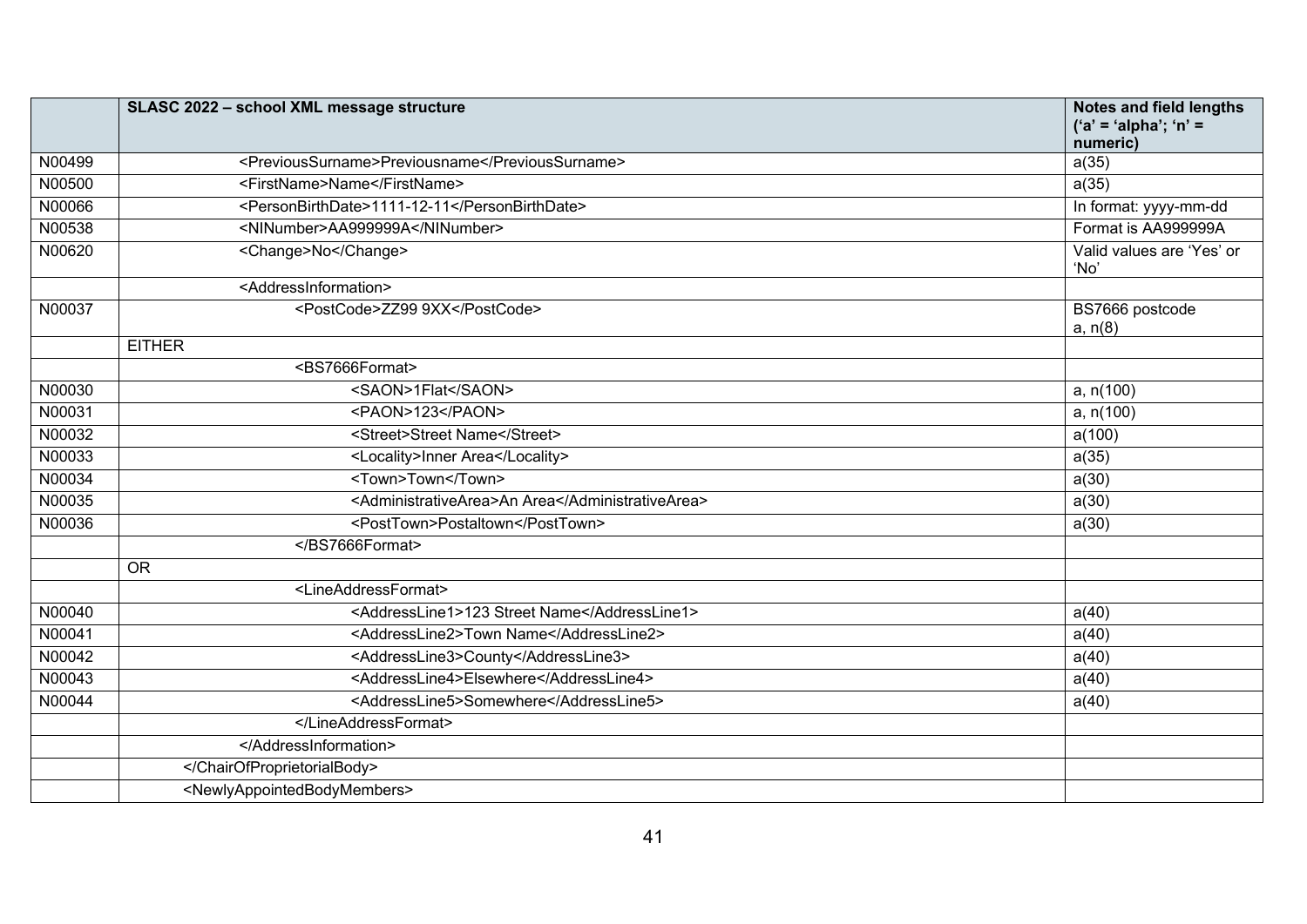|        | SLASC 2022 - school XML message structure             | <b>Notes and field lengths</b><br>('a' = 'alpha'; 'n' =<br>numeric)                  |
|--------|-------------------------------------------------------|--------------------------------------------------------------------------------------|
|        | <newlyappointedbodymember></newlyappointedbodymember> | $1$ to n                                                                             |
| N00003 | <surname>Surnamename</surname>                        | a(35)                                                                                |
| N00499 | <previoussurname>Previousname</previoussurname>       | a(35)                                                                                |
| N00500 | <firstname>Name</firstname>                           | a(35)                                                                                |
| N00066 | <personbirthdate>1111-12-11</personbirthdate>         | In format: yyyy-mm-dd                                                                |
| N00231 | <phoneno>01234123456</phoneno>                        | $a(35)$ Valid characters are<br>0-9 and a leading '+' (for<br>international numbers) |
| N00220 | <email>Name@provider.xx</email>                       | a, $n(254)$ new member<br>email address                                              |
| N00538 | <ninumber>AA999999A</ninumber>                        | Format is AA999999A                                                                  |
|        | <addressinformation></addressinformation>             |                                                                                      |
| N00037 | <postcode>ZZ99 9XX</postcode>                         | BS7666 postcode<br>a, n(8)                                                           |
|        | <b>EITHER</b>                                         |                                                                                      |
|        | <bs7666format></bs7666format>                         |                                                                                      |
| N00030 | <saon>1Flat</saon>                                    | a, n(100)                                                                            |
| N00031 | <paon>123</paon>                                      | a, n(100)                                                                            |
| N00032 | <street>Street Name</street>                          | a(100)                                                                               |
| N00033 | <locality>Inner Area</locality>                       | a(35)                                                                                |
| N00034 | <town>Town Name</town>                                | a(30)                                                                                |
| N00035 | <administrativearea>An Area</administrativearea>      | a(30)                                                                                |
| N00036 | <posttown>Postal Town</posttown>                      | a(30)                                                                                |
|        |                                                       |                                                                                      |
|        | <b>OR</b>                                             |                                                                                      |
|        | <lineaddressformat></lineaddressformat>               |                                                                                      |
| N00040 | <addressline1>123 Street Name</addressline1>          | a(40)                                                                                |
| N00041 | <addressline2>Town Name</addressline2>                | a(40)                                                                                |
| N00042 | <addressline3>County</addressline3>                   | a(40)                                                                                |
| N00043 | <addressline4>Elsewhere</addressline4>                | a(40)                                                                                |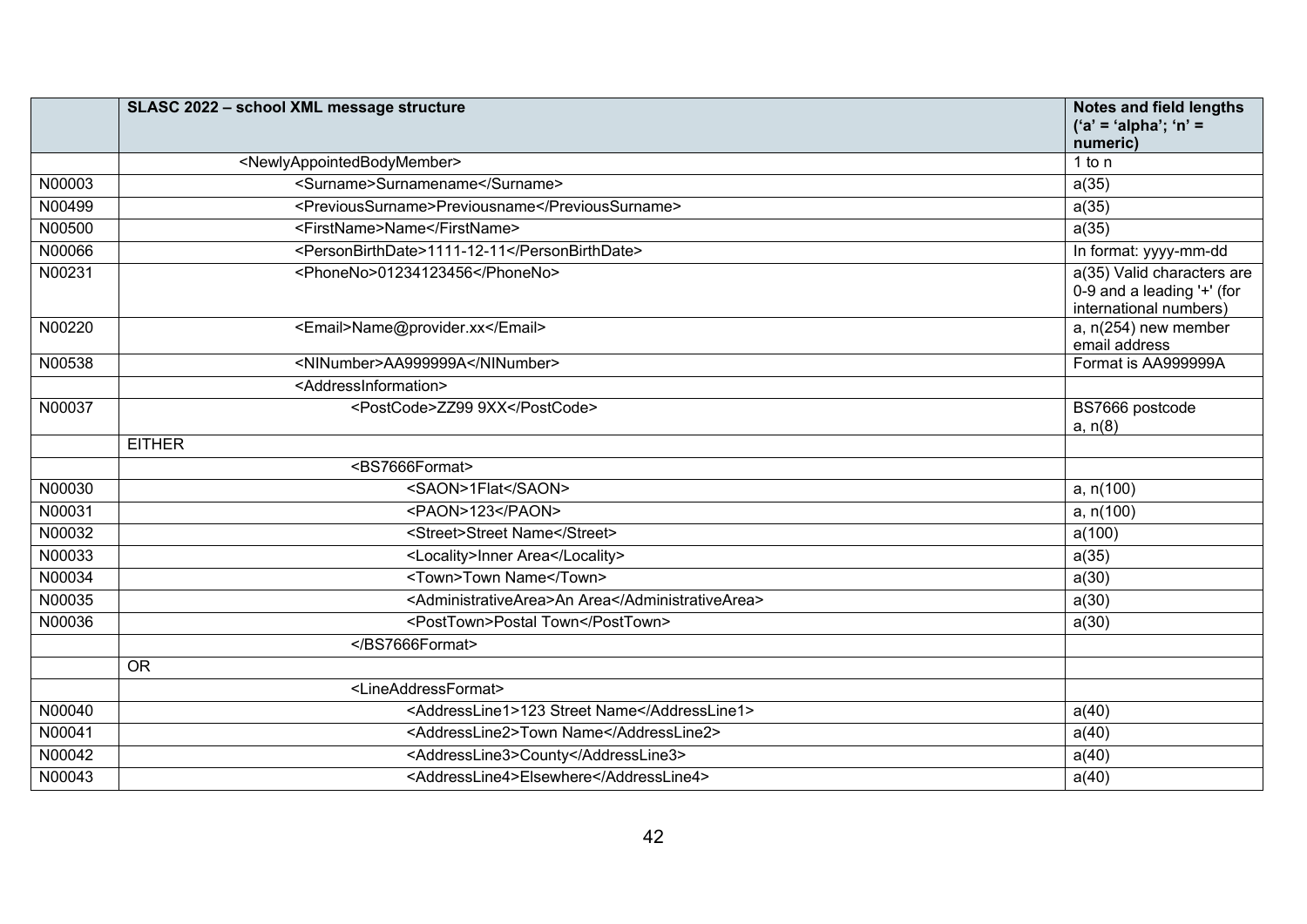|        | SLASC 2022 - school XML message structure | Notes and field lengths<br>$('a' = 'alpha'; 'n' =$<br>numeric) |
|--------|-------------------------------------------|----------------------------------------------------------------|
| N00044 | <addressline5>Somewhere</addressline5>    | a(40)                                                          |
|        |                                           |                                                                |
|        |                                           |                                                                |
|        |                                           |                                                                |
|        |                                           |                                                                |
|        |                                           |                                                                |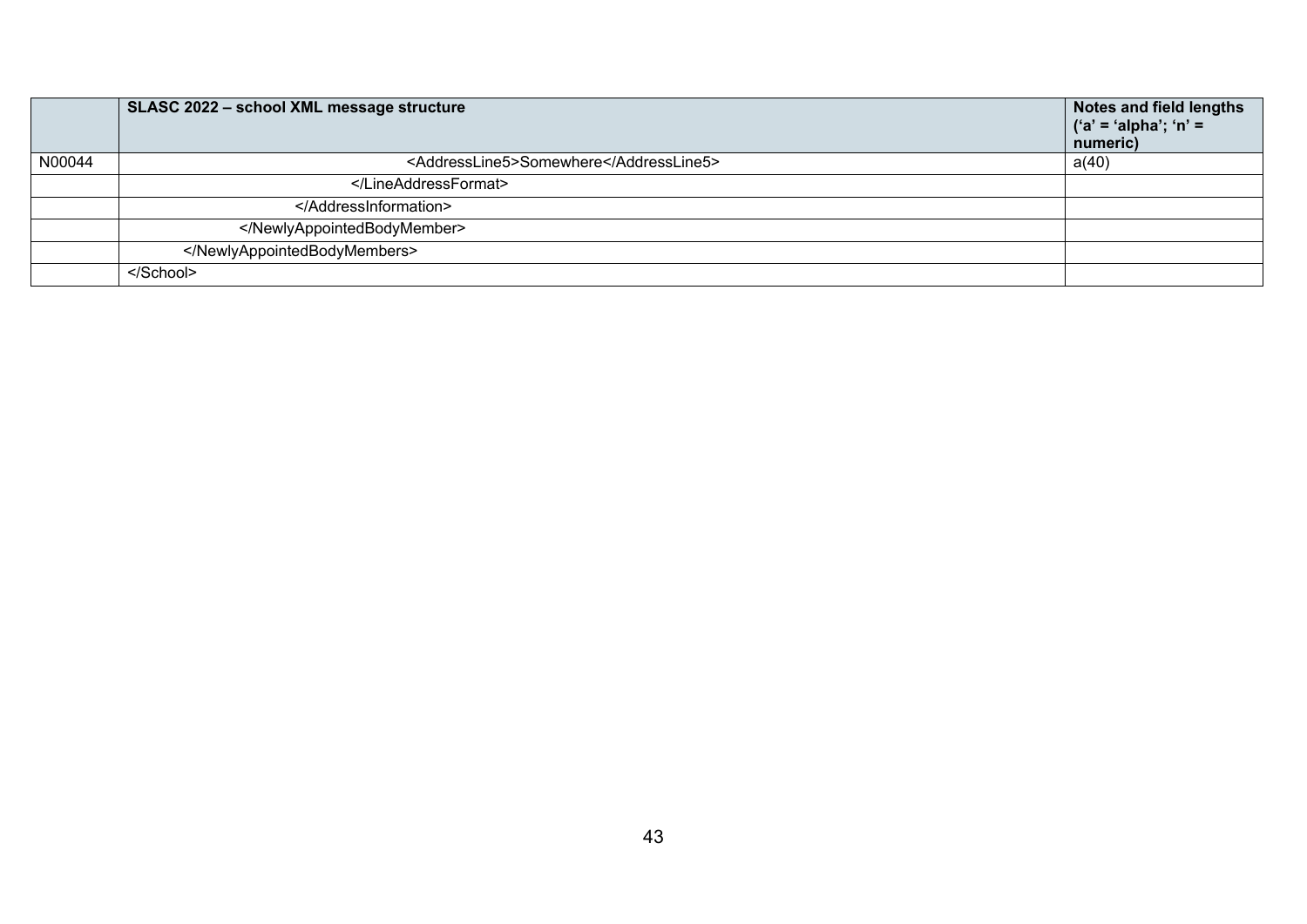## <span id="page-43-0"></span>**Version history**

| 0.1 | ALL dates have been amended.                                                | Jon Leyshon  |
|-----|-----------------------------------------------------------------------------|--------------|
|     | Updated section 1.2 to refer to UK GDPR                                     | 24 May 2021  |
|     | Merged sections $1.5 \& 1.6$ – and renumbered section 1.7 as<br>section 1.6 |              |
| 0.2 | Section 3.3 amended for clarity                                             | Jon Leyshon  |
|     |                                                                             | 7 June 2021  |
| 1.0 | <b>Baselined</b>                                                            | Jon Leyshon  |
|     |                                                                             | 16 June 2021 |
| 1.1 | Date changed from 21 January 2021 to 22 January 2021 in                     | Jon Leyshon  |
|     | sections 3.13, 3.14 & 3.18                                                  | 25 June 2021 |